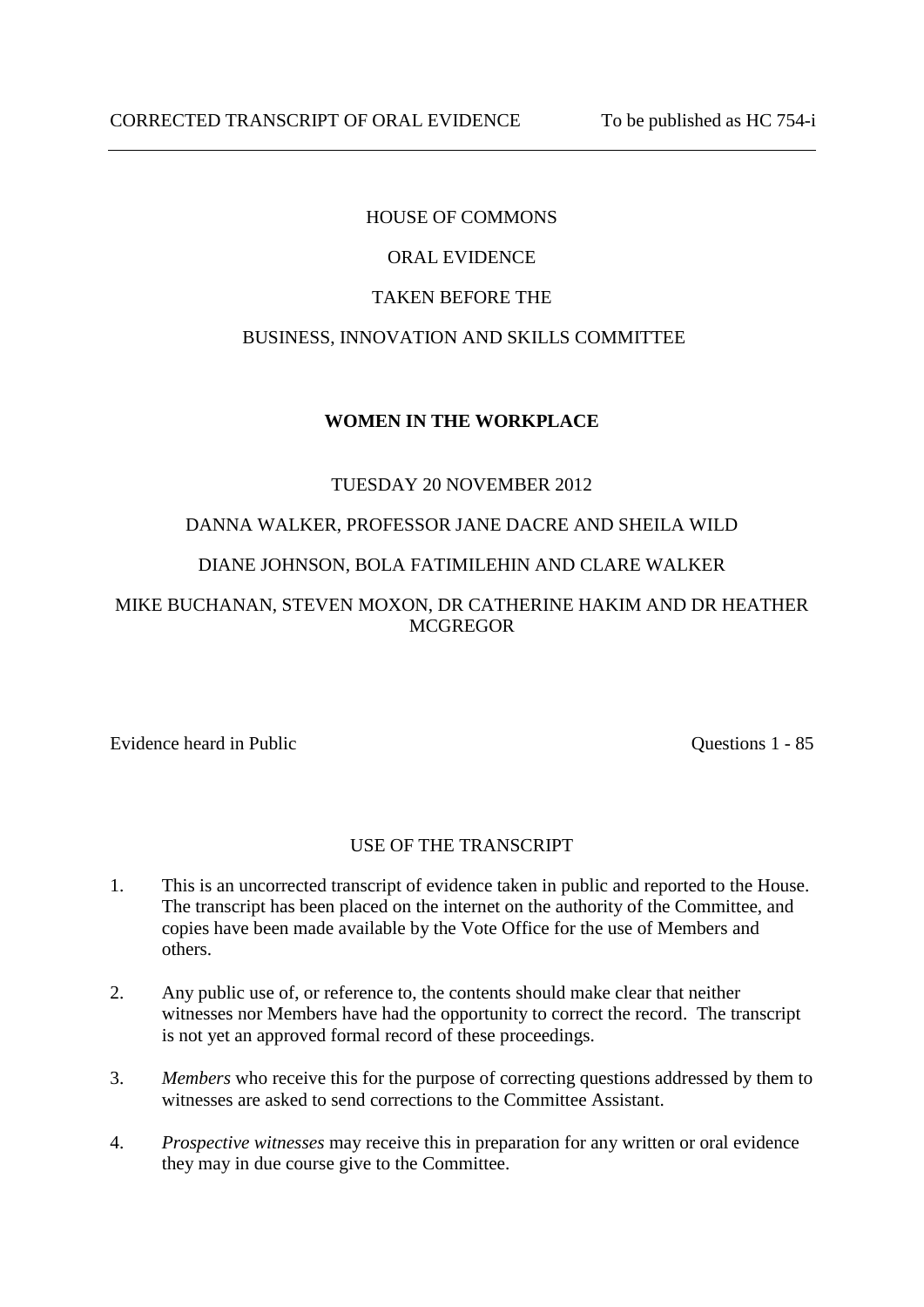#### Oral Evidence

#### Taken before the Business, Innovation and Skills Committee

on Tuesday 20 November 2012

Members present:

Mr Adrian Bailey (Chair) Katy Clark Mike Crockart Caroline Dinenage Rebecca Harris Ann McKechin Mr Robin Walker Nadhim Zahawi

#### **Examination of Witnesses**

\_\_\_\_\_\_\_\_\_\_\_\_\_\_\_\_

*Witnesses:* **Danna Walker**, Chair, Architects for Change, **Professor Jane Dacre**, Royal College of Physicians, and **Sheila Wild**, Consultant, gave evidence.

**Q1 Chair:** Good morning and welcome to you. Thank you for agreeing to give evidence to the Committee. Just to start with, for voice transcription purposes I would ask you to introduce yourselves, starting with Danna on my left.

*Danna Walker*: Good morning. My name is Danna Walker and I am the Chair of Architects for Change, which is RIBA's Equality and Diversity committee.

*Professor Jane Dacre*: Good morning. I am Professor Jane Dacre and I am here representing the Royal College of Physicians.

*Sheila Wild*: Good morning. I am Sheila Wild; I am now a freelance equalities consultant and equal-pay expert, but for over 30 years I was at both of the statutory equality commissions.

**Q2 Chair:** Thank you very much. Obviously, some of the questions that we will ask will be put to you collectively, as a team; others may specify certain members of the panel. When asked collective questions, do not feel that all of you have to answer all of the questions if you are repeating what somebody else has said. Obviously, I would not wish to put you off if you feel the need to add to or subtract from what somebody has said, but I am conscious of the time. I recognise that you may well have strong feelings about things, and sometimes that does lead to an element of loquacity.

This is to all of you: do you think the public sector equality duty, section 149 of the Equality Act 2010, could be used more effectively to address inequality in pay in the public sector? Who would like to lead on that?

*Sheila Wild*: Yes, I think it could. What is needed to make it effective is a very clear message that it is expected to be used. I have heard—particularly from local authorities at the moment—that the message is a bit blurred: it is there but you do not have to take any notice of it. It should be made clear that this is there for a very positive purpose. That is the first thing: the message must match the tool. Secondly, there must be regular monitoring of what is going on. My experience over many years is that nothing focuses the mind better than someone actually checking up on you. It should not be heavy-handed checking up, but it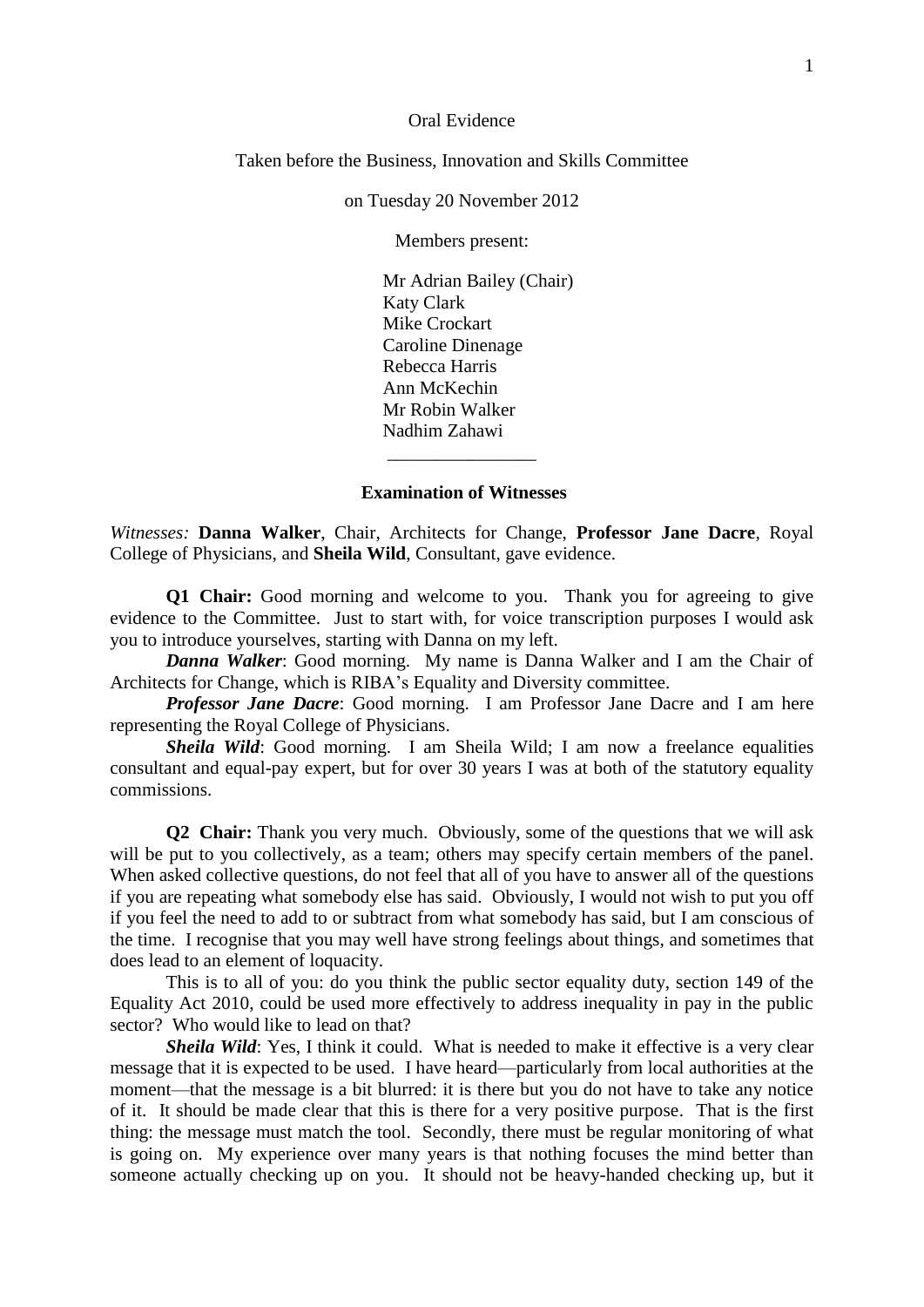should look at who is doing it, who is not doing it, what the characteristics are of the organisations who are doing things well and what the characteristics are of those who are doing it less well. It requires clear messages and monitoring.

**Q3 Chair:** Have either of the other two panellists anything to add to or subtract from that?

*Professor Jane Dacre*: To echo that, clear messages and monitoring are needed. There is evidence from the public sector, the health service and the university sector, where I work, that monitoring is not necessarily being carried out effectively. For example, I have examples of men-only shortlists for high-powered jobs and that kind of thing. Transparency and monitoring are absolutely crucial.

*Danna Walker*: I have nothing to add to that.

**Q4 Chair:** I have a couple of quick supplementary questions on what you have said. It was interesting that you mentioned local authorities, because generally speaking the pay gap is less in local authorities than in the private sector. There is a considerable body of evidence to say that local authorities—in some cases kicking and screaming—have actually had to implement equal pay policies. My second supplementary question is this: who should do the monitoring?

**Sheila Wild:** With regards to local authorities, yes. One of the reasons why local authorities did do so well is that they were monitored. They were monitoring themselves and they were being monitored by the Equal Opportunities Commission. I do not know whether they are still monitoring themselves; I do know they are no longer being monitored as effectively by the Equality and Human Rights Commission as they were by the Equal Opportunities Commission. However, I am not here to act as an advocate for the former Equal Opportunities Commission.

In terms of the public-sector/private-sector divide on equal pay, there are many reasons why the public sector has a narrower pay gap. Generally, pay dispersion in the public sector is much narrower than it is in the private sector. There are far fewer of the lowest paid jobs and far fewer of the highest paid jobs. That automatically narrows the pay gap. There are also payment systems that—at least in terms of their basic pay—are transparent. You and I and any of us in this room can go and look up what people are paid in terms of their basic pay. Where cases have been taken in the public sector, they have been about opaque payments: bonuses and plus payments and so on.

There is a lot about the public sector that narrows its pay gap. If we add to that the fact that the public sector did set itself certain standards of behaviour arising from the gender equality duty and their general wish to be seen as exemplar employers, it all tends to help narrow the pay gap.

#### **Q5 Chair:** Jane, did you wish to comment?

*Professor Jane Dacre*: I work in the public sector and I echo what Sheila says. Although publicised salaries may need to be equal, the way those salaries filter down to the women in the jobs suggests that they are not equal. There was some research done by the Medical Women's Federation, together with the BMA, approximately a year ago—which I can provide you with if you like—that shows even within the public sector there is still a gender pay gap in the health services.

**Q6 Chair:** We would welcome any supplementary evidence that you could provide. *Professor Jane Dacre*: I will make sure you get that.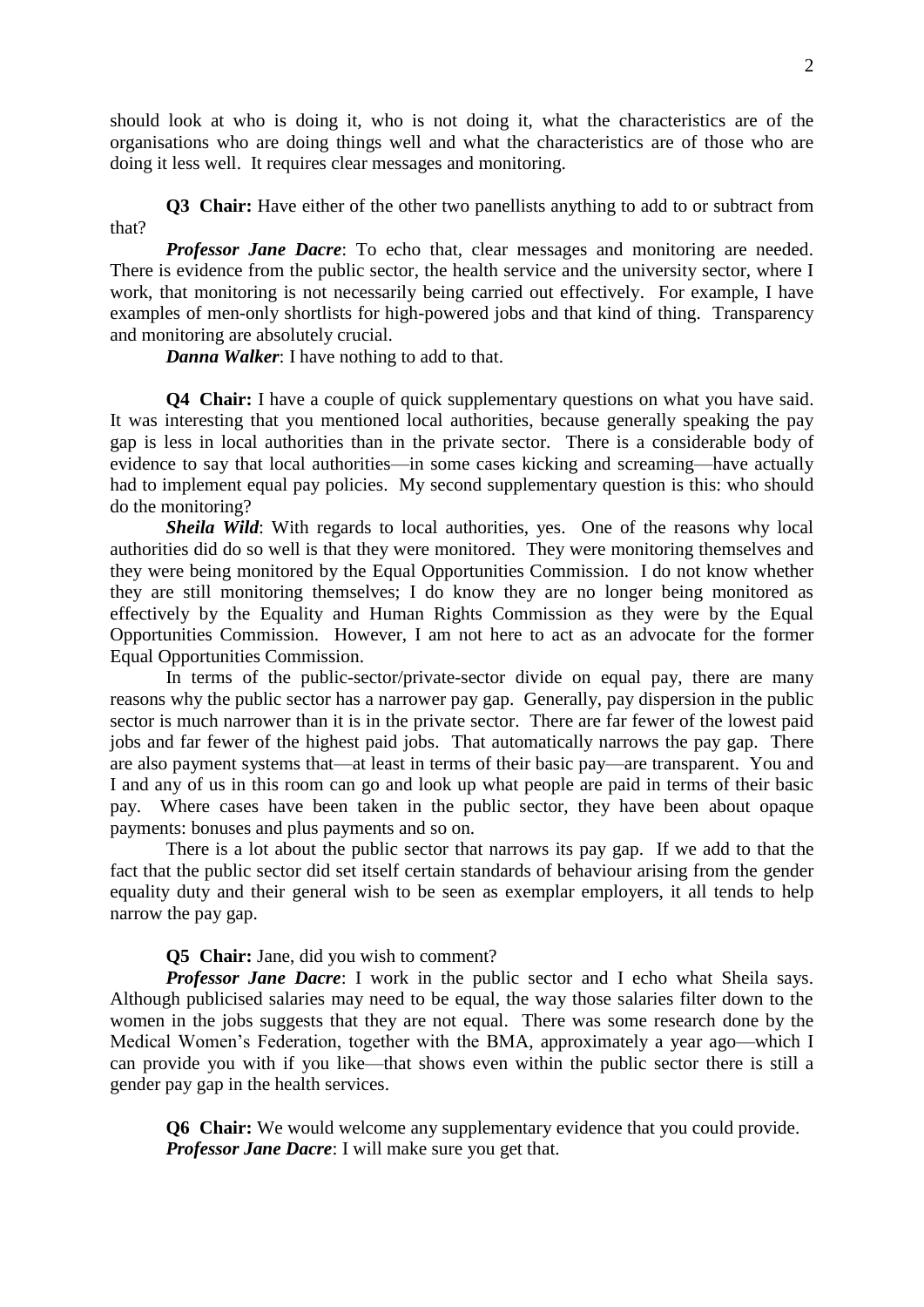**Q7 Chair:** Do you think this public sector equality duty could be used by the public sector in the private sector through public procurement? We could take it at both a national and a local-authority level. Sheila, you look as if you are bursting to lead on that.

*Sheila Wild*: I have to give a very mixed answer to that. I think it is perfectly possible to use the public sector equality duty through procurement. It is very difficult to use the public sector equality duty through procurement to close the gender pay gap. Procurement must be as simple as possible for the people using it. It is not really feasible to ask the kind of detailed questions that would elicit what people were doing about their pay gaps. I think there is a lot of use of the public sector equality duty through procurement. You can certainly ask questions about the positioning of women within the organisation that is putting in the tender, but I do not think you can specifically say, "Have you done this, this and this in terms of your pay system or whatever?"

**Q8 Chair:** I am trying to summarise my interpretation of what you have said. You do not feel that it is possible to be prescriptive, but you could still ask specific questions of those who are tendering. I am not altogether clear: if you cannot do anything about it, what is the point of asking the question?

*Sheila Wild*: It is because the gender pay gap is just one component of a broader field of gender disadvantage. To close the gender pay gap in terms of pay itself requires, for example, asking, "Have you done an equal pay audit?" The answer could be yes, but that would tell you absolutely nothing about the quality and scope of that audit. It could give you a misleading positive or, indeed, a misleading negative response. Having said that, information about the positioning of women within the organisation is something every organisation has, because gender information has to be collected for national insurance and tax purposes. The position of women in the organisation does have a very big influence on the size of the gender pay gap within that organisation. You can get to the pay gap obliquely. What I am trying to do is keep it simple for the people who are doing the tendering because certainly if you want to open up procurement to small and medium-sized organisations—you cannot overburden them with questions.

**Q9 Ann McKechin:** This is to Danna in the first instance. There is a line of thought that in some occupations cultural or corporate behaviour acts as a discouragement to women. I wondered—from your own experience in architecture, construction and engineering whether you think those sorts of barriers exist at the present time.

*Danna Walker*: Yes, I would agree with that. There are cultural barriers: women are underrepresented in architecture and construction. Overall, in construction women represent about 13.5% of the industry. Within architecture the figures are a little better. Female architects represent about 20% of that particular sector. The culture within architecture is one of long hours and presenteeism. The ways that people are recruited into the sector—as with many of the professions—is that some positions are advertised and some are not. Networking and submitting CVs, etc, are the methods by which people come into the industry. However, I would say it is not as clear or as structured as some other industries when it comes to understanding how the industry works.

Culturally, there is a lack of agility within the construction sector. By that, I mean opportunities to work in a flexible way. I think that could be changed. The opportunities of something like building information modelling—BIM, which requires people to work in a much more collaborative way and offers remote working—could be very useful in changing the culture. However, the culture is much more about people than technology. The technology to work remotely exists but it has not been taken up by the industry.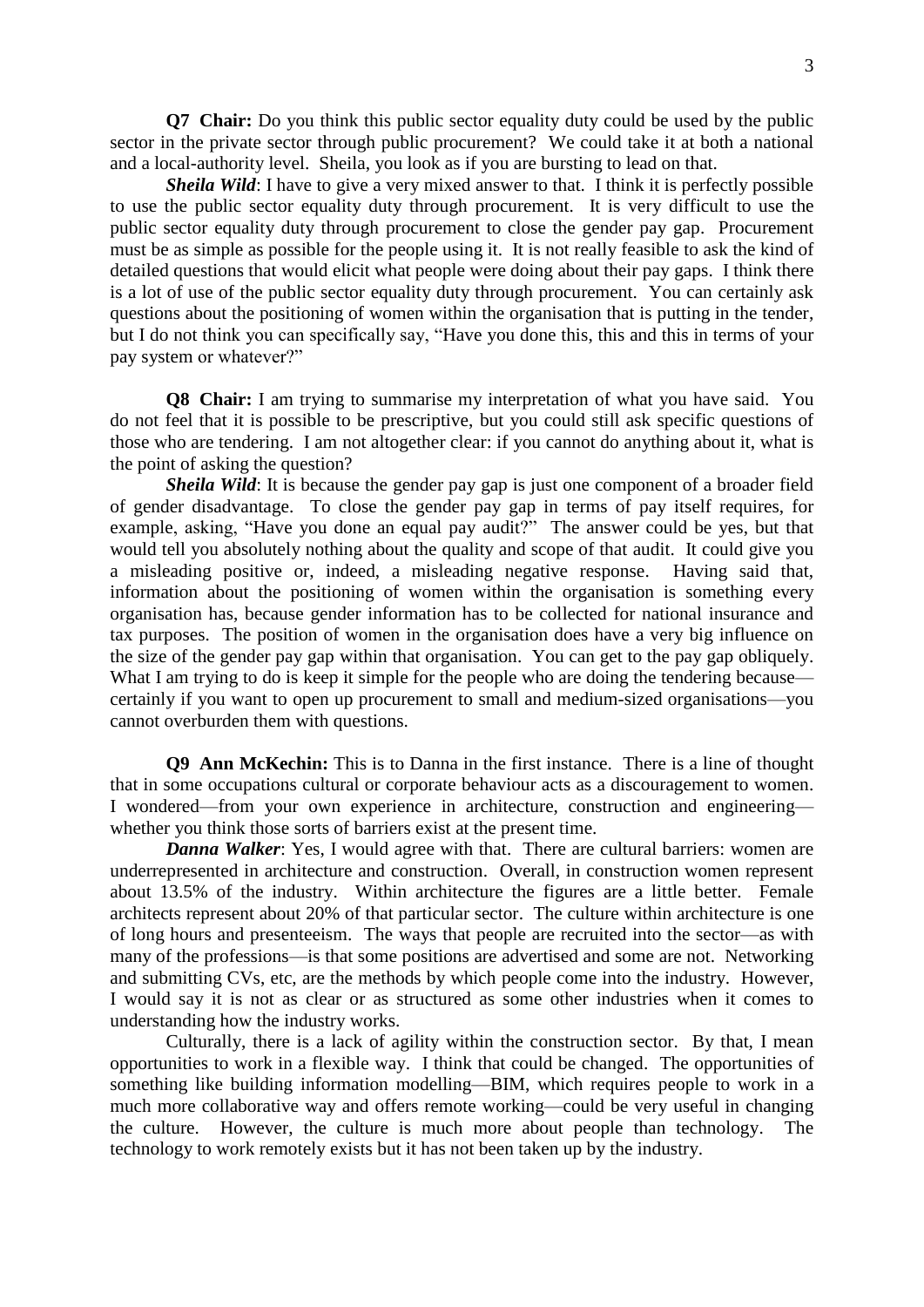**Q10 Ann McKechin:** One of the problems is encouraging women to come into these professions—or even jobs in the construction sector.

### *Danna Walker*: Absolutely.

**Ann McKechin:** I suppose if you look and analyse it, you will probably find women doing the secretarial or administrative work, or in human resources, rather than being involved on the technical and engineering side. Would that be a fair comment?

*Danna Walker*: That would be a fair comment. When we look at the figures right across the industry, the supply chain and the support roles are usually taken into consideration. Looking at the figures just for architecture, they are much more focused on the technical roles. In terms of architectural education at the moment, we are seeing an increase in the number of women participating. For architectural education it is around 40% to 44% in terms of participation. What we do see is a drop-off once education is finished because the culture for many women is a turn-off—as well as the low opportunities in terms of career progression, low pay and pay disparity.

**Q11 Ann McKechin:** Is there anything that has been done within the industry to tackle that behaviour? Is there any recognition that if 40% of students coming in to architecture, for example, are now women, the profession will have to make a systematic change in the way it operates?

*Danna Walker*: There are small and innovative projects, but it is not co-ordinated across the country, so you cannot necessarily access some of those projects and interventions across the UK. At the strategic level, coming out of the construction leadership forum that was instigated by the EHRC report, there is something called the Construction Industry Leadership Group for Fairness, Inclusion and Respect, which has the participation of many of the main contractors as well as professional bodies and analyses these questions from a strategic perspective. However, it will take time for those changes to actually come through to the industry.

**Q12 Nadhim Zahawi:** Before I come on to questions on the stereotyping of jobs, I would go back to your point, Sheila, about the inequality that occurs around bonuses and the more opaque ways of remuneration. Is there a role for greater transparency and almost compelling both the private to public sectors to publish more of their audits so that people can very clearly see their position within an organisation?

*Sheila Wild*: Yes, there is a need for several things. First of all, there is a need for national statistics to be disaggregated on grounds of gender. I have recently had an exchange of correspondence with the Office for National Statistics about this, because they very recently produced a briefing on bonus payments that was not gender-disaggregated. This means we cannot tell what is happening, and yet their own figures show that this is where the pay gap is at its deepest. The financial services sector is actually a regulated sector, so it is possible to do something. Wherever you have a sector that is regulated, obviously regulation is an option. There is a tendency throughout our culture and economy at the moment towards greater transparency on pay. If we could just remind ourselves to apply a gender lens to this transparency all of the time, we could go quite a long way.

**Q13 Nadhim Zahawi:** It is a powerful way to do that—nudging people in the right direction.

*Sheila Wild*: Yes. People ask questions. Why are all the highest earners men? There could be a perfectly legitimate reason for it, but somebody needs to ask the question and you cannot ask the question if you do not have the information.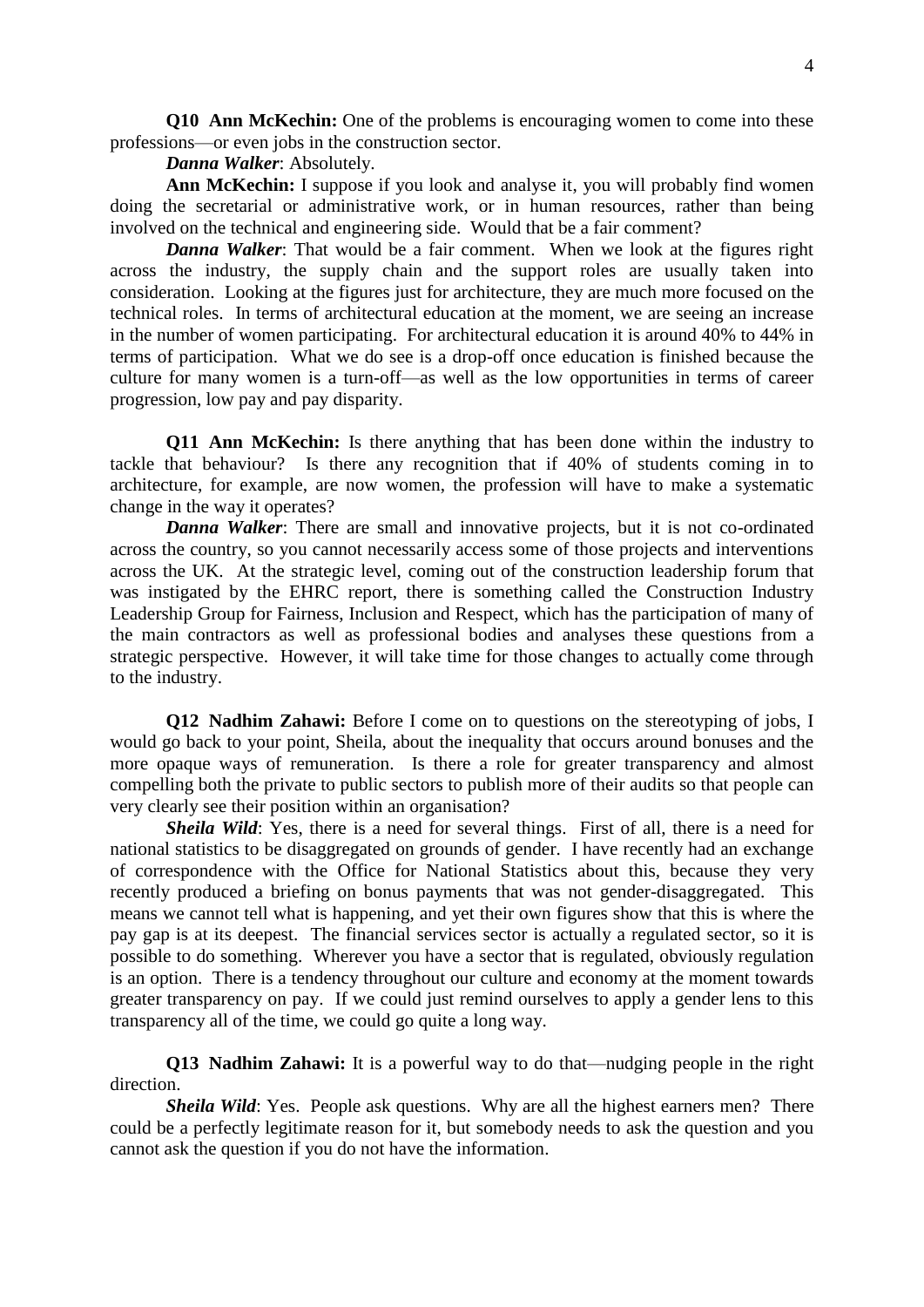*Professor Jane Dacre*: I completely agree. I think transparency goes a long way towards resolving these kinds of issues, because I do not think that people have deliberately created this situation. It has happened because of a series of sociological effects over many years. To hold a mirror up and say, "This is a result of that," means that people are more likely to do something about it.

*Danna Walker*: The majority of architects work in the private sector, and the cultural traditions are that when a job is advertised it is usually not advertised with a salary range at all. It says "salary negotiated" or "to be confirmed". I saw one advert that said "great lifestyle" under the salary section; make of that what you will.

However, what that means is that even at the earliest stage of your architecture career, you are expected to go in and have a salary negotiation. What you do not know is what people within that particular practice or consultancy are already earning, so you can find yourself falling into a situation where there is pay disparity and it is not clear; you actually have to get the job and start speaking to people to understand what the situation is. If there could be more transparency, particularly for the private sector, that would be helpful.

**Q14 Nadhim Zahawi:** Is that not changing? I remember from during my time before entering this place that there were several dotcom initiatives where people anonymously posted what salaries were paid at Oracle and Microsoft and architectural firms. This grew very rapidly, and people could see, when they were going for a job interview, what the bands were, even though the organisation was a bit reluctant to provide that information. Is there a role for the wisdom of crowds in this?

*Danna Walker*: Yes, absolutely. I think it has improved because that sort of information is being passed around. I think as a student architect you would have to understand and look for it, but once you are in the profession you understand how it works and it can get better. However, even within the bands that they are suggesting, what we have seen is that typically women are at the lower end of those bands.

**Q15 Nadhim Zahawi:** You addressed a point to Ann McKechin about the challenges to entry into the architectural and construction worlds. My question to you is on the inequalities of pay and progression once you are in. Why do you think those exist? I understand the entry point, where it is seen as a male profession due to the hours and all of the other stuff you have told us about, but why, once you are in, is there still that lingering gap in pay and progression?

*Danna Walker*: I think one of the issues is where you start. That initial salary negotiation, depending on how it goes, sets your level. When you have your annual reviews, then you will receive increments based on the base level that you started at, so you may be starting at a lower level than everyone else and it therefore persists.

**Q16 Nadhim Zahawi:** The problem starts on day one; you are already at a disadvantage and you carry that through your career?

*Danna Walker*: Exactly.

**Q17 Nadhim Zahawi:** That is interesting. Other than the obvious step, which is not starting at a disadvantage, is there anything else that could be done to remove some of these inequalities?

*Danna Walker*: In terms of some of the points that have been raised, greater awareness both on the employers' and the employees' part would help particularly. I think people often are unaware of the Act and how it can impact on them; that would certainly help.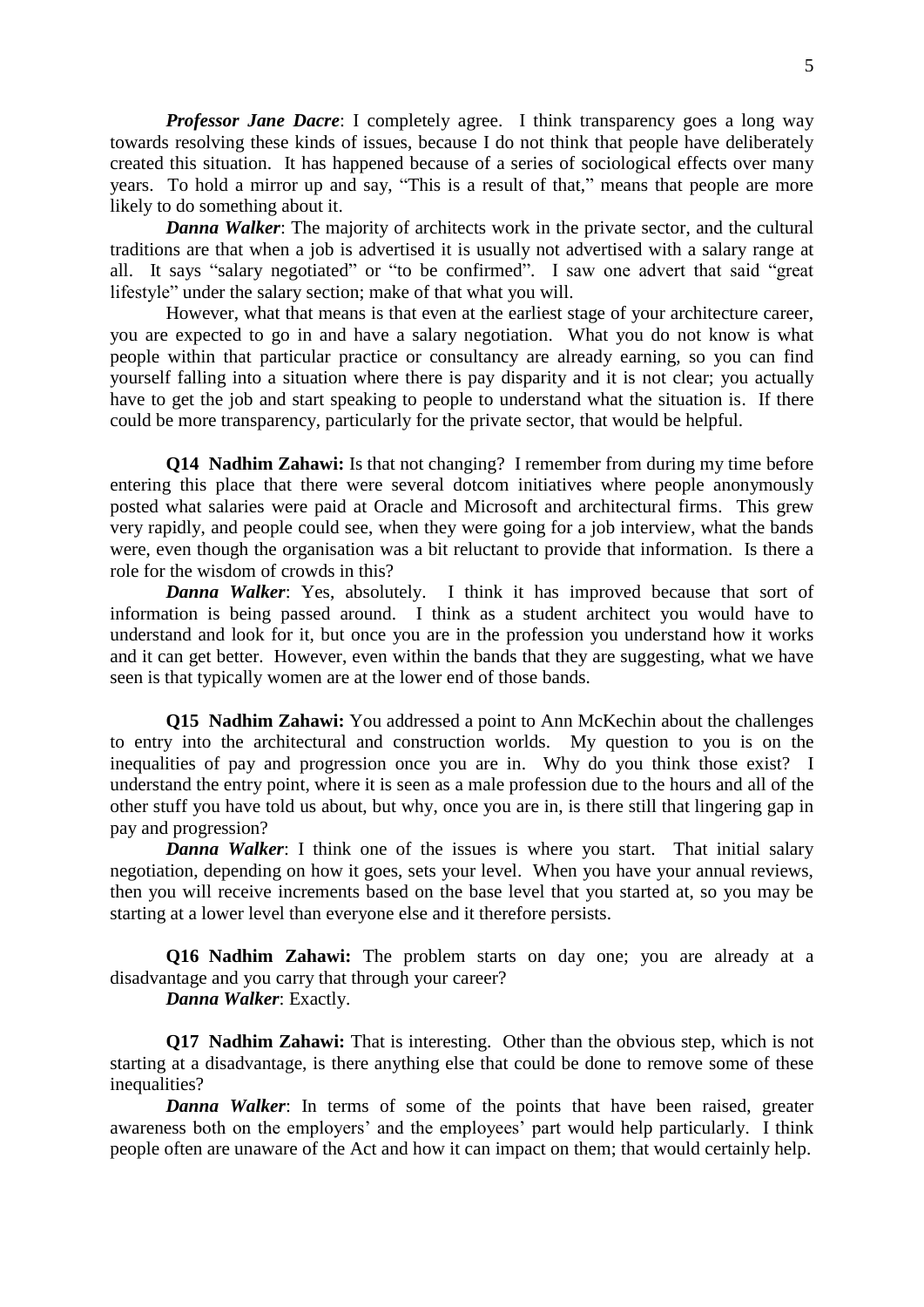**Q18 Nadhim Zahawi:** I have a quick question for you, Jane. Is there evidence of women moving into different specialisms from men?

*Professor Jane Dacre:* Yes, definitely. We have a situation in medicine—some of it led by cultural stereotypes—where if, for example, I asked you which parts of the medical profession women would choose to go into, you probably would not say surgery. That is because there is a recognition in the field that those parts of the profession are less comfortable for women to work in. I am not going to speculate as to why, but in medicine there is very clear evidence, which was found when we looked at a report on women in medicine that was published in 2009, that women tend to go into primary care and general practice; men tend to go into the more technological fields like interventional radiology or surgery.

It is interesting to look at why this happens. There are those who say that it is a career choice and there are those who say there are barriers in some areas. Obviously you cannot completely generalise, but if you are heading in a particular career trajectory and you see a barrier in front of you, you might make a choice to go into a field of practice that will be more comfortable for you and where you may have more of a peer group. That may be why, when the study was done, only approximately 8% of surgical consultants were women. I think 42% of partners in primary care were women. There is gender segregation.

**Q19 Rebecca Harris:** I find medicine quite an interesting field in terms of this debate, because I think I am right in saying that the majority of medical students, now, are female.

*Professor Jane Dacre*: Yes, 60% of them are.

**Rebecca Harris:** Whereas 40 years ago that would not have been the case. If we had been having this conversation 40 years ago, medicine would have also been included as one of those careers women do not go into—along with engineering. What has happened? What is different? Why have we managed to make that shift in medicine?

*Professor Jane Dacre:* It is complicated. Some of it is to do with women doing better at school. Women are achieving the entry requirements for medicine because in chemistry, which is our flagship subject, they are doing extremely well. They are getting in.

I think the requirements for a career in medicine have been more explicitly explained to people who are coming in. The caring and compassionate side of medicine has come to the forefront and that attracts girls. There have also been equality moves. Clever girls used to be nurses; now clever girls become doctors.

I think another influence that is quite interesting—and it will be interesting to see how it pans out—is that fewer clever boys, actually, when we did the study, were going into medicine. If you look at what motivates young men and young women, young women have more of a professional, caring outlook; young men are more focused on finance. The rise of the banking and the dotcom industries attracted some young men out of medicine. Now that this is all changing, it will be very interesting to review and to see whether the percentage of women and men equals out.

At the moment, it is running at about 60:40 in favour of women, but I suspect it may even out a little bit more, so that in the end we will have equality in terms of numbers who qualify. What we do not have is equality in terms of the numbers who reach the top. I am a female clinical academic. Only 15% of clinical academics are women. It is 60% at the bottom, but only 15% in some specialities at the top, at professorial level.

**Q20 Mr Walker:** Jane, you were awarded the Women of Achievement award in 2012, which is given to women in senior positions who help people in their profession. I was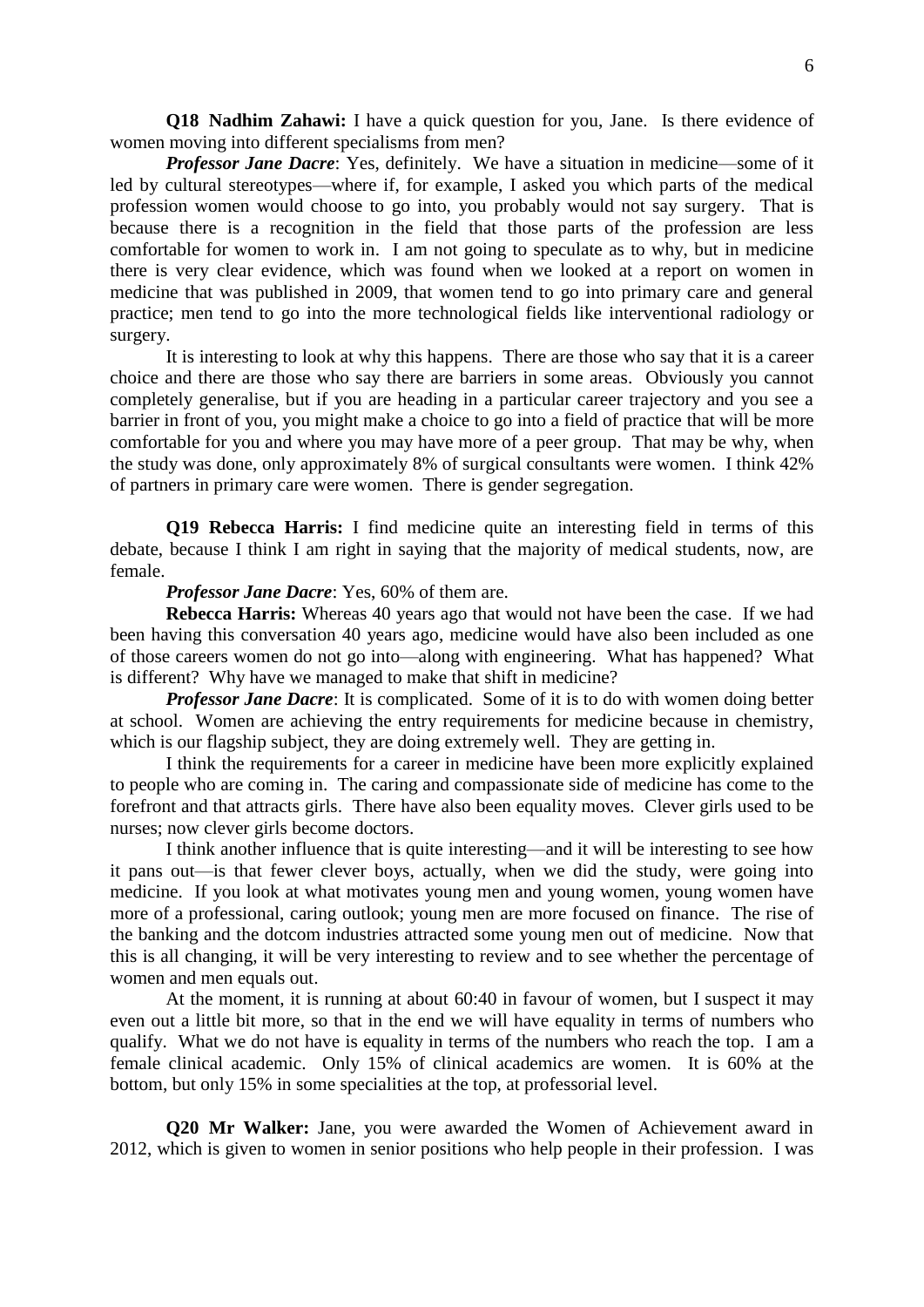wondering if you could give us some examples of the cases with which people came to you for help and what you were able to do to help people.

*Professor Jane Dacre*: I think perhaps the root of the Women of Achievement award was when I was invited by the Royal College of Physicians to chair a research steering group into women in medicine. I became somebody that people would seek out. Because I am in a senior position, I have very explicitly said the things that need to be said in meetings where I am the only women, such as, "Why is this meeting at 7.30 in the morning? How do you expect people to get their children to school and come to it?"

Another thing was to ensure that on appointments committees there was an equality of men and women doing the appointing. I also have set up a mentoring programme for women academics—I have mentored a number of people individually myself—that offers guidance on how to get academic promotion, how to survive in the workplace, but also how to manage having three children and a career. I had to work out on my own how to do that. It is about supporting people, and then providing a network of empowered people who then cascade it out and support each other.

**Q21 Mr Walker:** What do you think needs to be done to help women who want to become physicians and progress to that academic level? As you say, there does not seem to be a problem attracting people into the profession; it is more a matter of seeing them through.

*Professor Jane Dacre*: There is a piece of work being led at the moment by Ruth Deech. She did a report for the Chief Medical Officer—I think it was also in 2009—looking at things that might attract women up to senior positions. One of the big issues that keeps coming up is affordable childcare. There should be encouragement and the opportunity of having childcare during working hours and, for doctors, during flexible hours, because we work around the clock. That is a big thing.

One of the issues that keeps coming up and going away, because nobody knows what to do about it, is taxation on childcare: how do you encourage women to come back to work when it is really so expensive and you have to pay out of your taxed income? That is a big question. There is also the issue of mentorship and encouraging both organisations and the people within those organisations to recognise that it is appropriate to promote women to senior positions, recognising that if you are a lone woman amongst a whole team of men, maybe you do not want to go to the pub or play golf in order to do your networking. There are fewer networking opportunities for women.

This piece of work led by Ruth Deech is ongoing and is coming up with recommendations. They have gone back to the organisations that were stakeholders originally and asked, "What are you doing about this? What are you doing about this?" In fact, there is a meeting today—I am not there because I am here—discussing how people are getting on. One example of success in that area is Sally Davies, the Chief Medical Officer, who has said to all academic institutions that they need to have at least an Athena SWAN Silver award. To précis what that is, Athena SWAN is an organisation that supports the promotion of female academics; they provide awards for people when they demonstrate success in that. Sally Davies did this after doing some interviews for senior academic posts across the medical schools in the UK and finding a lamentably low number of women put forward for these senior posts. She has said, "Right, you will not be considered unless you have achieved this Silver award." Those kinds of interventions are very helpful.

**Q22 Mr Walker:** Obviously, you mention the different choices of careers for physicians; how much of that do you think is related to the ability to work part-time or to take on more flexible working? Indeed, with surgery as well there is often a challenge with being able to take a career break.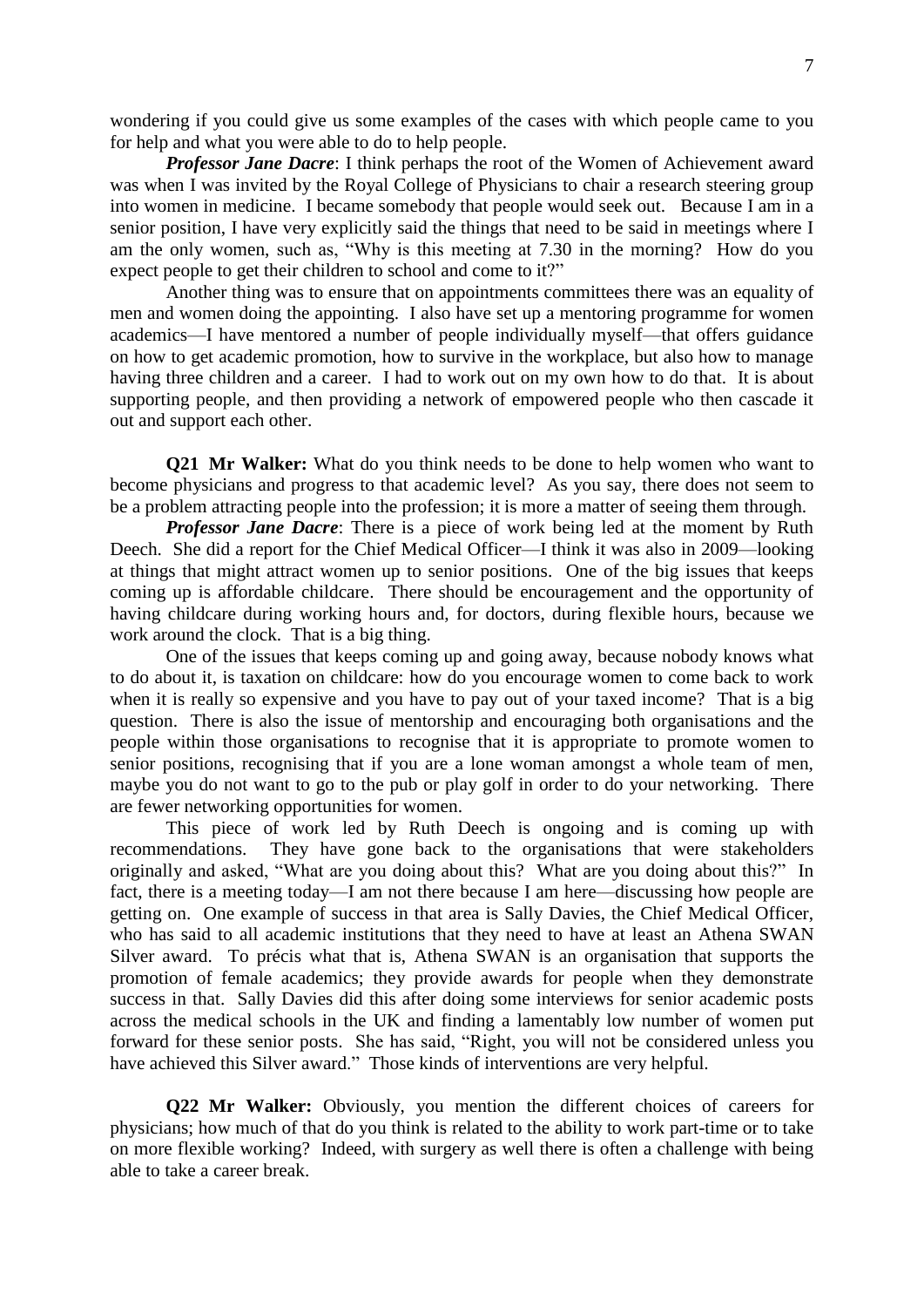*Professor Jane Dacre*: It is a mixed picture. In the work that we did, we found some careers in medicine that are not necessarily part-time but can be planned. If you are mainly in outpatient clinics and you can plan what you do, those kinds of careers seem to suit women. Women are also attracted to careers that have more patient contact and consultation, whereas for things like surgery, if somebody ruptures something in the middle of the night you have to drop everything and go, which is more difficult for women. Women tend to choose things that can be planned.

Women are also the majority of people who work part-time in the health service. Interestingly, their part time is two-thirds of full time, so their part time is around 60%. If you look at the careers of men and women, women contribute 60% of the 100% during their careers; men only contribute 80%. Part-time work levels are higher for women, but it is not very part time. It allows them to do the internet shopping or the practical things where there are still societal expectations that women have to do more than men.

**Q23 Mr Walker:** I have one last question. In the written evidence that we received from the Royal College of Physicians there are a lot of statistics. One that seems slightly surprising is that a higher proportion of men than women said that they had had problems negotiating their contracts. Do you have any explanation for that?

*Professor Jane Dacre*: I only have an anecdotal explanation, which is that they are the ones that have the confidence to negotiate their contract. Women tend to be a bit more reticent about negotiating their pay.

**Q24 Ann McKechin:** Is there a cultural thing that if women go into part-time work they are considered, at a later stage in their careers, as being not as serious as those who have been full time throughout?

*Professor Jane Dacre*: Yes.

**Q25 Ann McKechin:** Understandably, people have care obligations. It might not just be for young children; people increasingly have to look after their elderly parents. If people take a part-time job, do they realise that has put a stop to them ever at any future date, even 10 years hence, starting to be confident in applying for the top jobs in their particular career projection?

*Professor Jane Dacre*: Yes, I think that is true. I am not sure it stops you, but you have to be pretty determined to get back on to that ladder. There is certainly a culture, as Danna said, of presenteeism, and there is no doubt that people who have prioritised their family commitments when they have young children are culturally regarded as less serious candidates. I recently examined a PhD where that was one of the main themes coming out of the qualitative research: that women who had worked part-time in order to have children were taken less seriously in the workplace and were more likely, as a result of that, to develop psychological issues about their work-life balance.

**Q26 Mr Walker:** I have a question for Danna. How has the economic downturn over the last few years affected female employment and pay levels in the architecture profession?

*Danna Walker*: What we have seen through the Future Trend Survey, which is done by RIBA, the Royal Institute of British Architects, is that in around 2009, when they looked at the numbers of women in practice, women made up about 28% of those in practice. When they returned to do the survey in 2011, that figure dropped to 21%. Although that is a shift of 7% in terms of men, it is actually about a quarter of women that are now not engaged in practice.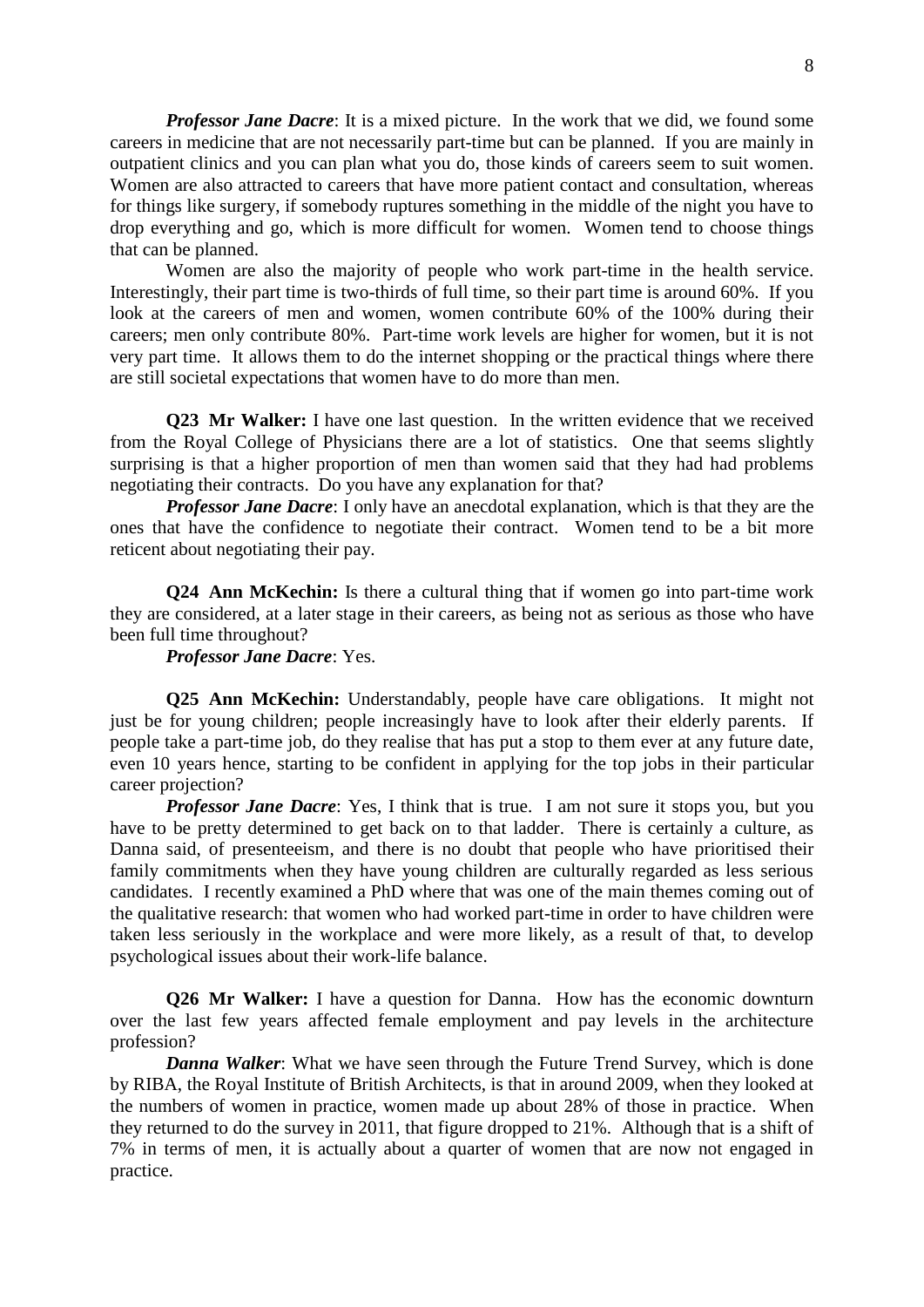**Q27** Mr Walker: Does that reflect an overall fall in the number of people in practice or is that something that is falling much more sharply for women than men?

*Danna Walker*: It has fallen more sharply, but it would be true to say the industry has been very heavily impacted by the recession.

**Q28 Mr Walker:** What do you think can be done to mitigate that and to recover the position and hopefully start moving beyond the 20s in percentage terms?

*Danna Walker:* Anecdotally, what seems to be happening—and this happened in the last recession—is more women thinking that they would actually like to start their own practices, not only to address the fact that they might not be able to get work with somebody else, but also to work in a mode of practice that suits them, because you can set your working hours and how you work with the client, which can be difficult to do if someone else is your employer.

**Q29 Chair:** Can I just clarify something? What you are saying is that the drop may be attributed to female architects deciding to set up their own businesses rather than just disappearing into the unemployed architects' pool?

*Danna Walker*: What I am saying is that in terms of practice overall—whether you own your own business or not—the drop has been about 25%. People are going from being in work to not being in work. However, one of the things that we are seeing is that female architects are seeking to set up their own practices to deal with that issue.

**Q30 Chair:** In totality, does that 25% figure reflect the actual drop of practising female architects?

*Danna Walker*: At this point we would say yes, because most of the architecture community is in SME practices, so that is who RIBA would have surveyed.

**Q31 Chair:** Where do they go? Do they become unemployed?

*Danna Walker*: No. Many of them seek other areas of work. The training is incredibly good and there are lots of transferrable skills in terms of design, management and those sorts of things. What we see is that women go off and do other things where career progression and pay are not such large issues—as well as modes of work, such as greater opportunities for part-time working.

**Q32 Chair:** Why should this behaviour be a characteristic of women rather than men? Certainly, the figures would seem to indicate that more women are disposed towards doing this than men.

*Danna Walker*: I think this has been for the reasons that we have been discussing. The culture within the industry can present barriers for women in terms of career progression. Added to that, there is the pay disparity, low levels of progression and issues in terms of the availability of work. This can mean that women make the decision to leave the profession much earlier in their careers. We see retention of women as the bigger issue because, like medicine, in terms of participation and education, the numbers are quite high. In architecture, you do a degree first of all, which is part one; there is a postgraduate course, which is part two; there is then professional practice. Over each of those sections, the proportion of women starts to drop, but they fall quite significantly in terms of the numbers of women actually going on to practise.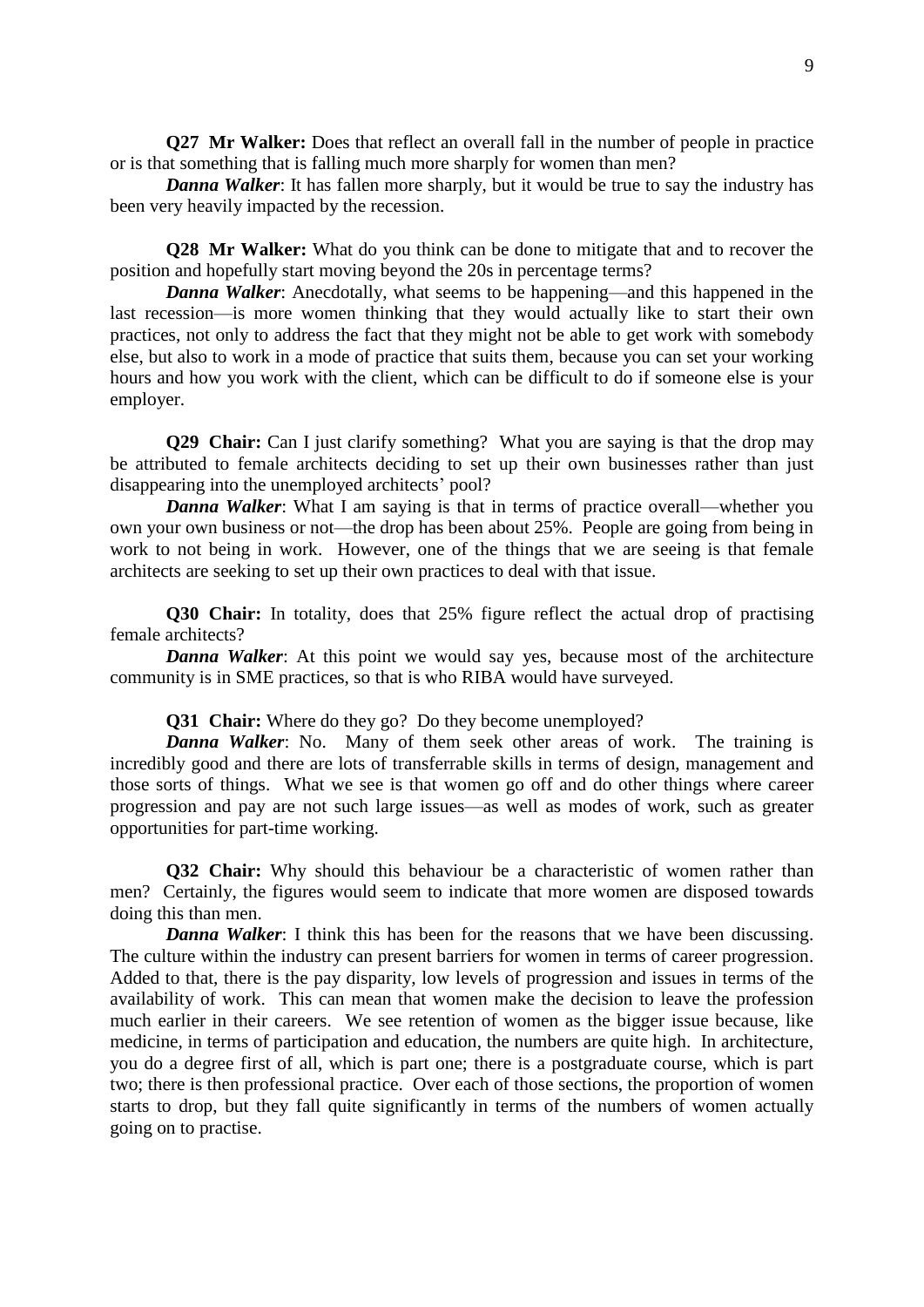**Q33 Mike Crockart:** I have a question for Sheila. We started out with the Equality Act and I want to return to that. I am particularly interested in your statutory role and your views on the Act. We have now had 40 years of equal pay legislation. I want to get your views on how far you think we have come towards the principle of men and women being paid the same for work of equal value. How much has that been achieved in practice?

*Sheila Wild*: I think we are still quite a long way away from achieving the equal value aspect of equal pay, which is where you have men and women doing different jobs but those jobs being valued equally. In a sense, the recent publicity around certain local authority cases demonstrates that very well. It seems to be quite hard for people to make that change of mindset. Almost everyone in the country would agree that if a man and a woman are doing the same work, they should be paid the same. It is where men and women are doing different work. As both of the two professionals here have illustrated, even within a particular area or profession, men and women are going into different work. Why should we pay them differently when they are doing different jobs? The training and the career progression can be similar, but we do not seem to be able to make that jump.

Many years ago, when I was at the Equal Opportunities Commission, we did commission some attitude surveys towards equal pay in different jobs. If you go out to the public at large it is quite interesting, because we have the beginnings of commonality. Most people would agree that a nurse and a police officer are roughly on a par; we examined those kinds of comparisons. One of the issues is that there are just so many different types of job that it is difficult for us to make the equations. It is incredibly important that we do get to this, because it is often forgotten that the reason equal value was introduced into the legislation was to tackle occupational segregation. The biggest single contributor to the pay gap is occupational segregation: it is men going into some kinds of jobs and women going into other kinds of jobs, and the male-type jobs being paid more. Equal value was intended to redress that imbalance by providing some kind of means of measuring different jobs equally.

**Q34 Mike Crockart:** Is there not an inherent problem with the use of the word "value", because it is so subjective? How do we get to a point where everybody agrees what is of equal value in such disparate jobs?

*Sheila Wild*: People often say to me, "You cannot compare apples and pears." Actually, you can: they are both fruit. As you said, you have just changed the names. You are quite right: equal value is subjective. In the United States they use the term "equal worth", and I think that is easier because worth does have a kind of weightiness to it, and you can get little pictures in your head about it.

**Q35 Mike Crockart:** In practical terms, what do any of the panel think needs to be done to move that forward?

*Sheila Wild*: I think that we do need a much greater push towards two of the underpinnings of the Act. The Act is actually based upon the concept of evaluating jobs—of job evaluation as a technique. I will not say that every business and organisation in the country ought to introduce job evaluation, but there certainly ought to be some kind of weighing-up of the job sizes within organisations and attaching salaries on that basis, rather than on the basis of stereotypes.

Secondly, there should be a greater push—I think it should be a voluntary push, but a much stronger one—towards equal pay audits. Voluntary does not mean do nothing. I have to say I think that is where we are at the moment: we are in a position where voluntary means you do not have to do it if you do not want to. I think voluntary means that if you can do it, you should do it; if you cannot do it, you should seek help in doing it. We need some strong leadership behind it and a much greater availability of information on how to do it. I have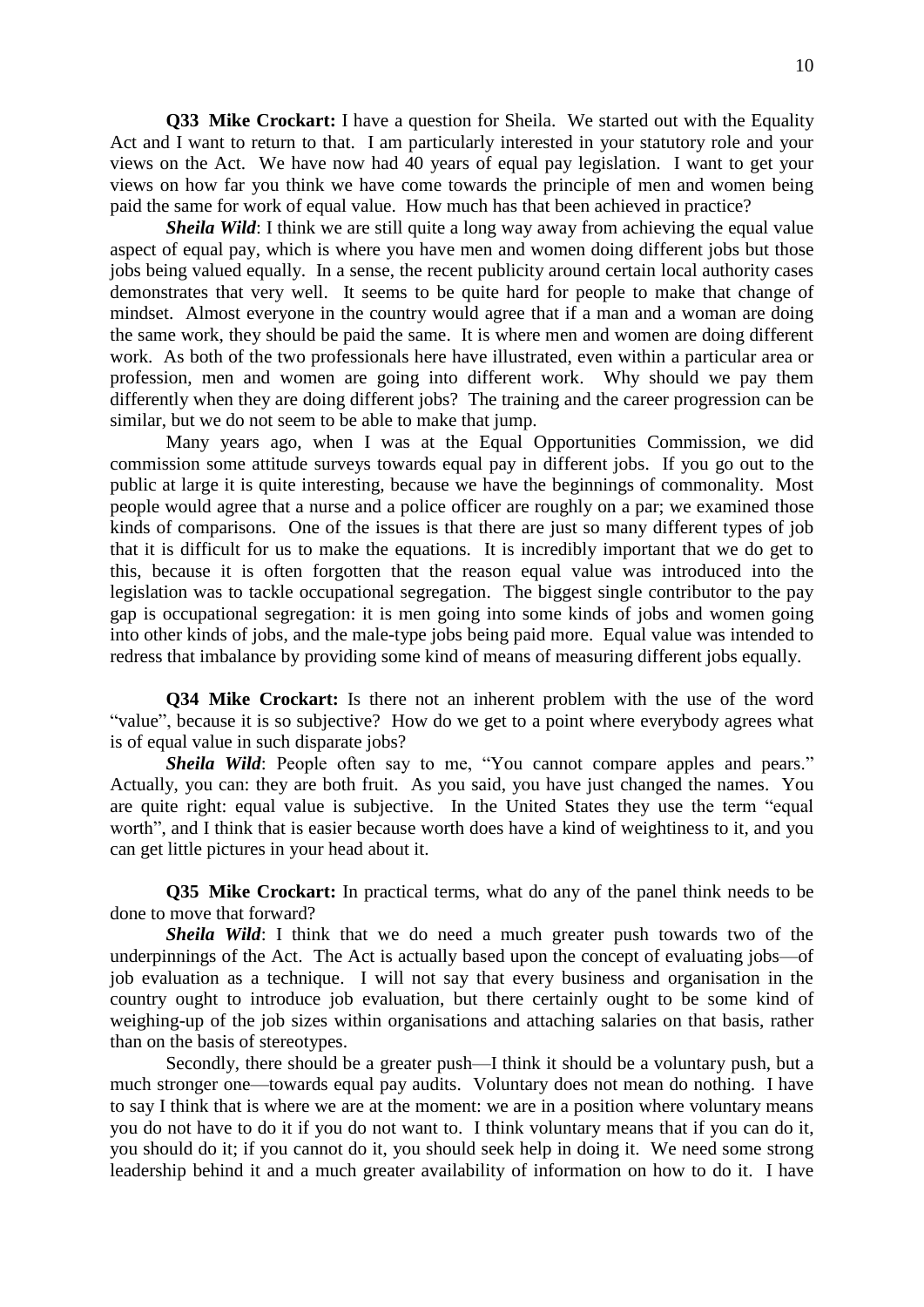had to set up a website bringing together all the information on how to get equal pay right. We should not be a position where a private individual has to do that; the information to help people do it should be out there.

*Professor Jane Dacre:* To add to that, I think that the idea of self-assessment of equal pay is probably practical, feasible and would encourage people to do it—provided there were clear guidelines. I think it perhaps should be followed by transparency. There is a need to be transparent about pay awards and, beyond transparency, to be public about it. As we said before when we were talking about transparency, these situations have arisen by evolution. They need to be sorted out, but they need to be sorted out by raising public awareness of where the difficulties arise. I would suggest that then they would be more likely to be sorted out.

*Danna Walker*: It is interesting that the conversation earlier mentioned procurement. In construction, public sector clients are 40% of the workload. Using that as a vehicle to ask the question could be incredibly useful. As the Companies Act requires private companies to submit information about that company and their directors, that could be another vehicle to tackle the private sector, in order to get the information and ensure that it is being monitored and picked up.

**Q36 Nadhim Zahawi:** Sheila, you described the Equality Act as a missed opportunity. I would say to you that the Government did introduce, through regulation, a duty on private employers to undertake equal pay audits. The Government then decided not to introduce such regulation. Do you think such regulation would help to address the weakness in the voluntary system?

*Sheila Wild*: I think regulation can work in the right kind of context. It could, for example, work in Wales, where the labour force is much smaller. Indeed, one could say it is working in Wales because there is a narrower pay gap in Wales and much greater and more effective monitoring of what is going on. The position in Scotland, which ought to be similar, is not similar; it is much more mixed.

Certainly, looking around the world, regulation works where you have a labour force of not more than about 7 million or 8 million people. When you have the size of labour force we have, 26 million to 27 million, and you have the very mixed economy we have here in terms of the types and sizes of organisations and so on, I think it is very difficult to regulate in a meaningful way. A much more productive route is to go for a strong voluntary approach that includes, as we have all been saying, transparency. Given a choice, I would prefer to regulate for transparency rather than regulating for auditing.

**Q37 Nadhim Zahawi:** Section 71 of the Equality Act permits equal pay claims to be brought based on hypothetical comparisons where there is no man in the same workplace doing equal work. Do you not think this helps in the case of occupational segregation, or when a man takes over a woman's role, for example when she is promoted or on maternity leave?

*Sheila Wild*: It is one of those things that in theory ought to help but in practice is so difficult to do, because you are doing it in the context of an equal pay claim, which is such an incredibly difficult thing to do. It is difficult; it is complex; it is also hugely expensive and you could not do that yourself. You would have to get a lawyer to do it. I think that is beyond the reach of most women to do. It will happen and there will be cases around it, but for all practical purposes the law is too complicated to be effective.

**Q38 Nadhim Zahawi:** Is there any data on how it is working out?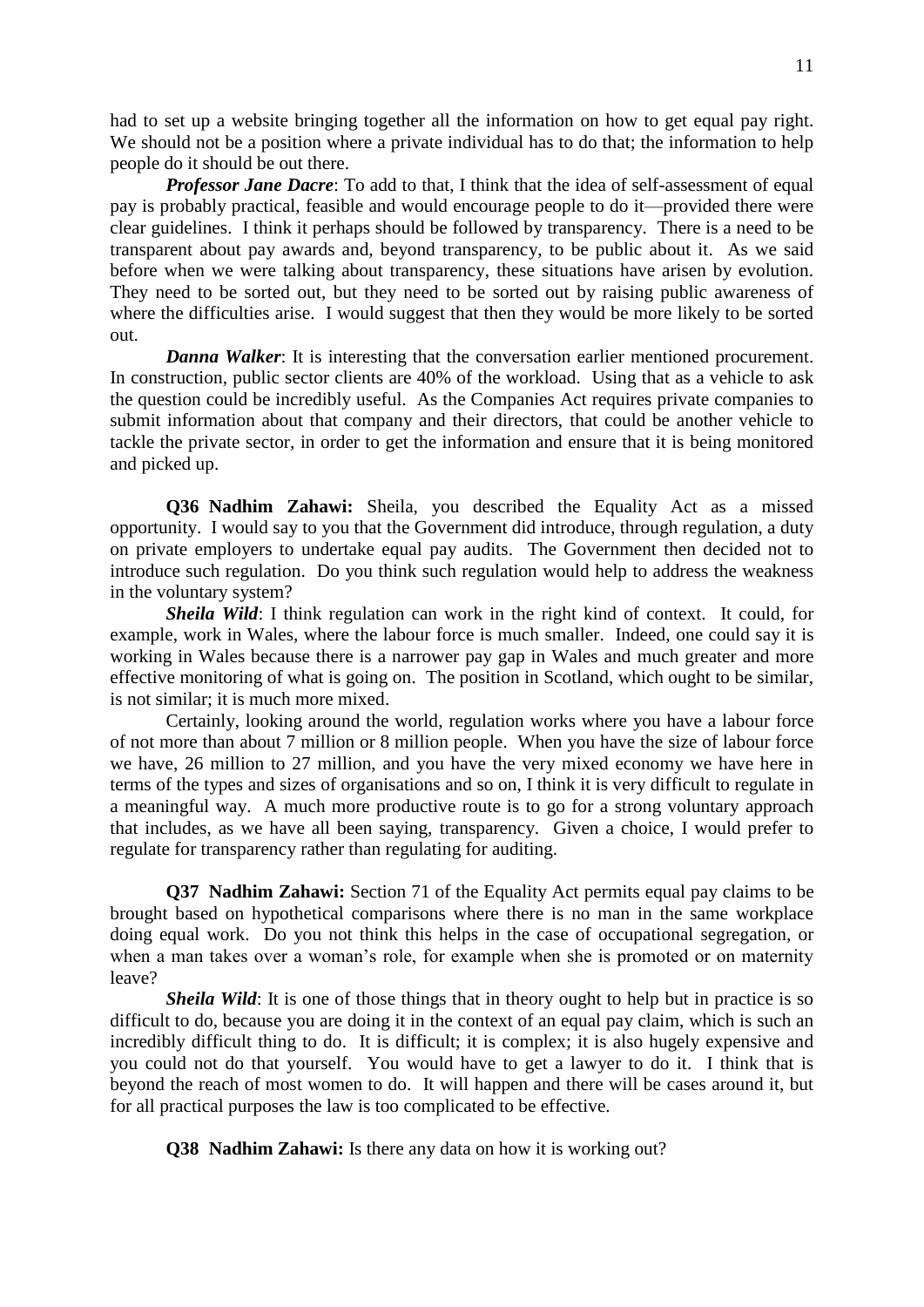*Sheila Wild*: I do not know of any, but that is because the monitoring that used to happen is not happening.

**Q39 Caroline Dinenage:** Sheila, you have said already today that you think voluntary arrangements could work if there was more information in place to help them succeed, but given that they have been in place for a long time and there have been statutory codes of practice in order to help them succeed, what makes you think that they could still be successful?

**Sheila Wild:** The voluntary approach we have now is much weaker than it was 10 years ago. Ten years ago we had a voluntary approach that comprised very strong messages from Ministers as a group—not just the Secretary of State for Trade and Industry, as was the case then, but Ministers as a whole. There were very strong messages from the statutory equality body, a whole range of easily accessible advice and information that had been developed with business—and was, because of leadership from Ministers, therefore being promoted by business—and regular monitoring of what was being done by both the public and the private sectors to pick up those tools and use them. Monitoring was taking place every 18 months or two years, and you could see the progression happening: you could see the public sector moving ahead of the private sector; you could see which bits of the private sector were doing well and which were not taking any notice of it at all. You were building up a snowball or a bandwagon. It was all happening. Year on year, from the monitoring, you could tell that more people were picking up good equal pay practice and you could see that progress was being made. You could also see within the pay gap itself that progress was fairly even.

What we can see now from the pay gap figures is that for those women able to behave approximately as men behave—i.e. they do not have children, they have equivalent education qualifications and they can do the presenteeism—there is virtually no pay gap. Where you have black and minority-ethnic women and older women, it is different. There is a huge pay gap for older women. For older women, particularly those working in the private sector, there is an enormous pay gap. Those differences are not coming out and they are not being explored.

A voluntary approach requires consistency. It is no good saying, "Oh yes, we would like you to do it this year, but we will backpedal next year." It must be there; we all have to be moving forward on this. We cannot go on waiting another few decades for this to happen.

**Q40 Caroline Dinenage:** You advocate a voluntary approach but with monitoring?

*Sheila Wild*: Voluntary does not mean doing nothing; it means that if you can do it, we expect you to be doing it. It is setting expectations and making things as transparent as they possibly can be. People will start to regulate themselves. Business competes. Once you get one business to do really well on equality, they will start to compete with each other.

**Q41 Caroline Dinenage:** May I ask a supplementary question on that, just briefly? In your written evidence, you suggest that businesses should be given three years to comply. First of all, why have you chosen that figure? Do you think this would be unlawful under EU law, where gender equality needs to be immediate?

*Sheila Wild*: To answer your last question first, it depends which lawyer you ask. When I was at the Equal Opportunities Commission—and, indeed, the Equality and Human Rights Communication—we did a lot of work on this, and it is feasible.

Why did I choose three years? That figure is derived from the pay practices and the way pay is negotiated within reasonably large organisations. It does take time to negotiate pay; it takes time to set expectations; it takes time to amend a pay system. If you ask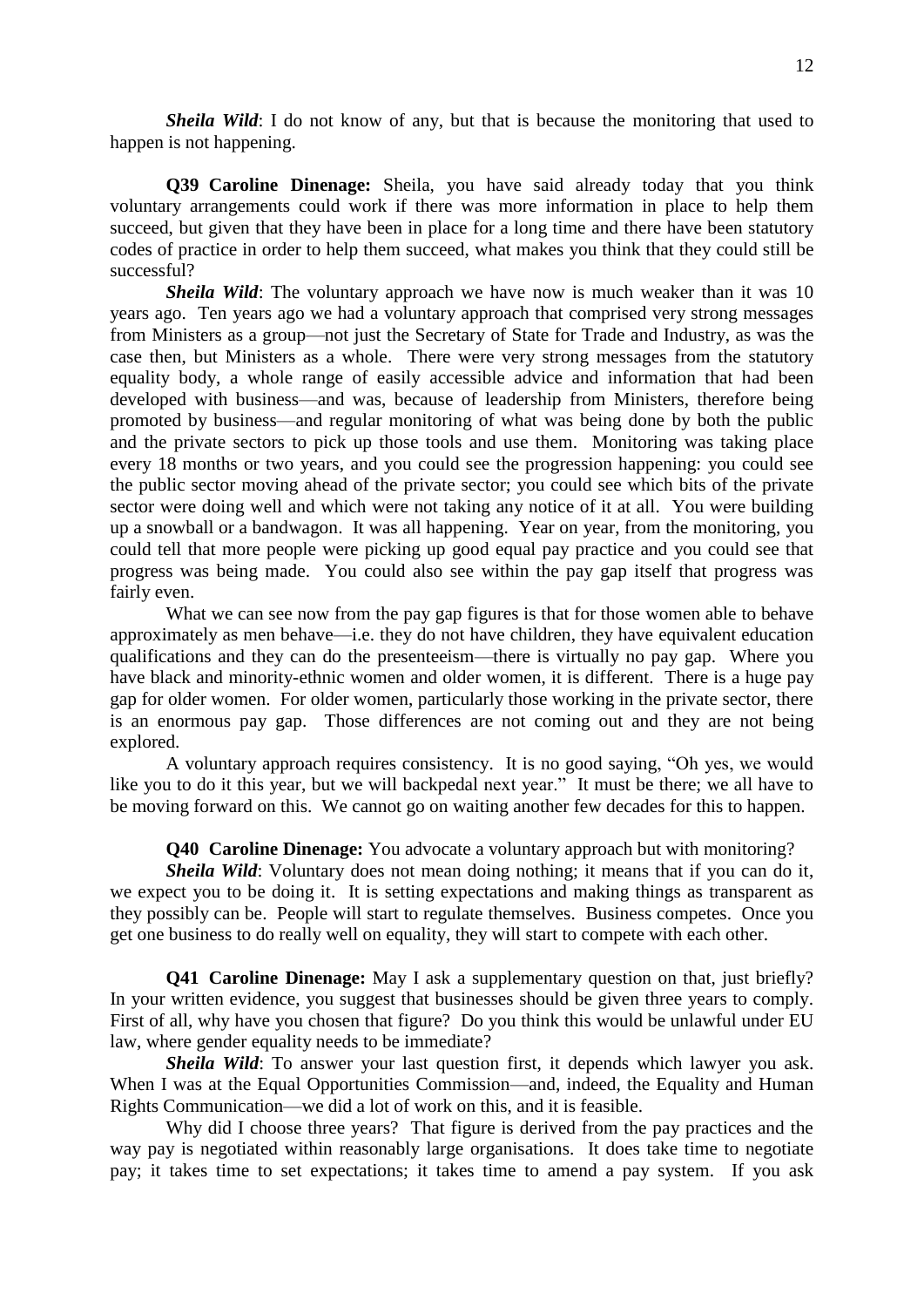businesses, they will say they want more than three years. The more time you allow, the more likely it is to fall foul of European law. Three years felt like a reasonably practical and effective compromise, but employers are in a very difficult place with this at the moment. If you start to put it right, you are just exposing the fact there are women working for you who are not getting equal pay; those people will want to take cases.

**Q42 Mike Crockart:** I have a brief question about something you alluded to in a previous answer. You talked earlier about the pay gap and gender equality. As you have said, gender equality is not the full picture of why many women are paid less. Age, ethnicity and disability can also play a large part. Do you have particular evidence around the impact of inequality and pay on black, Asian and minority-ethnic women in particular? Do you think that improving pay for women generally may obscure those continuing differences?

*Sheila Wild*: Yes, it does obscure those continuing differences. The picture for black and minority-ethnic groups is mixed. It is not inevitable that if you are a BME woman your pay gap is wider. For Chinese and Jewish women, for example, the pay gap is much narrower. However, particularly for Pakistani, Bangladeshi and black Afro-Caribbean women, the labour market disadvantage really expands the pay gap. You cannot tackle that pay gap just through pay measures; you have to redress the more general inequalities that those women are experiencing.

**Chair:** That concludes our questioning. I am conscious that we packed a lot into a very short time. If you feel that you would like to add to any evidence that you have given today, please feel free to write in with supplementary evidence. Similarly, we may feel that there is a question that we should have asked but did not and may write to you to ask for further information; we would be grateful for your responses. This has been incredibly helpful. Thank you very much.

#### **Examination of Witnesses**

*Witnesses:* **Diane Johnson**, ECA, **Bola Fatimilehin**, Head of Diversity, Royal Academy of Engineering, and **Clare Walker**, Royal Aeronautical Society, gave evidence.

**Q43 Chair:** Good morning and thank you very much for agreeing to speak to the Committee. I am not sure whether you were there when I introduced the previous panel, but I will quickly repeat what I said to them. Some of the questions will be person-specific; others will be general. Do not feel that you all have to answer every question if you feel there is nothing to add to or subtract from what a previous speaker has said. Just before I start with the first question, could you introduce yourself for transcription purposes, starting on my left with Bola?

*Bola Fatimilehin*: Good morning. My name is Bola Fatimilehin and I work for the Royal Academy of Engineering. At the moment, I currently lead on the Diversity in Engineering Programme, which is funded by the Department of Business, Innovation and Skills and aims to increase diversity across the engineering profession.

*Clare Walker*: Good morning. I am Clare Walker. I am a Companion of the Royal Aeronautical Society; I am an elected member of its council; and I am also the founding chairman of its Women in Aviation and Aerospace Committee.

*Diane Johnson*: Good morning. My name is Diane Johnson. I am the ex-President of the ECA and was the first woman to hold that position in the 110 years of the Electrical Contractors' Association. I am now their skills ambassador. I am also an electrical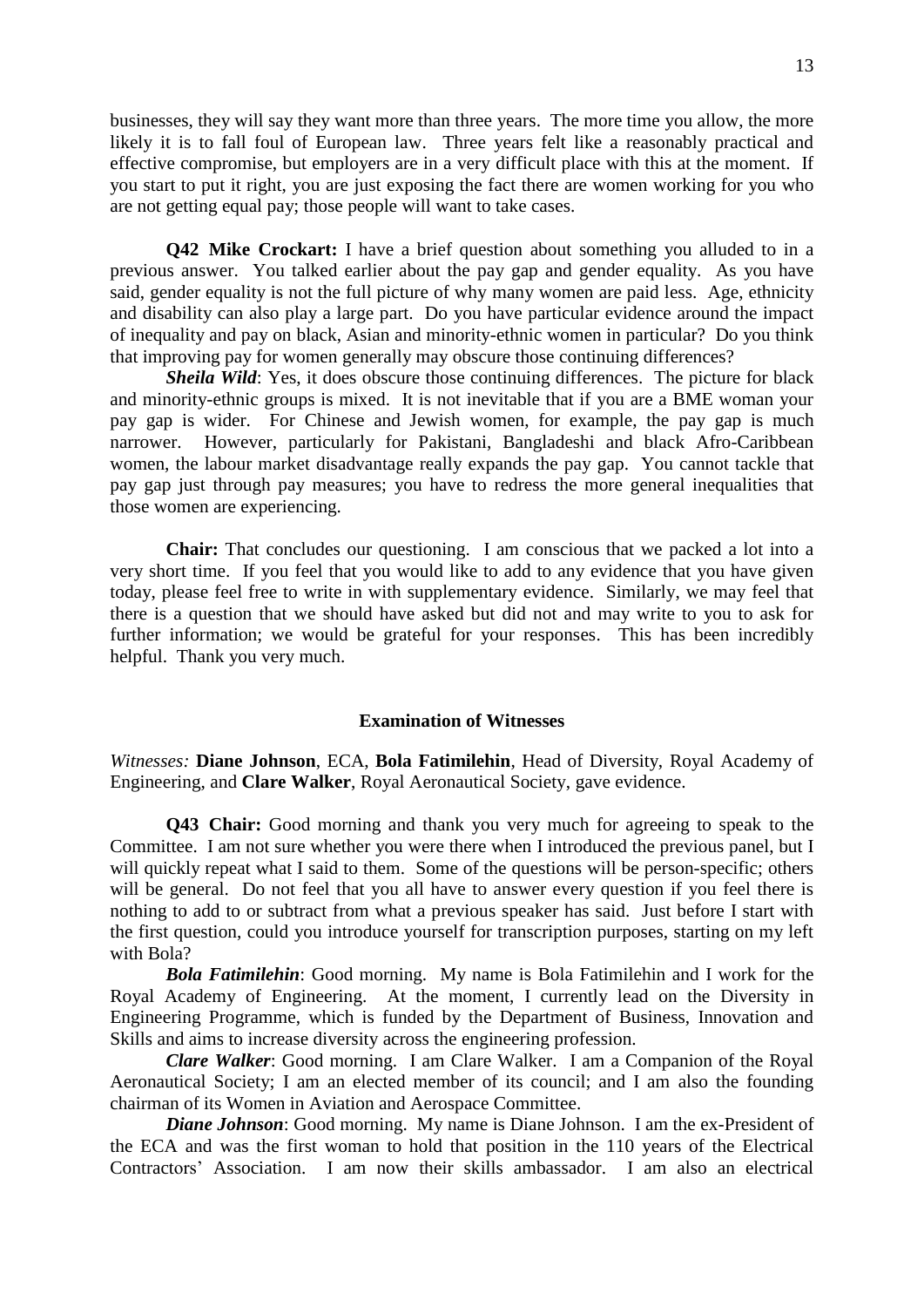contractor. My family company has been in business since 1946 and has trained over 330 apprentices.

**Q44 Chair:** Thank you. I will start with the first two questions that I asked the previous panel. This is to all, but do not feel that you all have to expand at length on it: do you think the public sector equality duty, section 149 of the Equality Act 2010, could be used more effectively to address inequality in pay in the public sector?

*Bola Fatimilehin*: That is not a question that I would particularly like to answer first. *Clare Walker*: No, it is not my area of expertise, I am afraid.

*Diane Johnson*: I am not public sector, either.

**Chair:** I appreciate that you are all from the private sector.

*Bola Fatimilehin*: Having heard the previous session, I think the key issues for me were around pay transparency. There are other things around engineering and pay. We have done recent research at the Royal Academy of Engineering. Unlike many other professions, there is a significant growing wage premium attached to engineering. There is occupational segregation in engineering, i.e. there are not many women in engineering. The fact that we do not have many women engineers means that they are effectively being denied the opportunity to earn a higher wage, which is something that has increased over the last 20 years. Transparency and more women doing those jobs that are better paid would help fix the pay gap.

**Q45 Chair:** I am interested in the private sector perspective, but you may feel more qualified to answer the next question. Do you think a public sector equality duty could be used more effectively in terms of public procurement from the private sector?

*Clare Walker*: Yes, of course. There are a lot of big defence contracts, for example; therefore, companies should be asked what they are doing about diversity within their businesses. The evidence that we are getting is that there are more big companies that are bringing in heads of diversity. They are encouraging women's networks. They are supporting a lot of what we are doing, for example, so there is evidence there that these companies are taking diversity seriously. What the Royal Aeronautical Society is trying to do is keep pace with those changes.

*Diane Johnson*: For me it is a bigger question than just women, because for public procurement we need apprenticeships. If we had apprenticeships, it would not matter which gender they were. Basically, there should be equal opportunities for women and for men. At the moment, I would love it if for all public procurement you had to directly employ an apprentice; that would open the gates for women as well. At the moment, that does not happen.

**Q46 Chair:** That is interesting, because we have just reported along those lines in respect of apprenticeships. Is there anything else that you think could be done, like inserting clauses in specifications for tendering?

*Bola Fatimilehin*: I think clauses are being inserted into some contracts. For instance, at the moment, as part of our leading Diversity in Engineering Programme, we are working with an industry partner, one of the professional institutions and a consortium of engineering companies to run an apprenticeship programme. That apprenticeship programme has come about as a direct result of a clause in a contract. Through this, we have now set up a level 3 apprenticeship. The problem we still have is getting more young women into the apprenticeship programme. We have some, but we would like more.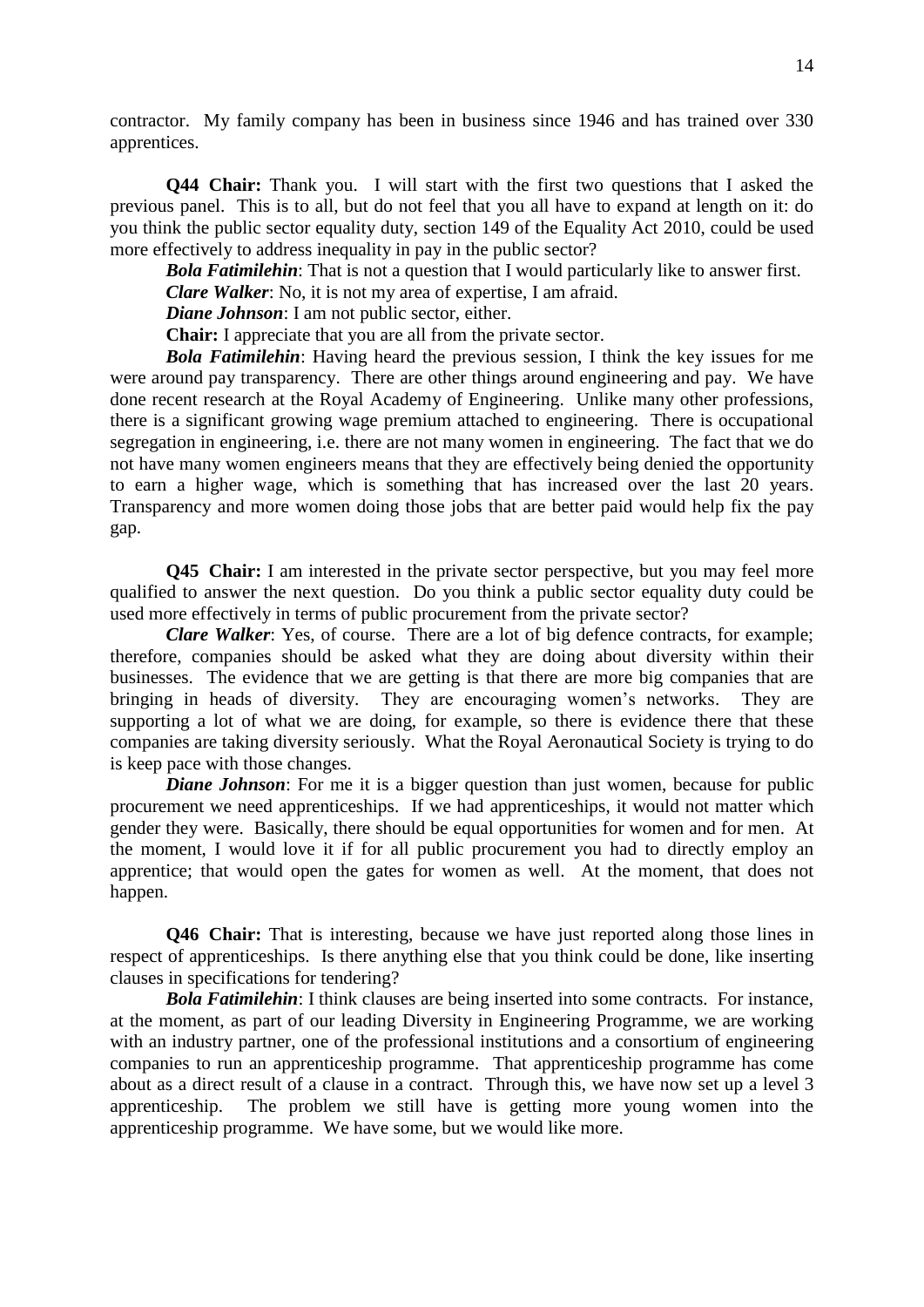**Q47 Chair:** Do you think the apprenticeship route, the provision for apprenticeships, is one of the most effective ways of addressing this?

*Diane Johnson:* One of the problems from the electrical sector is that only 1% of our industry is women. It would not matter for me if the Government said tomorrow, "You must do this." At the moment, we do not have a proper structure for how to excite women. We should start a lot earlier; we should be in schools, explaining what women can actually do. At the moment, there is a knee-jerk reaction.

For a woman, the word apprenticeship does not mean anything anymore. At one time the word apprenticeship meant quality; it meant having a craft skill for life that you could then build on going forward. If you talk to young people now, they say, "What does an apprenticeship mean?" If you are a young lady who wants to go into something that she can build on, our sector does not look that exciting because nobody is advising them on what they can do and how they can get there.

**Q48 Chair:** Interestingly, some of your observations match some of the recommendations that we have just made in our apprenticeship report.

**Bola Fatimilehin:** If I could just add to what Diane said, the image of apprenticeships is not good at the moment. It is not attractive. One of the things we have done with the pilot we have run is to call it a professional technician apprenticeship. That tries to bring some of the quality and status to it that it might be missing in the minds of both young people and their parents.

The other point you made that I would like to add to—because it is something we are quite passionate about in the Academy—is the whole issue of schools and the fact that all of this needs to start much earlier. Stereotyping was the subject of the question that we responded to in the consultation; it starts very early on. Somebody was telling me outside that it actually starts when you are pregnant. How far back we go and what we can do to tackle it are serious questions.

If I take the example of physics for a moment, physics is of huge interest to engineering because it is a key subject in terms of determining whether or not you can become an engineer in later life. The Institute of Physics conducted research earlier this year that showed that of all the A-level entrants in 2011, 20% of them were female. That situation has persisted for the last 20 years. It is not biological. It is not because girls cannot do physics; they actually do better than boys. There is a lot around teacher attitude and stereotyping that says that boys do physics. King's College is doing a longitudinal study of this, and some studies say that some teachers, though not all, will see boys as more naturally able and better at physics. Of course, that sends a message to girls. As a result of all this, we are bottom of EU states when it comes to having female engineers within the workforce. It is not a situation that must continue. Sweden has about 25%; we have 9%.

**Q49 Mr Walker:** That was very interesting. Diane, perhaps when you are talking about challenging stereotypes, you could talk a little about your Wired for Success initiative?

*Diane Johnson*: When I became President of the ECA, I used to chair several meetings. There would be me and 60 men or me and 40 men. I thought, "Where are all the women?" I did quite a lot of research, went out to Jobcentres and talked to women. I found that the problem is that when a man loses his job and goes to the Jobcentre, they look at how they can retrain him. What can he do? When a woman loses her job, she goes along and she is offered—with no disrespect to any of these jobs—work in administration, which 9 out of 10 women come out with, or care. As we know, care is not that well paid. If somebody has come out of a well-paid job, they are struggling immediately. I asked about this and they said, "Well, nobody offers us anything."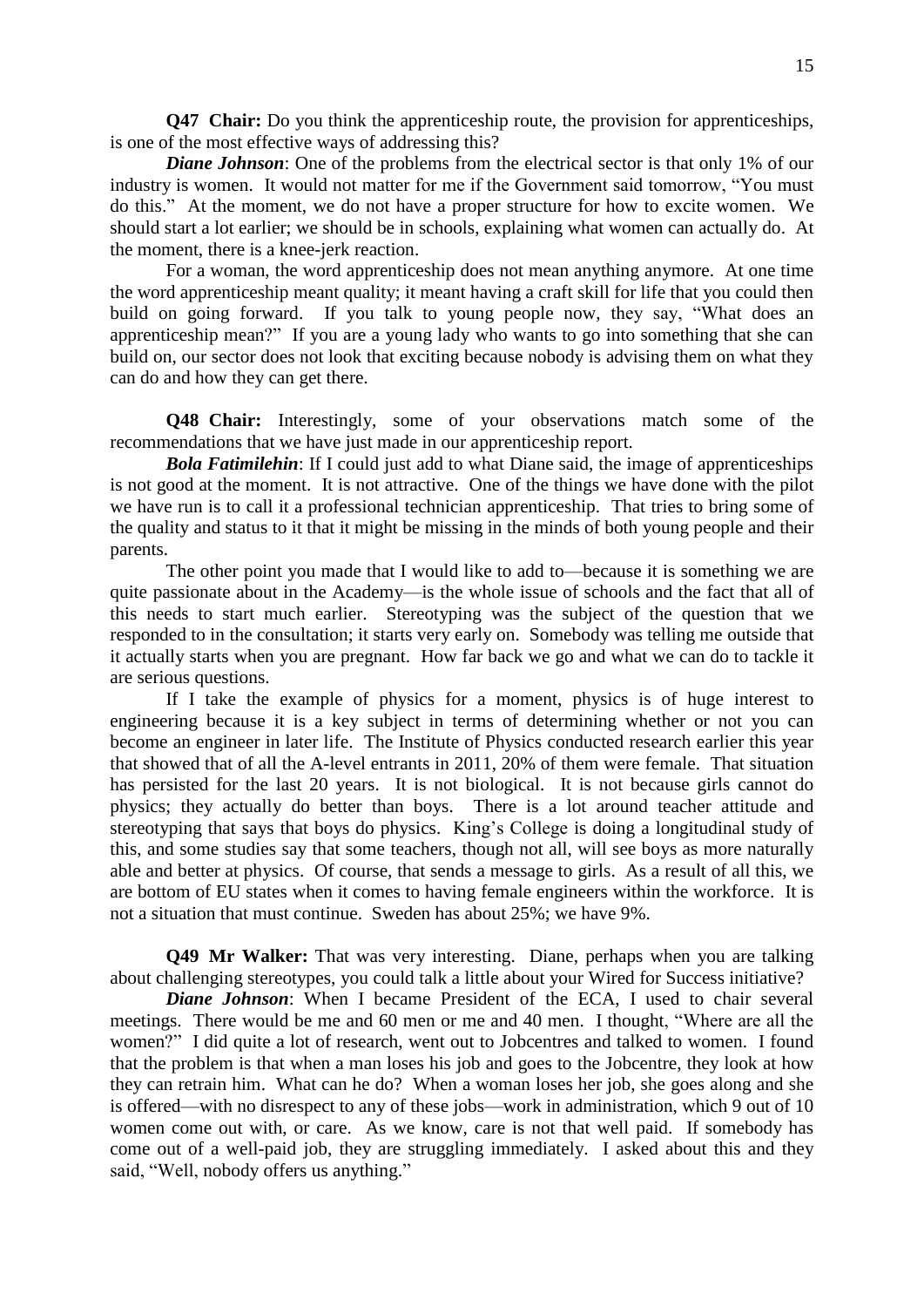I was talking to women. I wanted to bring women off the unemployment list and have a skill. It was my idea, but the ECA hooked up with London & Quadrant Housing Association, who were also looking at how they could enrich their residents' lives—and they have thousands of properties. We decided to find out whether there was an appetite for women who were unemployed to come in and have a word with us. I must admit that on the day I turned up I thought nobody would turn up; we had a lot of women.

It is very humbling when you hear a woman who is 51 say, "I think I am going to die on benefits." Another woman said, giving us the bigger picture, "I have three sons. I want them to know that it pays to work." Another one said, "I am 29. I already feel I am on the scrap-heap." I thought, "This is ridiculous."

Obviously, we only had a certain amount of money, which is all private money, not public. The housing association got together with their contractors. The contractors agreed that they would take the women on. I admit that the women are on benefits, which, to be honest, has been a real problem because they keep being asked to go and look for work, and they are on a training scheme at the moment. The contractors give up their time and we also have EAS, which is a training association, training the women. We are doing this at the moment; what is groundbreaking is that this is in school time. We have childcare facilities. This is something that is not available to them at the moment. When you invite a woman who has been unemployed to come into our sector to try to get training, issue number one is that there is no funding. I am not saying there should be, but there is not. Issue number two is how they are able to turn up on a building site at half past seven in the morning and go home at 5 o'clock while going to college and running a family.

Wired for Success, to be honest, is a blueprint for anything. It does not have to be electrical; it could be anything. What I am trying to do is break the stereotype. We have to do things differently. There is a saying: do what you have always done and you will get what you have always got. If we are bringing women into engineering, especially women who have been made unemployed and we want to retrain them, we have to rethink the whole thing.

**Q50 Mr Walker:** It sounds like a hugely exciting scheme. Is it one that you think is easily replicable by other industries?

*Diane Johnson*: It is replicable but the thing is that it costs money. The problem at the moment is that for employers to actually take women on to do this, the level of work is not there. There is no point in me sitting here and saying that it is. If you take somebody on, you want to make sure that you can fulfil the commitment. The people who are actually training these ladies at the moment have said to me, "They turn up on time; they are brilliant at what they do; but I want them to get a job afterwards."

I have not had any problems in the job I have done, going through. I am not a spark, but an electrical contractor. I do not have any barriers with the men at all. The barriers are not there, but at the moment—even if they want to employ a woman—they are struggling to employ the men as well. What I am trying to do is be groundbreaking, but it is about trying to break what we have there already, and that is quite difficult. You have to prove that it works and also have the money to do it. London & Quadrant have a side that is a charity arm; they helped us to do this. Yes, it can be done, but it takes a lot of commitment and people going above and beyond.

**Q51 Mr Walker:** You mentioned 330 apprenticeships in your area.

*Diane Johnson*: That is just my company.

**Mr Walker:** Gosh. How many of those are women?

*Diane Johnson*: Two. I was actually talking to somebody about this—this is where I go back to the beginning. The problem is we never have any women apply. I am going to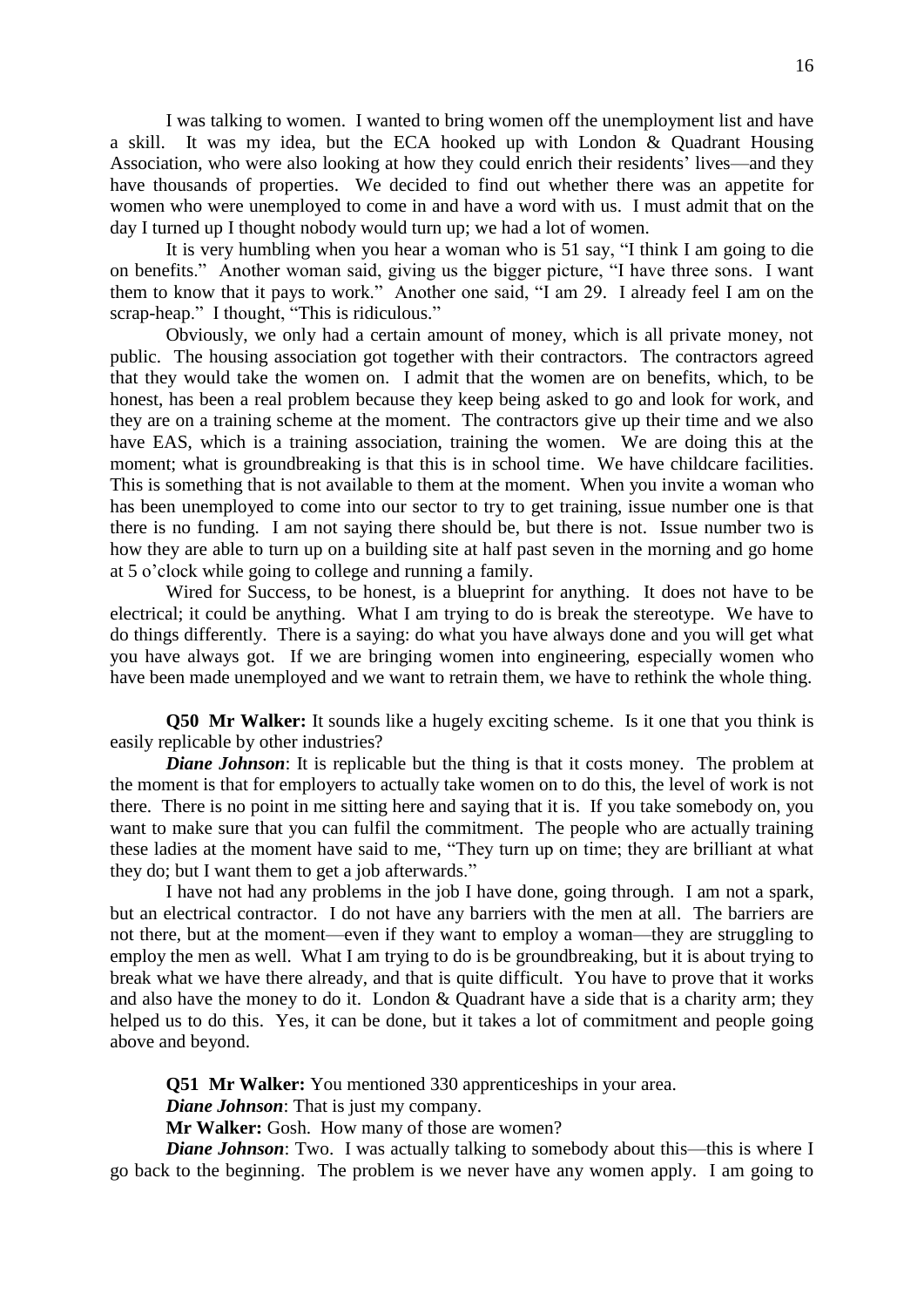schools now to talk to people and to explain. Also, there is the other side where people say, "Construction is on its knees; why should I send my young girl to come into your industry? Will they be able to get a job?" I have to be able to say, "Yes, they are there, but at the moment it is a problem because of the economy." If you take a young person on and it is a three or four-year apprenticeship, if you stop that halfway through they will never come back to your sector. They will lose complete hope. There must be a consistency in the work, which is, for me, where we come to public procurement. If you could not have a contract unless you directly—this is not pushing it down the supply chain; that is easily done—employ that apprentice, the company that is getting the contract plus your supply chain, there would be a lot of apprenticeships out there.

*Clare Walker*: We do need to improve the profile of apprenticeships, do we not? We need to show people that women do this. For example, I do not know whether you saw the supplement in *The Guardian* on women in engineering. In that, you will see a young lady apprentice at Rolls-Royce. She is actually on our committee. She actively chose to become an apprentice rather than go to university. As her preferred route, she wanted to become an engineer; she wanted to physically do the work. That young lady became Rolls-Royce's first ever global trainee apprentice of the year. That is global, worldwide. If you can draw attention to this and show that women do these types of things, it helps tremendously.

*Diane Johnson*: Can I briefly reply for a moment? What she said is correct, but Rolls-Royce have branded their apprenticeship. It is on the tin: you know what you are going to get. That is different from saying, "Come and have an apprenticeship in construction."

**Q52 Mr Walker:** Following through on that, in terms of the aerospace industry, with the all-party parliamentary apprenticeships group I recently visited BAE Systems at Warton and met a number of their apprentices and graduate engineers as well. What was interesting to me was that there seemed to be a higher proportion of women amongst the graduate engineers than amongst the apprentices. That comes back to the point you are making: there is a prejudice against women taking apprenticeships. Do you think there is more that could be done in terms of careers advice or in terms of industry going into schools to sell the case for women to look at apprenticeships?

*Bola Fatimilehin*: Yes. I think there are a number of things happening already where industry does go in to schools. For instance, STEMNET have a STEM ambassador programme with thousands of ambassadors nationwide who are linked to industry who go into schools to promote engineering. But there is more that can be done, not just at the schools level through careers advice and information but actually, I think, at societal level.

I think the previous panel talked about increasing diversity amongst architects and surgeons and in medicine generally. The difference between those three and engineering is that they are quite visible. We all go to the doctor; we know what doctors do. We go to hospitals. We see it on TV. There are great programmes that make it all look extremely glamorous. Where is engineering? What are we actually attracting people in to do? I think more needs to be done at societal level to build understanding of what engineering actually is and raise awareness of the fact that it is not all male-dominated, that it is contemporary, that it does deal with societal issues, that it improves our way of life. It is not just about oily machines. I think there is still a lot of that thinking.

Engineering UK carry out biannual research that looks at the public perception of engineering. Even those people who work with engineering in careers advice do not understand fully the range of engineering careers. That is a real block, because children go home after having the advice, go to their parents and say, "I want to be an engineer and I want to do this." The parents say, "What is that? Be a doctor; we know what that is." I think there needs to be more awareness-raising.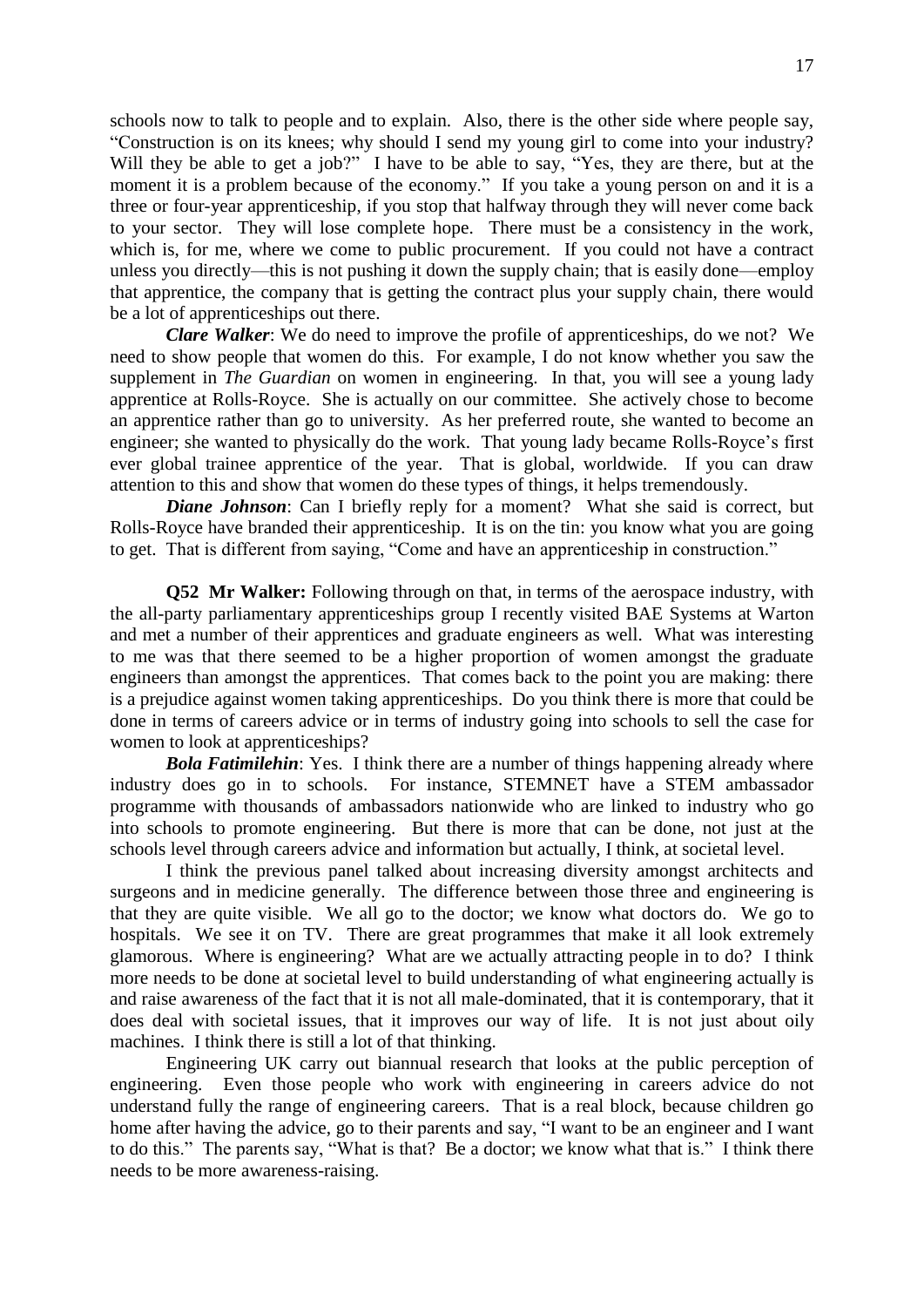**Chair:** You have touched on a few of the issues we are going to raise in a few moments. We do need to move on, because we have time constraints.

**Q53 Ann McKechin:** We asked the previous panel about issues of corporate or cultural behaviour. One thing that struck me about a recent report on graduates in STEM subjects is that the retention rate in STEM jobs is very poor amongst women compared with their male colleagues. It is about 27% retained against a male figure of 52%. I wondered what your experience has been within your own careers and occupations of the cultural barriers. Diane mentioned childcare for people who are on the construction site. I wondered whether networking and the ways that people get jobs might be a barrier, potentially.

*Clare Walker*: Yes, networking is extremely important. If you are the only woman on a team, it is very difficult to network. A lot of what we are doing is providing places where women can come and network, make contacts and learn about what is going on in the industry. You are highlighting the end part of the great leaking pipe, which starts right at childhood and goes right the way through the points at which we lose women in engineering, starting with the toys that girls are given to play with.

**Ann McKechin:** There is Bob the Builder.

*Clare Walker*: This goes right the way through. You can see the percentage dropping away and dropping away. The big tragedy is when you lose a woman who has made the commitment to do a degree in engineering and who comes out with a first-class or a second-class degree—and the statistics show that women are outperforming men in the degrees that they are gaining. For them to go into industry and you to lose them after all that is very sad.

**Q54 Ann McKechin:** Is there any reason why you think this is happening? Do you think that culture is beginning to change? Do you think there is an appreciation that there is a real shortage of engineers? You mentioned the fact that they are at a premium at the moment. Is there an appreciation that the industry needs to change the way it operates?

*Bola Fatimilehin*: We always hope that the business case will motivate industry. Most recently, our President, Sir John Parker, George Osborne and, today, Vince Cable have spoken to the CBI about jobs in growth and the industrial strategy that the UK needs. The business case, therefore, is around the fact that we do not have enough engineers. Over the next few years we will have to find more engineers—otherwise the industrial strategy, which is supposed to strengthen the economy and lift us out of recession, will not be sustainable.

Overall, we are hoping that business will link in to this message and understand that, actually, it is not even just female engineers this relates to. Not enough people are going into engineering overall, but, if we need more engineers, where are they going to come from? Women are a potential pool. It is not as if women are not coming through; we are just not retaining them, and not getting enough into the pipeline at the very beginning. I think paying attention to those points in the pipeline that Clare mentioned is where we need to focus industry. Some companies are very good at focusing internally and doing work on this, such as National Grid.

**Q55 Caroline Dinenage:** I would disagree with you on that point, because if a child, male or female, wants to go through their GCSEs and then go on to do an engineering degree, they need three sciences. There has been a tendency towards combined science; they are actually making a decision at the age of 13 of 14 that will dictate their career. I wondered what your thoughts were on influencing those kinds of decisions very early on in their academic careers.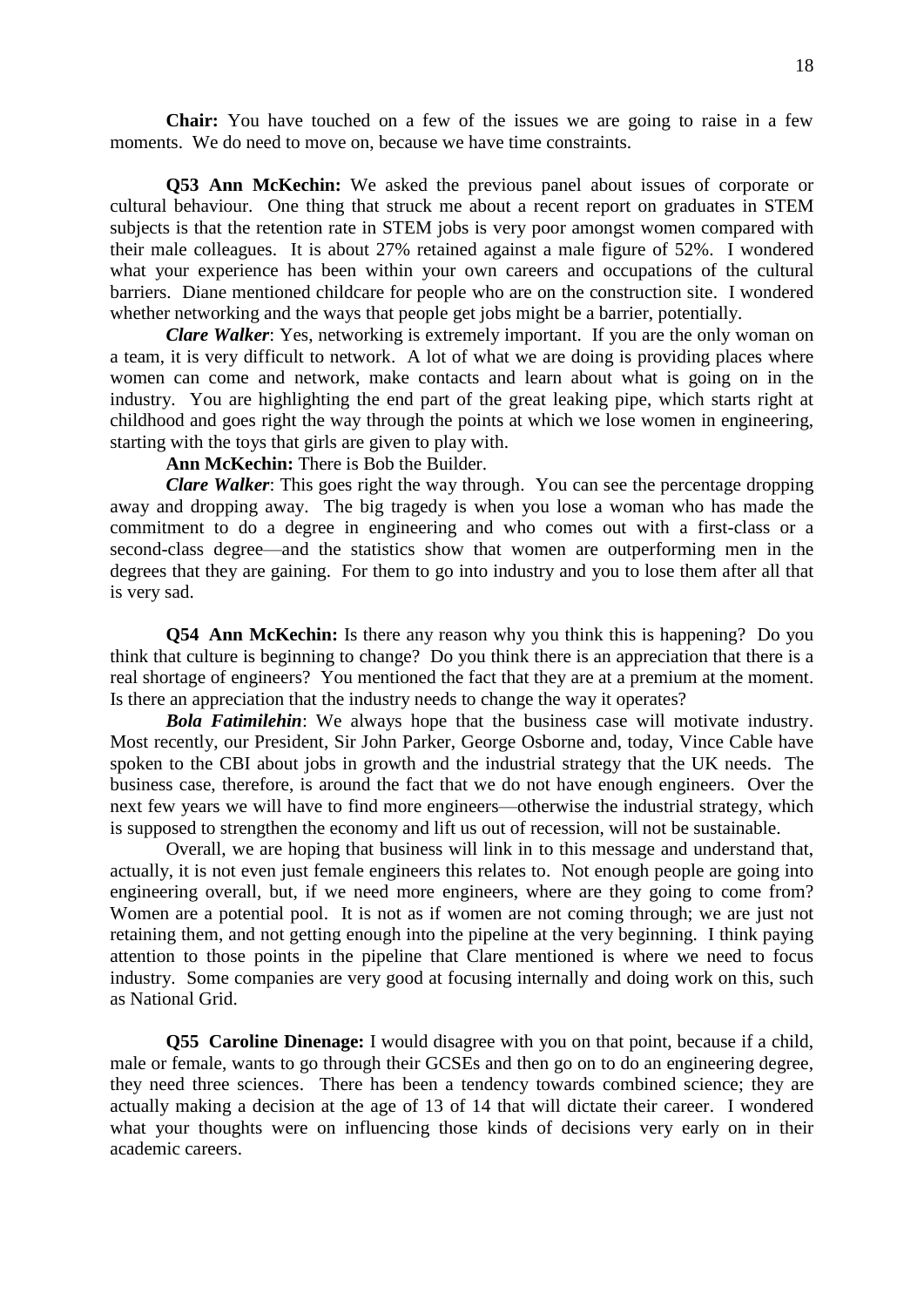*Bola Fatimilehin*: Some of that is about not making children take those decisions quite so early on and leaving it open. If we look at other European countries and what they are doing, they are not making children make those choices quite so early on. They leave those options open for a bit longer. Regarding 14-year-olds, there is an evident dip in performance where they move away from the academic and a little bit closer to the arts and the more practical subjects, but that comes back up again. If they are making those choices at that stage, it is not very helpful.

The second issue is obviously about the curriculum and giving more opportunity for children to study those subjects. The other issue is to compel schools. I know it sounds a bit strong, but we could compel schools to look at those subjects where there is a gender imbalance. We cannot make pupils do subjects they do not want to do, but teachers are role models. They have a role to play in engaging pupils with subjects, in looking at how they challenge stereotypes and also in making those subjects accessible enjoyable.

Some schools do it very well, so there is some good practice out there. It is a question of compelling every school. It could be through Ofsted; dare I say it? Perhaps a school might not be assessed as outstanding unless it has a plan in place showing how it is actively looking at school subjects and moving towards some balance. I think that is the sort of action that is required.

*Diane Johnson*: In Wired for Success, one thing I looked at with these ladies was that nobody had ever talked to them about coming into engineering ever, and every one of them loved every minute of it. They said they based their career decisions on where they were pushed to go; they were not informed decisions. With Wired for Success, I am trying to broaden it out to bring people in that would never have thought of doing it before.

**Chair:** We are straying into answers to the next question. Do not feel the need to repeat anything, but if there is something you wish to add, please do so. I am conscious that we are tight on time.

**Q56 Katy Clark:** This is a question on engineering; I will ask Bola and she could come back on it. In the next panel we will be hearing evidence from a witness whose organisation believes that men are more likely to become engineers and women are more likely to become nurses "as a result of gender-typical choices reflecting their gender-typical natures". Could you respond to that?

*Bola Fatimilehin*: It is the nature-nurture thing again. I think that is what we are talking about. I would say yes: there probably is some predisposition. If you look at evidence, research and what actually happens, we could say, "Men are supposed to be engineers; women are supposed to be nurses." However, girls do really well at physics. Are they being encouraged to do physics as much as boys? I doubt it. These patterns have existed for generations. Over time, they have become embedded at so many levels of society that it is actually quite difficult to shift them now. The evidence says that they are socially constructed; they are not biological. Girls can do well at physics; men can be good nurses. I do not see anything that says they cannot. Yet, I am not advocating that we reach 50:50 or anything like that, but I think we need to remove these barriers that mean that, if a girl wants to become an engineer, that is not offered to her in the same way as nursing would be offered. We can see other European countries have more female engineers; why is that?

*Clare Walker*: I would like to make the point about visits that schools organise to establishments like engineering or aviation businesses. I received an e-mail the other day from our President-elect; she will be the first female President of the Society since it was founded in 1866, so we are going somewhere. She said, "You will be really depressed about this, Clare, but I have been talking to somebody who organises visits for schools and only 5% of those that turn up are female." That is a problem, because I have heard that either the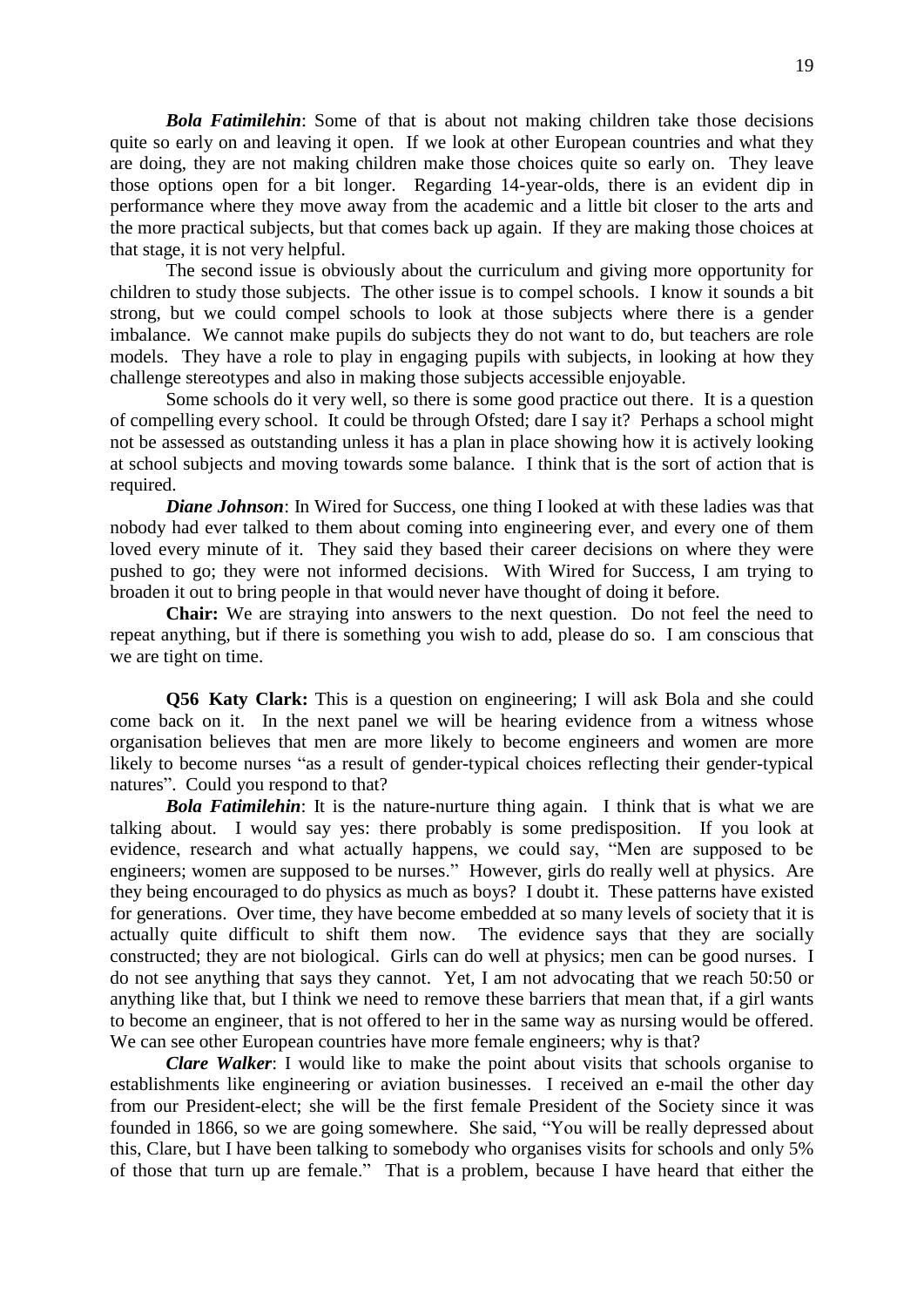teachers are saying to them, "You would not be interested in that, girls; it is engineering," or the girls themselves are saying, "I would not be interested." How do they know? As Bola has already pointed out, engineering goes on behind closed doors. Even pilots are locked in their cockpits these days. They are not getting those experiences. It should be possible to introduce something whereby there has to be a 50:50. When that happens—I know people who do this—the girls' eyes are opened.

Are they pre-disposed towards saying they do not want to be engineers or they do not like it? Or is it that they have never been exposed to it or been excited by the challenges of engineering?

*Diane Johnson*: To take it out of engineering, my daughter is a county-level rugby player hoping to go for England trials. She is now 19. All the way through, she has been told, "You cannot play rugby; you are a girl. You would not want to do that; you are a girl." That is absolute rubbish. Unless you introduce females to these things and tell them what they are about, of course they will not go down these routes.

That is what we are guilty of: we tend to put people into boxes. "You are a girl so you must do that." What I have found is that when you get women engineers, they are very good. Also, when you bring a woman into an area in which there has not been one before, you get a lot more than just the actual academic skill. They bring their mentoring skills. Women are sorry, gentlemen—very good at multi-tasking, because we have to be. We bring a lot more in. You find that companies that do get women engineers value them highly, especially in our sector.

**Q57 Katy Clark:** That brings me on to the next bit of my question: what do you think the impact is of having such a low percentage of women, particularly in the engineering profession?

*Clare Walker*: Lack of role models is one of the problems. The evidence shows that if a woman cannot see other women doing better than her further up an organisation, she is likely to walk away. We need those inspiring role models. That is a lot of what we are trying to do: showcase women who are doing incredible jobs. I wish you had all been with us a couple of weeks ago at our conference. There was a woman talking with great excitement about the fuel system of an Airbus A380, and she had titled her talk "50 Shades of Fuel". There was another woman talking excitedly about composites and what they were going to do. There was a video of a female captain on an air-sea rescue operation, which had your heart in your mouth. Women do these things. We need to be able to showcase that women are doing this and that they love their jobs.

**Bola Fatimilehin:** It is the other perspective. We do think differently; we have some different traits and ways of seeing the world. Actually, women have a lot of buying power in terms of households. Women have a huge amount of buying power, so why would we not want to contribute to the environment that we occupy? That is necessary.

Of course, the other thing is about the gender pay gap. This is a real negative impact of having occupational segregation, where one gender is doing the work that generally pays more than the other. It is a huge contributing factor to maintaining the status quo. As the wage premium for engineering is set to grow and carry on growing, we hear from the Fawcett Society that for the first time the gender pay gap might increase again. Are the two things inseparable? Maybe they are not.

**Q58 Katy Clark:** You have obviously spoken quite a lot already about what could be done to increase the percentage of women in the engineering profession. Is there anything anyone on the panel would want to add to that in terms of concrete steps that could be taken to increase the proportion of women in these professions?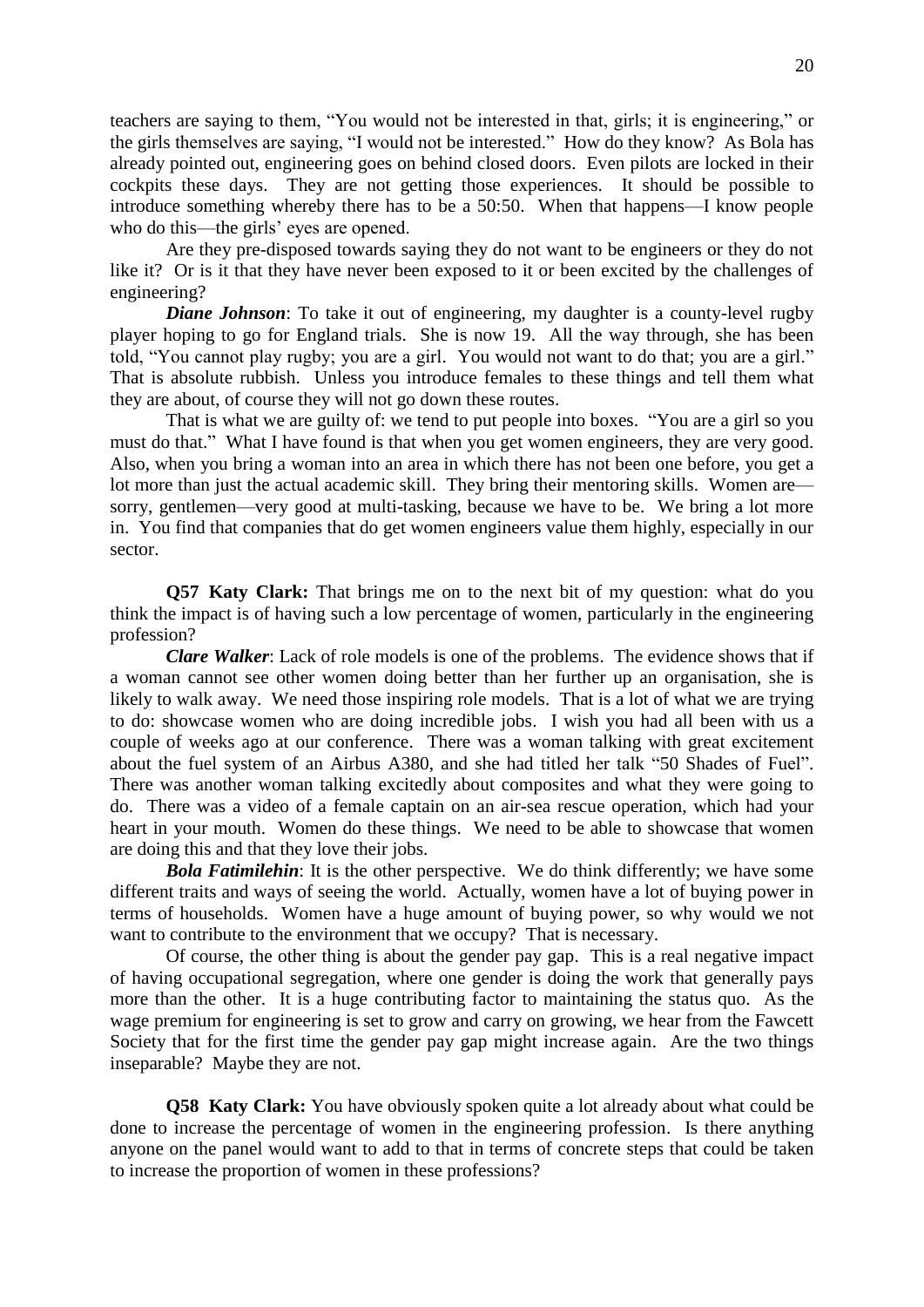*Diane Johnson*: One of the things that we have to look at that would put women off going into engineering is what one of the previous speakers said: that to be a woman in these industries you have to be single, unmarried and not have children. I was not. You can do it, but we have to say to women that if they do want to come into engineering and have a family, it is okay to do that. This is an industry that has not had a lot of women in it. If women want to take a career break, have childcare facilities or be pregnant and have time off for it, we have to look at that.

This has never been part of the engineering sector. The thing is that a lot of apprentices are employed by SMEs. It is not the big companies now; it is the SMEs especially in the electrical sector. If you start talking to SMEs about what I have just talked about, they say, "We cannot do that." We have to look at the structure. We have to bring it back to how we are going to do this rather than trying to impose it. You cannot impose this on people or companies if there is no structure there to help them; that is not there at the moment.

*Clare Walker*: We also need to change the workplace structure to be more female friendly. When the Society decided to ask us to look into the whole situation regarding women working in aviation and aerospace, they also looked at themselves and this wonderful building full of big, imposing photographs of male presidents. Now there is actually a women's corner, where we have photographs of women who have done things in aviation. It is about the message you are sending out to people. Are you a female-friendly environment? Here is another example of a publication that the Society produced: there is a woman on the front cover, and on the report that we produced. It is about showing women that they are welcome and that they are encouraged to be there. The same applies to businesses: if women are visible and are made to feel welcome, you will get more women coming in.

**Q59 Caroline Dinenage:** I think you are all such fantastic, dynamic ambassadors for your fields. It is fascinating to hear from you all, but I would like particularly to talk to Clare very quickly, because your CV is just fascinating. You qualified as a pilot when you were 50. I will not ask a million questions because the Chairman will kill me, but what I want to know is what made you think you wanted to do it at the age of 50 rather than before? Had something changed that had enabled you to do that?

*Clare Walker*: Yes, that is quite easy to answer. When I left school in the mid-1960s, I think you could count the number of women flying commercially on two fingers. This was despite the fact, as you know, in World War II 164 women flew for the Air Transport Auxiliary. They flew every single type of aircraft: fighter aircraft, four-engine aircraft and aircraft where they were the sole pilot on board. They flew the brand-new jet engine, which had only just been introduced. All they were told was, "By the way, it goes a little bit faster; you need to be back on the ground in half an hour because you will run out of fuel." That is all the training they had and they did it.

Fast-forward 20 years and you come to me leaving school. There is simply no way a career in aviation is open to me. British Airways did not take their first female pilot until 1987. The RAF did not take their first operational pilot until 1992—and she was not allowed to fly fast jets. That did not happen until 1994. You are now looking at 30 years after Clare left school. This was never an option.

I finally get my hands on an aeroplane when I am pushing 50. I got my single-engine fixed-wing licence at 50, two years later my helicopter licence and a year after that, my multi-engine rating—and then I went absolutely ballistic for 10 years and blew a very large hole in my children's inheritance.

**Chair:** Well done.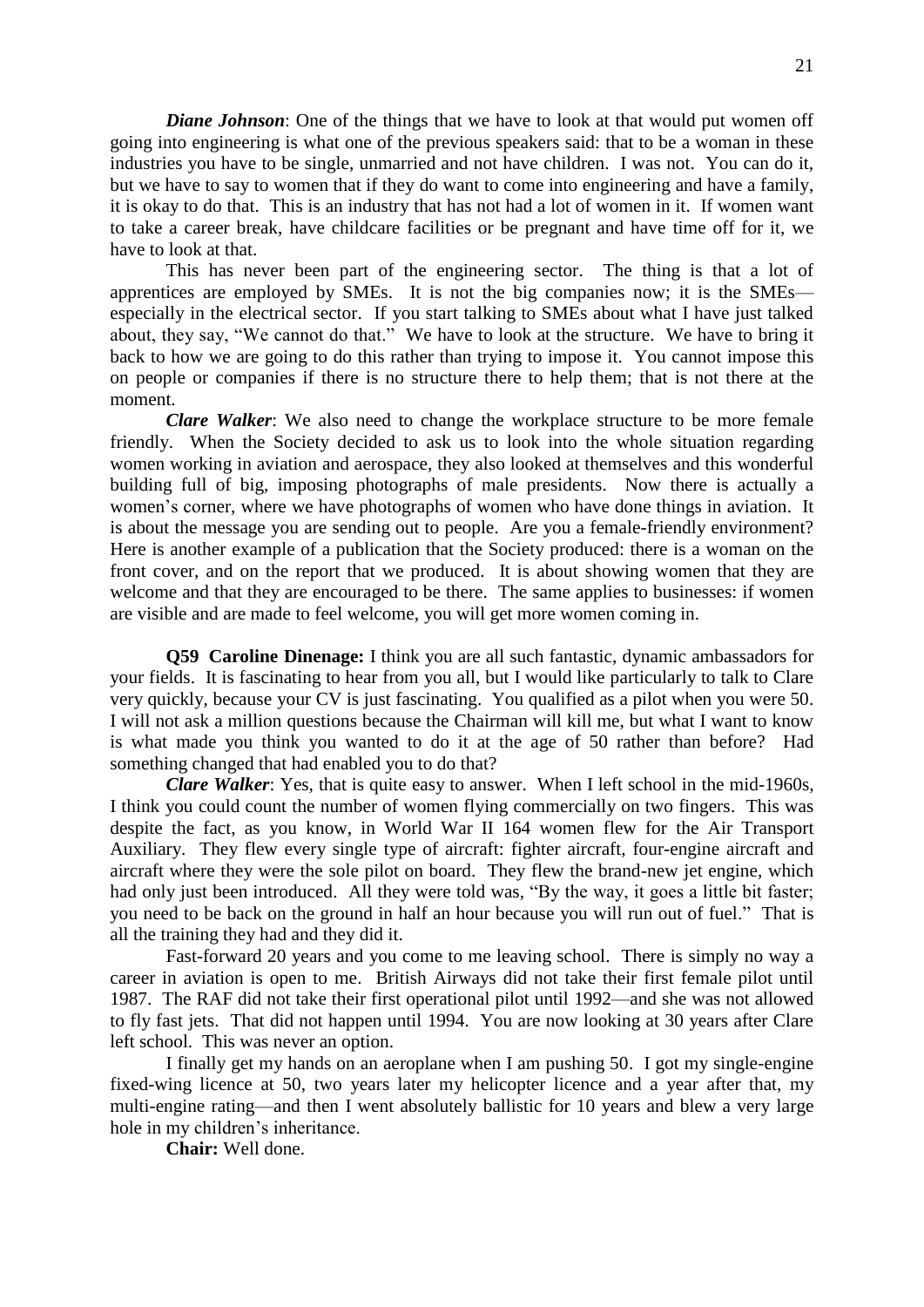**Katy Clark:** When I was 14, I wanted to be a pilot and my guidance teacher told me, "You would not be strong enough." I ended up becoming a lawyer, so congratulations.

*Clare Walker*: Thank you very much.

**Chair:** Can I thank you for that incredibly illuminating session? Clare, your experience was fascinating. It does pose the question of how, given the role that Amy Johnson and Amelia Earhart played in pioneering aviation, successive generations of women have not somehow built upon the vision that was created by these pioneers. Perhaps you are doing your bit to change that; maybe we can do our bit as well.

Thank you incredibly for the contribution you have made. As I said to the previous panel, if there is anything you feel you would like to add to the evidence you have given inevitably we are constrained by time—it will be given every bit as much weight as the oral session. Similarly, of course, we may feel on looking at the transcript that there were one or two questions that we did not ask that we should have, and so we will write to you. Thank you very much.

#### **Examination of Witnesses**

*Witnesses:* **Mike Buchanan**, Chief Executive, Campaign for Merit in Business, **Steven Moxon**, researcher and author, **Dr Catherine Hakim**, sociologist, and **Dr Heather McGregor**, Director, Taylor Bennett, gave evidence.

**Q60 Chair:** Good morning and welcome. Thank you for agreeing to speak to us today. I will just repeat what I said to the others. Some of the questions will be to the whole panel, but please do not feel that all of you have to answer all questions. Obviously, if there is something you wish to add to or subtract from what a previous speaker has said, feel free to do so, but we do not really have time for any unnecessary repetition. Perhaps you would like to introduce yourself for voice transcription purposes, starting with you, Dr McGregor.

*Dr McGregor:* My name is Dr Heather McGregor. I own and run an executive search company in London and I am a founding member of the steering committee of the 30% Club. I have also recently written a careers book for women called *Mrs Moneypenny's Careers Advice for Ambitious Women*. Finally, in the interests of full disclosure and following the previous witnesses, I should tell you that I have an A-Level in physics and I qualified as a pilot at 48 years old.

*Dr Hakim:* I am Dr Catherine Hakim. I am a social scientist. I have been doing research on women, women's employment issues, women in the family and all of the issues related to women for 20 to 30 years. I have published two books that are particularly relevant to this inquiry. One is *Key Issues in Women's Work* and the other one is *Work-Lifestyle Choices in the 21st Century*. Both of them focus on the current situation and address the choices that women make in terms of their preferences and their behaviour and so on in the modern, 21st century workforce. Both of them are entirely based on reviews of the most recent research results. That is what I generally focus on: the current situation—looking forward, rather than looking backward.

*Michael Buchanan*: I am Mike Buchanan, Chief Executive of the Campaign for Merit in Business and author of *The Glass Ceiling Delusion*.

*Steven Moxon*: I am Steven Moxon. I am a non-affiliated, completely independent cross-disciplinary researcher into the biological roots of human sociology. I am particularly interested in the sexes. I have only recently started being published, from 2008, in science journals, and I have also published through Imprint Academic a book called *The Woman Racket*: *the new science explaining how the sexes relate at work, at play and in society*.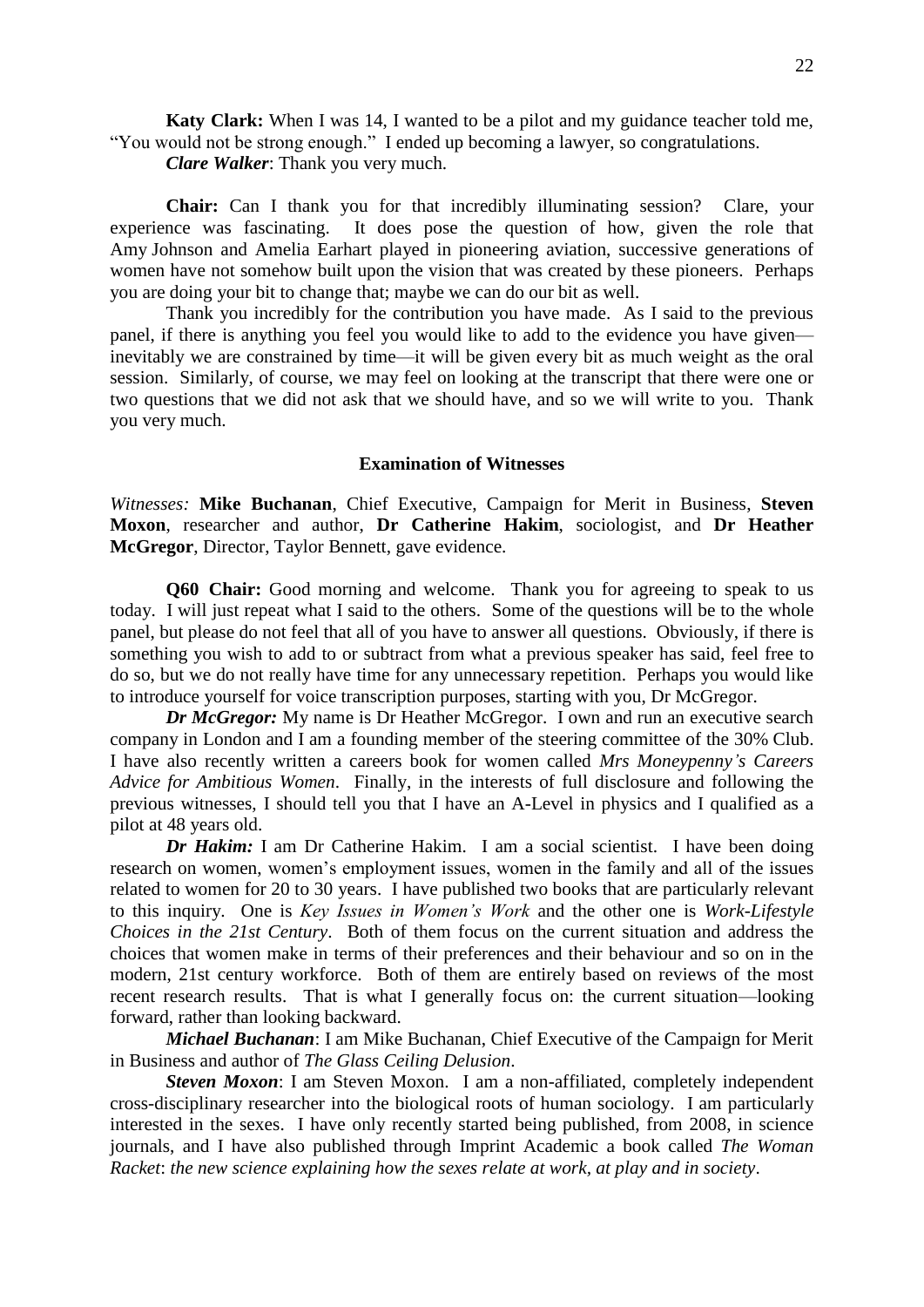**Q61 Chair:** I will just open with a question to Mike Buchanan to start with. Your organisation states that men are more likely to become engineers and women are more likely to become nurses. Why do you think that?

*Michael Buchanan*: I think the roots of it are biological. I am very much persuaded by the work of Professor Simon Baron-Cohen at Cambridge University, who published a book called *The Essential Difference* back in 2003. His essential thesis is that most people are gender-typical, and that the male brain is designed for systemising and the female brain for empathising. If that is true—and I think there is a lot of evidence that it is true—then we would expect men to be more interested in physics, mathematics and engineering and we would expect women to be more interested in nursing, medicine and, indeed, psychology.

**Q62 Chair:** Perhaps we should have Professor Baron-Cohen in front of us. Could you summarise what he said about the male and female brains?

*Michael Buchanan*: His thesis is basically that evolution has led to the male of the species, if you like, having a brain that is hardwired for systemising, i.e. having an interest in systems, how to improve them and how to change things around, whereas women's focus, for evolutionary and psychological reasons, is more around relationships.

We even find in the business world that women talk a great deal more about interpersonal relationships than men do. Men, if you like, are task-driven, in a sense, and women are far more likely to be people-driven. It is my thesis that as you go towards the top of major organisations, particularly private-sector organisations, being good at systemising gives you a natural advantage over being good at empathising.

**Q63 Chair:** I am not quite sure how that would relate to why women should not be good engineers or good physicists.

*Michael Buchanan*: I am not saying they should not be; I am simply saying the number of men who are good mathematicians, physicists and engineers will naturally considerably outnumber the number of women who are.

**Q64 Ann McKechin:** I wondered if you would accept, Mr Buchanan, that you may be overemphasising a potentially small biological difference over cultural trends. If you look physicists, for example, and you visit countries in the Middle East, you will actually find that a large number of physics graduates are female. In Iran, two-thirds of physicists are female. There are many other cultural barriers to women in those countries, but in that particular area it is not a barrier. I would suggest to you perhaps it is more cultural influences that are the reason why women would tend to move into certain professions or occupations, as opposed to something that is based on scientific, biological factors.

*Michael Buchanan*: I cannot talk for Iran—forgive me—but my experience over 30 years in the business world was that perhaps 80% to 90% of men and women do act gender-typically. Given the same options in life, they will very often act gender-typically.

**Q65 Ann McKechin:** What I am trying to ask is: what is the difference between the cultural factors and the scientific factors? You have quoted one piece of evidence to the exclusion of anything else, and you seem to suggest there is a rational, scientific basis for your conclusion. What I am suggesting to you is that perhaps the reason is actually primarily a cultural one, rather than a biological one.

*Michael Buchanan*: But it could be argued—and I think there is someone on this panel who would argue it rather better than I—that culture results from biology. At the end of the day, the biological side of all of this—I know it is contentious—is not part of our case, at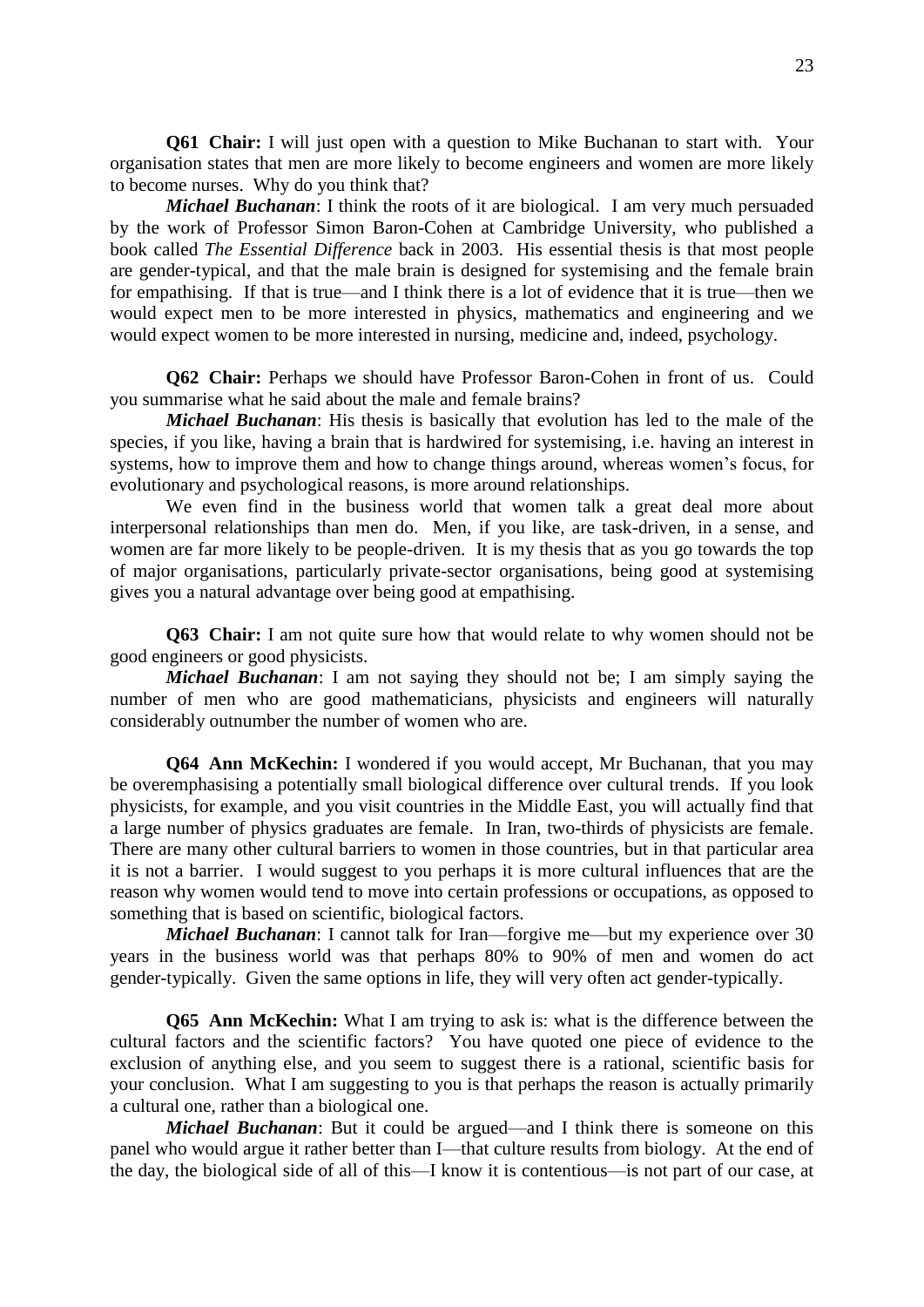the Campaign for Merit in Business, as to why increasing gender diversity on boards in particular is a dangerous thing. The core of our argument is that there are five longitudinal studies showing that when you "improve" gender diversity on boards, financial performance declines. There is not a single robust study that says performance improves when you do that.

**Q66 Ann McKechin:** How many people are members of the Campaign for Merit in Business?

*Michael Buchanan*: There are probably about 10 people. We have been going about six months.

**Q67 Chair:** Are these five longitudinal studies published?

*Michael Buchanan*: Indeed, yes. Four of them are actually in the written submission that we provided. We have since discovered a fifth and I have that with me today. I would be very happy to hand that out to people.

**Chair:** And no doubt we will look at them.

**Q68 Mr Walker:** You dismiss the gender pay gap as a statistical artefact; I just wonder if you could expand on what exactly you mean by statistical artefact, and why it should be that rather than many of the other things we have heard about in our evidence?

*Michael Buchanan*: I think it is very clear, when you actually look at these studies that suggest a sizable gender pay gap, that if you dig down into them you will find there is an awful lot of comparing of different things. One example in a study that I saw some years ago was comparing male and female salespeople, and they actually compared, if you like, sales representatives who work on the road, and who probably do 100,000 miles a year, with shop assistants. They were regarded as comparable. Or they will take a particular job quite apart from that and will not take account of the fact that very often the responsibility and the budgets or the number of staff managed is very often rather more for male managers than for female managers. Issues like that tend to be discounted, but when you actually include them in the mix, the gender pay gap all but disappears.

**Q69 Mr Walker:** Surely there are issues here, though. Some of the issues that you have already talked about that also have an effect—different choices of careers and people being able to stick for a period of time to a career without a career break—are to do with different genders. Surely you cannot dismiss those as purely statistical artefacts.

*Michael Buchanan*: No, but you would expect—surely, to my mind—that when somebody takes a number of years, let us say, out of the workplace, it will impact on their career prospects. The majority of these things are actually choices, which Catherine will hopefully talk about.

**Q70 Mr Walker:** Fundamentally you were suggesting that women have better people skills and men are more systematic in their approach to things. Surely in a lot of large organisations people skills and the management of people are hugely important and valuable skills. Surely, when you are talking about the composition of boards, that is something that you would want to see reflected at board level, to a degree.

*Michael Buchanan*: Indeed, but, at end of the day, if these people skills translated into the bottom line, as was claimed for a great many years, we would have longitudinal studies that showed that; but we have five studies that show that, despite the theory about people skills and soft skills and all the rest of it, it does not translate into the bottom line. It is quite the opposite; it actually translates into a decline in corporate performance.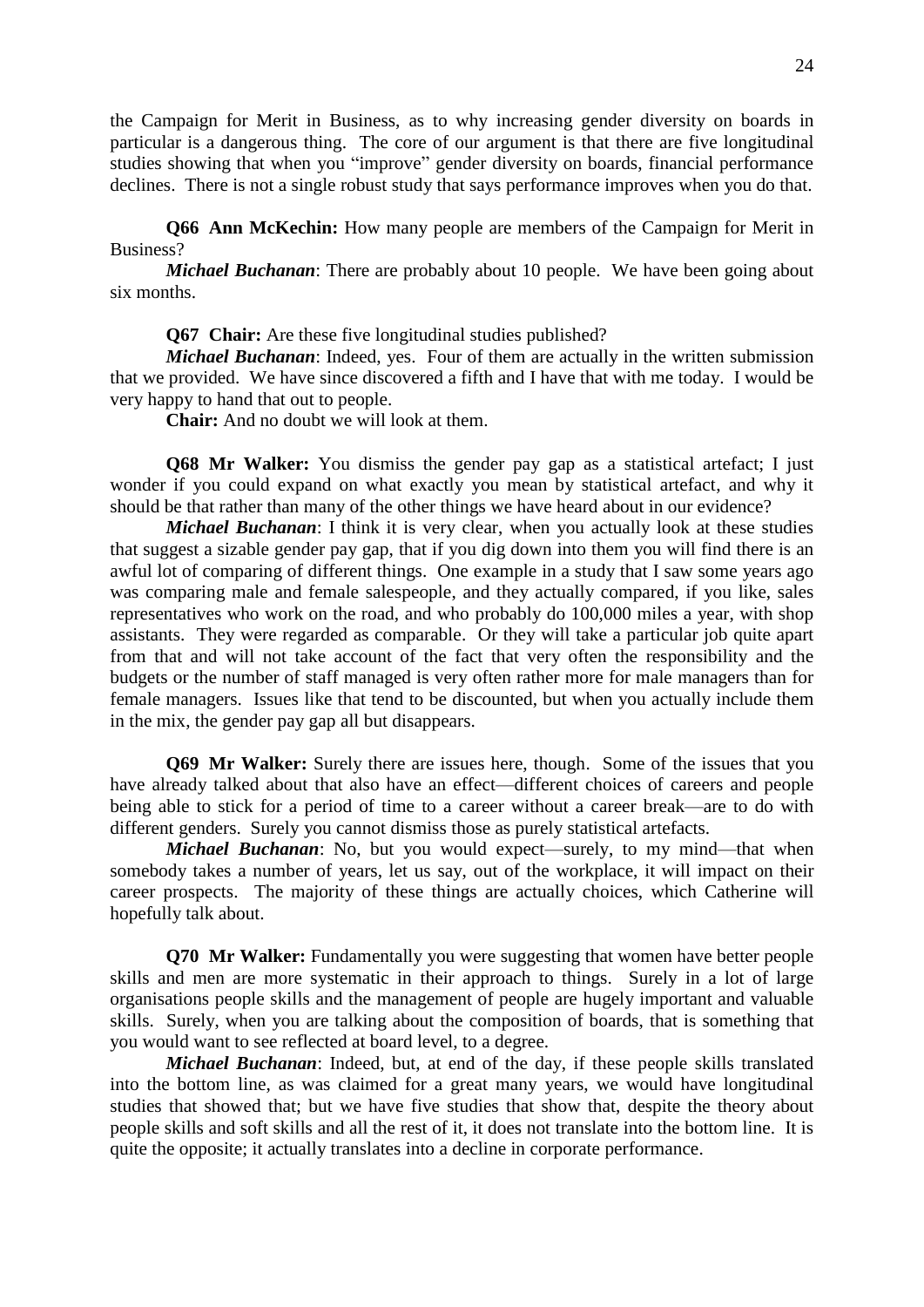**Q71 Mr Walker:** I wanted to ask Heather a question. Obviously, in the work that you have been doing with the 30% Club, there must be a number of senior directors there who disagree with these longitudinal studies and take a different view. There must be a number of company boards that see value in having a proportion of women. I wonder where they feel they are getting their evidence from.

*Dr McGregor:* Yes, I think it is very difficult to link any kind of board to financial performance. Any longitudinal study that tries to do that, I think you will find, is quite ambitious and, as we all know, with real-life data there are lots of things that can change. The 30% Club is actually much more concerned about the effectiveness of boards, which does not necessarily mean financial performance. Financial performance will be heavily dependent on the CEO. We believe that more women on boards will deliver more effective boards and, apart from anything else, for many companies lots of their customers are women, for instance. I think it makes a lot of sense that Robert Swannell has a lot of women on the board of Marks & Spencer. That is the kind of thing we would like to see.

**Q72 Chair:** Have you read these longitudinal studies that Mike Buchanan has talked about? If you have, have you any comment on them?

*Dr McGregor:* I believe that Mr Buchanan is referring to a study in Norway, but I do not know because he has not said so. The study in Norway, where they have had quotas, Mr Chairman, shows that there has been negative impact on financial performance due to the precipitous nature of the way quotas have been introduced in that country. The 30% Club interest in the Norway experience is very much around the fact that despite quotas we still do not have a sustainable pipeline of women in executive positions. Despite the fact that you have this wonderful headline of 40% of women on boards, you do not have either a pipeline of senior women or women CEOs; in fact, their averages for both of those statistics are lower than a European-wide average.

**Q73 Ann McKechin:** This is a question to Catherine, Mike and Steve. All of you have theories about the presumption of innate differences between men and women. I just wondered if you could each explain your theories about that presumption. Perhaps I could ask Catherine to start us off?

*Dr Hakim:* I have been misrepresented in that I do not think the innate differences are of any consequence whatsoever. I think they have mattered in the past. All the latest research shows there are no important differences between male and female abilities. That is the key thing—not whether they are statistically significant, which academics like to boast about because that is as far as they ever get. There are none anymore. There are none in their activities, behaviour, interests and so on, except in three areas that I think everyone now agrees seem to be permanent.

One is that men are more aggressive. This means that they also can be more motivated in activities that they undertake and they can be more violent. That seems to be immutable and universal and permanent. The second is that men are much more interested in sex, so there are sex differences in interest and activity. The third one is spatial intelligence, which does explain very particular occupations: there are more male architects, for example. That seems to be likely to continue, but there are very few particular occupations where the ability to rotate things in three-dimensional space is important. In most occupations it will not be important. I do not think that any innate differences—which are certainly there in terms of the latest results of neuroscience—matter in everyday, ordinary, workplace daily life in any important way. That is the key thing: in any important way.

Society today is man-made; the workforce is man-made; and the kinds of careers that men and women choose are, if you like, man and woman-made. My focus originally was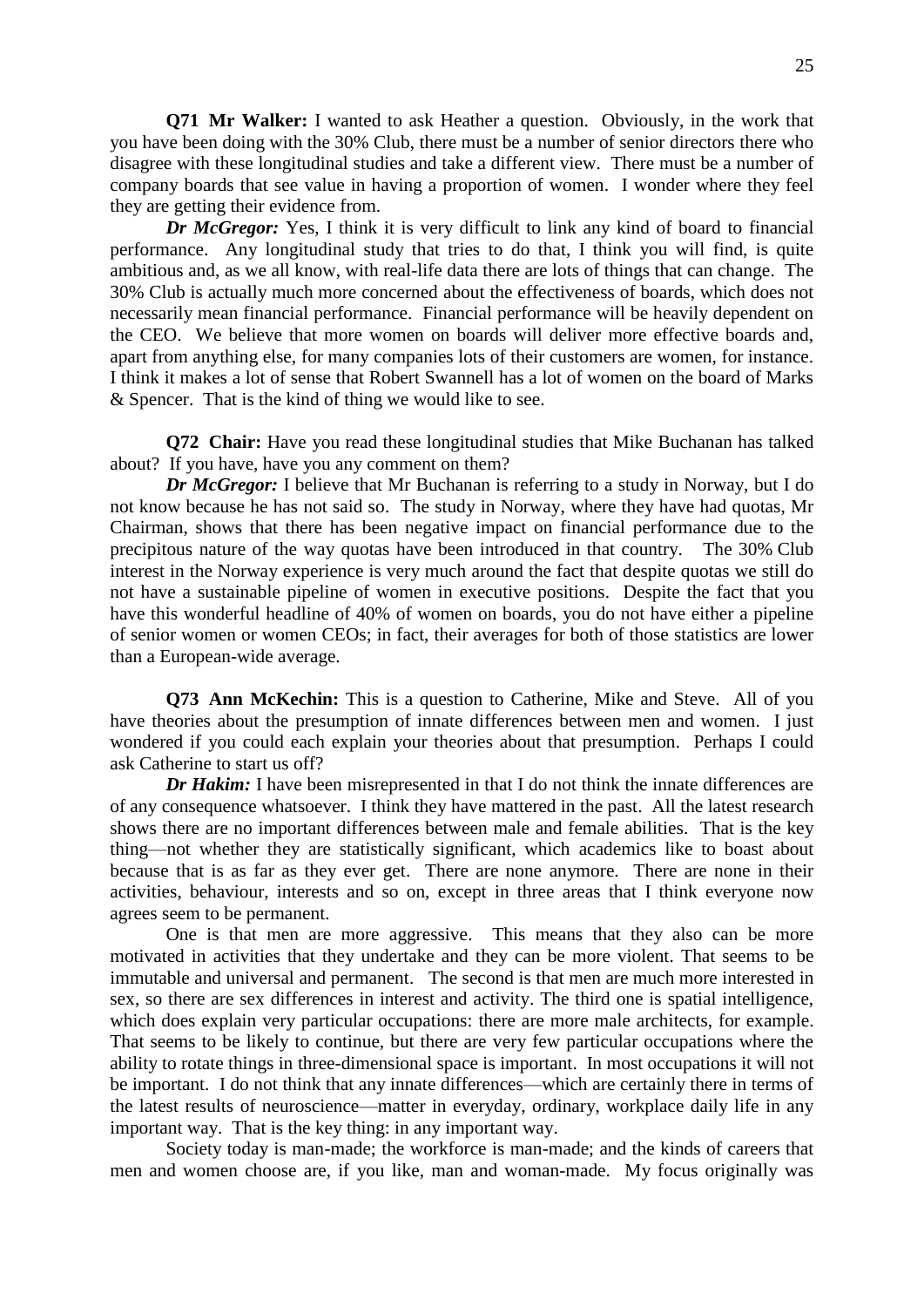primarily on women; I then extended the research to men as well. My research is simply looking at the choices that women make and the preferences that they express in the current day, after the equal opportunities revolution gave women real choices in the labour market and in the educational system, which was the first thing. Before the contraceptive revolution, women's choices were constrained because they could not control when they fell pregnant if they were sexually active. The pill was the key point; it was, in my view, the most important change in history for women because it gave them independent control of their fertility, independent of men, whereas other forms of contraception do not have that independence. After the 1960s with the contraceptive revolution, after the 1970s with the equal opportunities revolution and after a whole pile of other changes in the labour force—such as the creation of jobs for secondary earners, more flexibility, etc, and a variety of other things, all of which were in the handout that I hope has been given to you—I think there was a significant change in the situation that women encountered, and they now have genuine choices to make.

In that context, the choices and the preferences they state in all of the research in all modern liberal industrial societies, not just Britain, are more or less set out in an ideal-type classification in table 2 of the handout, which I hope you have. It shows that roughly 20% of women in all societies are work-centred and careerist in the way men are. Roughly 20% of women are home-centred, family-orientated in the way that very, very few men are. Roughly 60% are in the middle wanting the best of both worlds, a combination of family life, paid employment and success or achievement in the public sphere, whether it is in politics, sport, art, the workplace or whatever. The ones in the middle group are the ones that are always dominant in any survey results because they are the ones who are the most numerous. However, an awful lot of policy is based on the assumption that women would be careerist and work-centred, just like men, if only culture and society allowed them to. The evidence is that they simply are not.

Just one example—which is why I added table 3 at the back of the handout—is that Sweden has had gender equality policies for decades longer than any other country in Europe. They have been more persistent and insistent on them than any other country in Europe. It is not just Sweden—also the Nordic countries in general—but Sweden is usually the main example. Even in Sweden, in the modern age, only a third of women choose to be continuously employed full-time in whatever activity they do. That is within the range that I give in my overall classification. The proportion of women who are careerist and work-centred varies from 10% in countries where the whole culture, policy and everything is totally against women working, but the maximum is never more than around a third of women, even in countries and cultures that are totally in favour of gender equality. There is a limit to the proportion of women who will be interested in ambitious careers.

Of course, the sort of people who will come to this Committee to give evidence, the sort of people who are in academia, and the sort of people who are in top jobs are always going to be taken from that group. That group is much bigger for men, but there are substantial numbers of women as well, though it is a much smaller group as a proportion of all women. You will always hear from these women, who very often completely lose sight, understandably, of the fact there are a lot of other women whose attitudes to jobs and careers are completely different. The home-centred group never has a voice. There is virtually no organisation that gives them a voice; they are never heard.

**Q74 Ann McKechin:** In the figures for Sweden, 4% are family-centred, compared with about 17% in the UK. Clearly, issues around childcare would suggest that actually a predominant reason for perhaps why people end up staying at home, particularly if you are on a low income, is that there is a very high percentage of people on low incomes in Britain compared with other western countries. In terms of the adaptive section, there are far more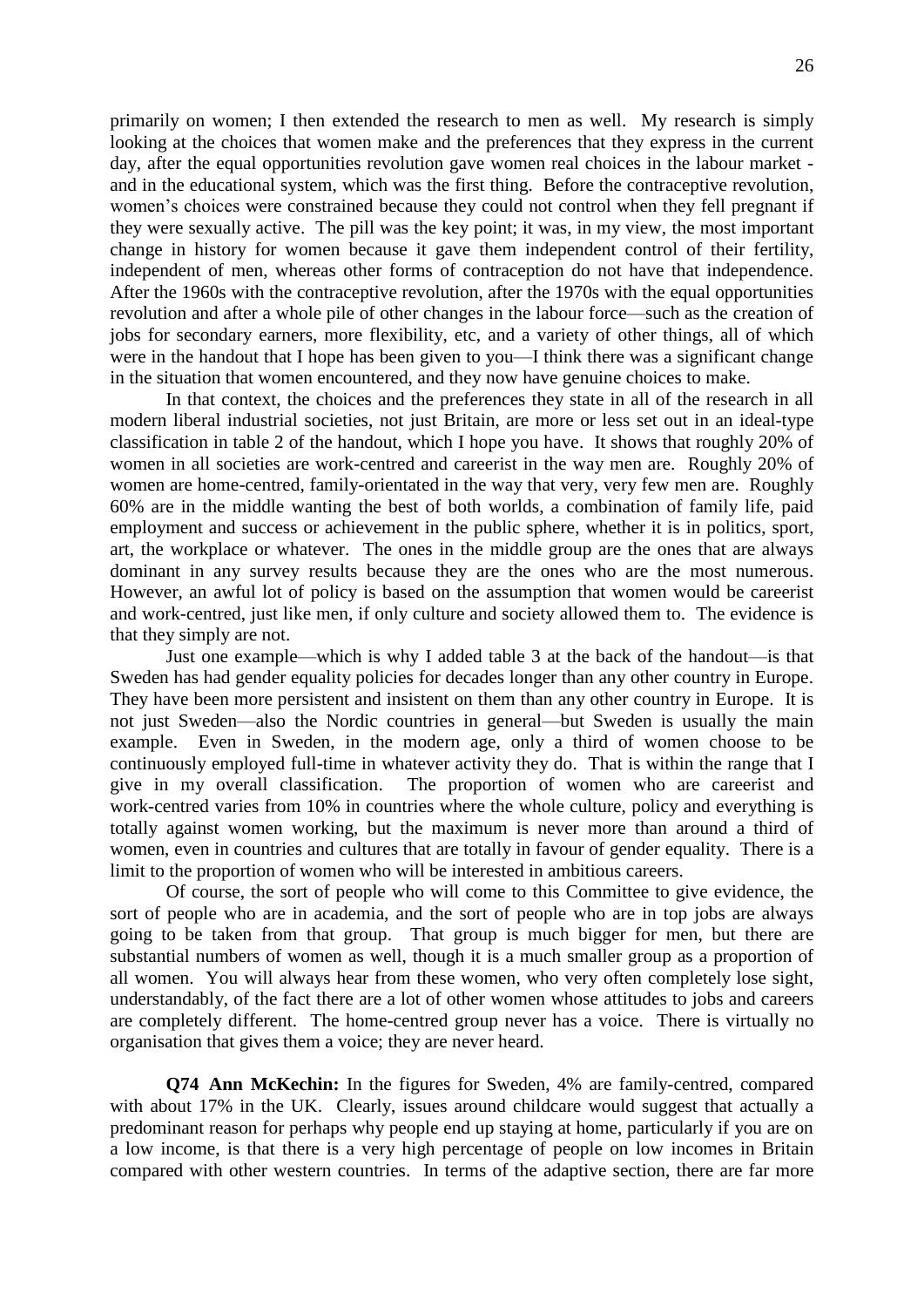men, younger men now, who actually want to spend more time with their younger children. That is an increasing social phenomenon. I know men—as I am sure everyone around this room does—who want to spend more time with their young children. Actually, if they are also able to get flexibility, more of them are likely to move into the adaptive section. What I would suggest to you is that this is primarily cultural, and if social policies like childcare and improved working flexibility are enacted, those figures will move quite considerably.

*Dr Hakim:* They are not moving and they have not moved for a long time. These are statistics for the British survey on preferences. This is what they want to do; it is not necessarily what they are doing. There are women who prefer to stay at home full time who are working out of financial necessity. There are women who are working full time who would really prefer to be at home.

**Q75 Ann McKechin:** Most women are working because they need to work to pay their bills and look after their families. When you start to look at where the average wage is for women and for most families, it is pretty inevitable that this is the conclusion they will come to; that is the predominant reason why people go out to work.

*Dr Hakim:* The reason everybody works is to earn money; that is the nature of paid employment. It is done for remuneration and not for pure fun. Everybody works for money—men as well. There is no news in that. The point I am making is that if you look at the research evidence on preferences, women have a different pattern of preferences, which is not to say all women want to be housewives and all men want to be high achievers in the workforce. However, there is a different pattern between men and women and you see it even in a country like Belgium, which, again, has had very strong gender equality policies for a very long time. There is a different pattern of preferences. There is also a different pattern of actual employment as well.

**Q76 Ann McKechin:** There are social trends like more men wanting to take part in childcare and less connection with religious ideologies. There are changes that are also going across that pattern.

*Dr Hakim:* There are cultural changes that make it more acceptable for men to say they want to spend more time with their family. But what has been consistent for quite a long time now, about 20 to 30 years, is that all surveys that have asked people about their working hours preferences—this of course covers men as well as women—show that the majority of people who work full time say they want to work shorter hours. That has been going on consistently for as long as surveys have been asking that question. What reason they give for wanting to work shorter hours is almost irrelevant. Everybody says they want to work shorter hours - if that is a possibility.

**Steven Moxon:** I would question the level of analysis here. I think everything Catherine has just said is very accurate; the data is very comprehensive. I might raise Simon Baron-Cohen's theory on the male brain. He is on a different level. My view is that you have to start from the bottom; you have to start from the biology. If you think of culture, culture has evolved to function, to feed back, to fine-tune and reinforce the underlying biology. It is not separate from biology; it is a manifestation of it. In fact, it reveals ever more what some of our mental biology—and even the biology itself—does, in a sense.

If you start from top-down theories, as in most sociology, you start from an ideological premise, and all you are doing is going around in circles in a tautology. You must start from the biology. The basis of the biology is, "Is there a major difference between the sexes?" You are damn right there is. There are various ways of conceptualising it. The one I favour is to talk in terms of a genetic filter function: the fundamental problem in any biological system is how to deal with the accumulation of gene replication error, mutation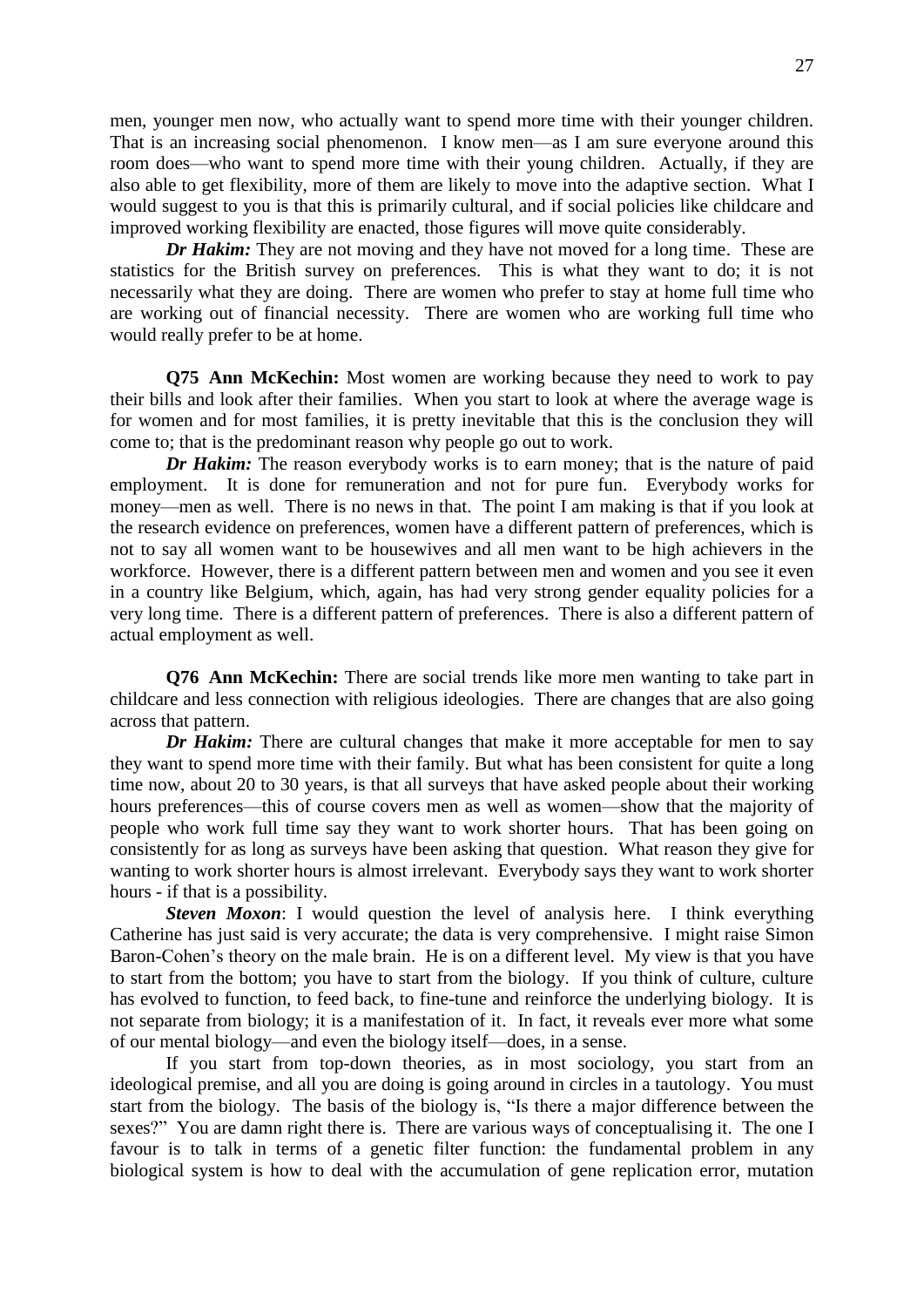through combination. Males compete with other males to sort out the men from the boys, as it were; females, preferentially, sexually select the highest-status males, i.e. the males of a higher rank in the male dominance hierarchy. There is also the self-suppression of fertility and sex drive in lower status males. The whole point of any social system is to stop most males from reproducing either at all or to any great extent.

If you then look at how that translates into human sociality, human social structures and dynamics, we know—this is not disputed in science literature—that from toddler age males form a dominance hierarchy; females do not. Of course you can cut across all of these things and pretend that the sexes are the same, but if you go looking for differences you will find them. Males form dominance hierarchies; females form what has generally been dubbed a personal network. When you get adults in the workplace, a workplace is, if you like, a socially amorphous rendition of the male dominance hierarchy. It necessarily is a hierarchy for obvious reasons that we do not need to go into. Males fit into that very well. Females obviously do not.

However, it gets even worse, if you feel that way, than that, because there is a sex dichotomy as well in ingroup psychology. Male ingroup psychology tends to readily identify with any conceptual group such as your university year group—or, indeed, your workgroup whereas female ingroup psychology is very much tied to this personal network. It comes, by extension, out from family and friends in a chain and that cuts across the workplace. It is no surprise that women have difficulty in the workplace. Not only do they have difficulty; they do not want to be in it in first place.

There are all sorts of ways that you can come at this. If you then measure any attribute, competence or anything you can measure between the sexes, you tend to get very different normal distribution curves, i.e. if you plot a distribution of all the variance within one sex, the male curve is like this: it is fat both at the top and the bottom. You get the geniuses and the dunces, and it is relatively flat in the middle. The female distribution curve tends to be like this: it disappears into asymptotes very quickly at both the top and bottom tails. Most individuals are clustered around the median. If you look at the top tail, if you look across there, what you have is a fat male tail and the female tail has already disappeared. This is what we are talking about at board level in a commercial corporation or organisation. This is why you do get, as it turns out, that ratio of approximately 10:1 males to females. There is nothing you will ever do to get rid of that. Yes, you can, as Mike has pointed out, always get non-executive women on to boards—and that is probably a good thing, in some ways. However, since the Davies report there have not been any appointments of executive females; they have all been non-executives. The problems emanate from these sex dichotomies.

Presumably, the whole point of having women on a board is to bring some—what would you call it?—womanly qualities. But the women who compete successfully to get on to the board obviously are not typical women. Then there are sexual dynamics. When there are men and women together, the basic interaction is not cross-competition; it is sexual display. Males will display their competitiveness; females will back off from competition. They will actually reduce their competitiveness.

**Ann McKechin:** Mr Moxon, we are pressed for time. I think we understand the gist of it. Mike, you have already made some comments; do you make to make any additional observations?

#### *Michael Buchanan*: No.

**Q77 Ann McKechin:** I would just ask all the panel, given your various CVs, do you consider the Equality Act and the associated legislation is a waste of government resources or do you think it still has a role to play?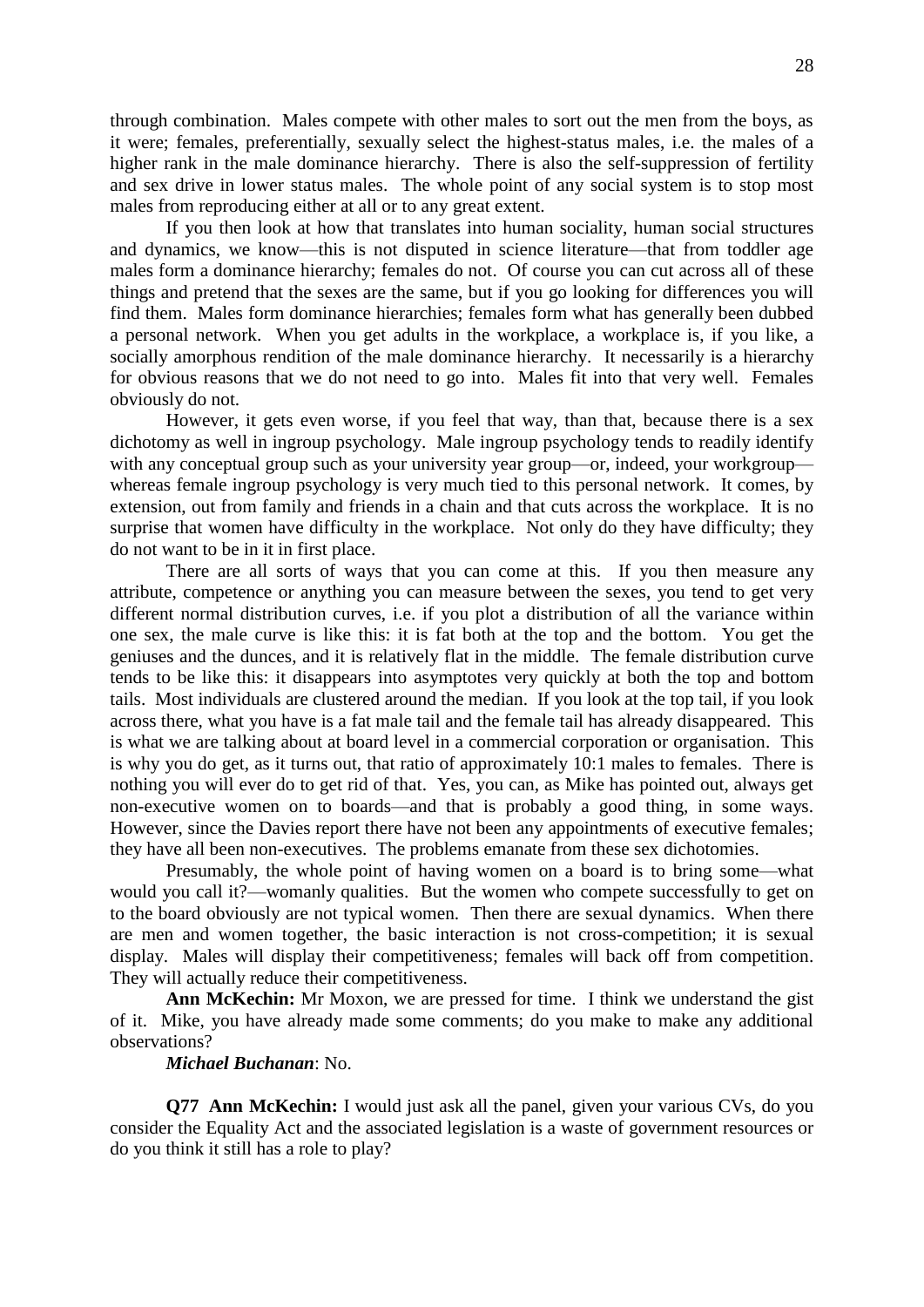*Michael Buchanan*: I would say it is a complete waste of resources. I think it is the most extraordinary gravy train. There must be thousands of people riding that gravy train in the UK at the moment, and I think they really could do better things with their lives.

*Dr Hakim:* I think you have to have a basic floor of employment rights, including equal opportunities rights and all that kind of legislation in all countries. In some cases in Europe it is simply written law that everybody ignores. But even in countries where it is taken seriously and people do try to implement it, like Britain, you will always get cases of backsliding and individual companies or people who will be inclined to ignore the law; therefore you have to have mechanisms to enforce it. I was always in favour of the EOC and similar organisations being there to ensure that there is some kind of compliance. Many European countries do not have such a commission and their laws virtually have no genuine application in reality. Yes, I think it is absolutely essential that you keep it.

*Dr McGregor:* Though I have a PhD, I am not an academic. I am in the business of putting people into work. That is what I do all day, every day, all year. A small number of those jobs are for the Government in this country and for not-for-profit organisations such as the Bill and Melinda Gates Foundation, the Ibrahim Foundation and so on. The Equality Act has improved the standard of transparency and the standard of what is required. In fact, we try to apply that throughout all of our work, though I think that is very variable.

Although it is beyond the scope of this Committee, Mr Chairman, I think what is more relevant in my life is what the Equality Act has done for black and minority-ethnic people. In 2008 I set up my own 10-week training programme to help black and minority-ethnic people get their first job. I have personally funded it, with the help of some of our clients, ever since. It is not a Government initiative. We have had over 100 people through that programme, and we have put 75 of them into meaningful jobs in our sector. I think that the Equality Act has really helped.

*Dr Hakim:* I would like to add to that. I agree with that point. The most important problem of equality in the workforce today is concerned with ethnic minorities, migrants and immigration. I think that is by far the most difficult and important area of policy concern, and I think gender equality has been dealt with. Equal opportunities legislation, sex discrimination legislation and all of that has been successful. It has achieved its purpose; it has achieved a pretty level playing field for women.

The focus on occupational segregation and the pay gap is now, I think, a waste of time and is misleading, which may have been the question you were meaning to ask. This is because the pay gap—in Britain, anyway, and in the United States—has been completely explained. It is explained in terms of the types of occupations people choose, the hours they work, whether they work in the public sector or the private sector, whether they are union members or not, the distance they travel to work. There is a whole pile of factors that most studies never look at. The overall average difference between men and women in both America and Britain has been completely explained. In a lot of European countries it has not been; therefore, the European Commission continues to say it is an issue. But it is not an issue here. It has been explained. It is very small now, anyway.

**Q78 Ann McKechin:** There was a very significant equal pay case this year involving women in the public service in low-paid jobs. That is a very recent example, but it affects thousands and thousands of women across this country. Has it done its job? Are there no more of these cases around? I think most other people think there are a lot of these cases still to be examined, and it would require transparency to look at them.

*Dr Hakim:* There are still cases coming forward that have been a long time in the pipeline, where the equal-value criteria and the sex-discrimination criteria are applied. That is why you always have to keep that legislation in place, because it is absolutely fundamental.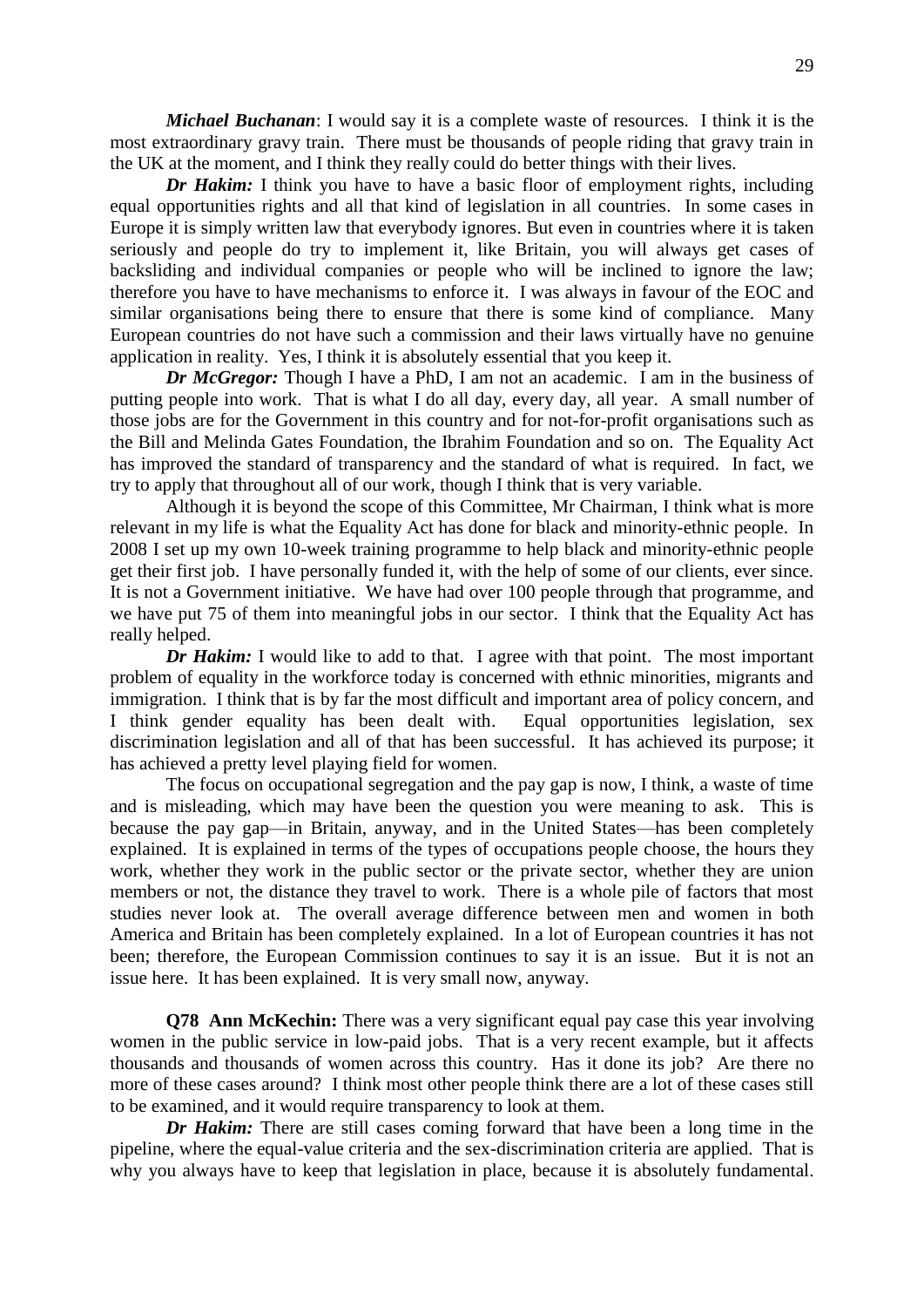However, the current pattern of occupational segregation—which divides into two sorts, vertical and horizontal—is not an issue because, on the basis of preference theory, which is set out in the handout, to a large extent the current pattern of occupational segregation in this country is the result of choice. There is a lot of focus on horizontal occupational segregation: women are nurses and men are engineers and we really ought to change that. However, the really important thing is vertical segregation: why is it men are the top bosses and women are the underdogs? It is the lack of women who proceed up the occupational ladder that is far more important than which particular type of job they have. I think that is a separate issue.

*Steven Moxon*: Sex equality should be called sex inequality. To take up what you said about equal value, these cases are scandalous. It is an attempt to equate—to put it crudely—part-time dinner ladies with full-time bin men. It is absolutely absurd to say that because you put them on the same pay scale, you should retrospectively say, "Well, they are the same job and should be paid the same." Without accepting that the sexes are fundamentally different, any attempt at equality legislation will be sex-discriminatory against men. That is actually going on.

It is shown by the most comprehensive study, Riach and Rich (2006). They sent out CVs that were identical apart from the sex of the applicant for real jobs. These were highly male sex-typical jobs such as systems analysts and accountants. It is well known that the main stage of discrimination is at the interview stage, when you actually get an interview. The application with a female name on was four times more likely to get to interview stage. That speaks volumes. These were highly male sex-typical jobs. Catherine can tell you what the pay gap used to be in East Germany, but we would expect the pay gap to be far larger than it is. There must be preferencing of women going on for the pay gap to be at the level it is.

*Michael Buchanan*: May I add one point on that? There was a report recently that pointed out that approximately 60% of undergraduates and graduates these days—I think in the last two years—have been women. The unemployment rate among new male graduates is 50% higher than that among new female graduates. I suggest there is a sort of gender gap there.

**Q79 Ann McKechin:** There is a gender gap in unemployment. Female unemployment has risen by 20% over the last two years versus 1% for men.

*Michael Buchanan*: The latest figures from the ONS show that for every three unemployed women there are four men. That is 1.08 million versus 1.44 million.

**Ann McKechin:** There has always been that difference.

**Chair:** I think we can look at the statistics when we compile the report.

**Q80 Rebecca Harris:** I would just like to go back briefly to what Dr Hakim picked up on regarding differences in the pay gap being explained. You listed a range of reasons for the pay gap, which is explained and done and dusted, including things like working part time and whether someone is a member of a union. Mr Moxon came in and said, "It is absurd to equate a full-time bin man with a part-time dinner lady." I think that is quite interesting, because I think one of the things that might be going on here is that we have a prejudice against part-time work as not real work. For generations we have said that full-time-plus work is a real job and part-time work is not a real job, and therefore does not command the same salary, regardless of the level of the work. I think there may be some unconscious prejudices, as you both expressed.

What I would like to say is that if we accept that there are differences in choices—this is really to all of you—how can we use those differences to best improve women's place in the workplace? We need, as an economy, more women to be fulfilling their potential. We have heard that about engineering, but in all other parts of the economy we are having a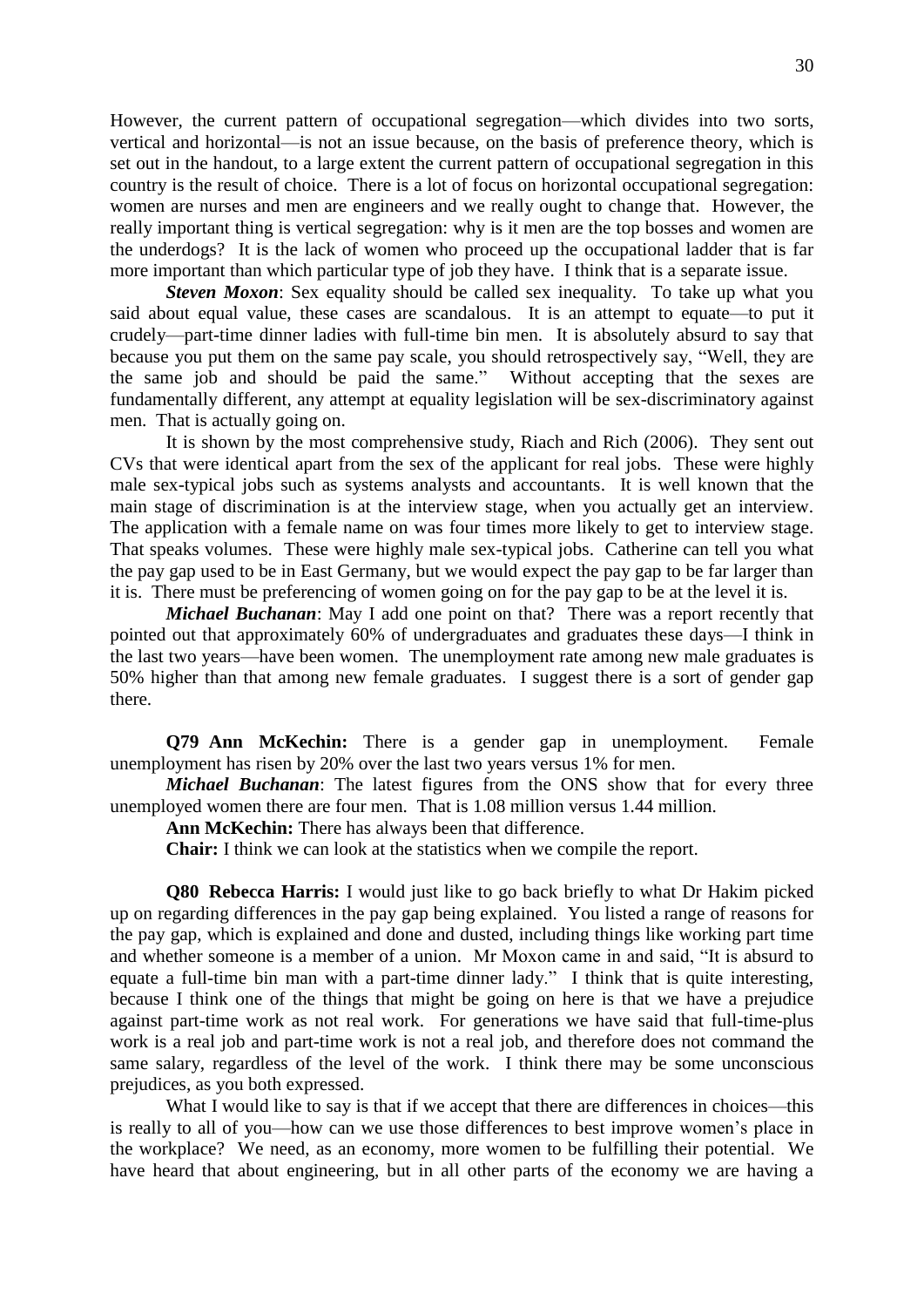difficult time. If we take as given that women make different choices and have different qualities, how can we use that knowledge to actually best improve our economic performance?

*Dr Hakim:* One very simple way—I have recommended this myself in books and articles I have published already, some time ago—is that the Dutch government introduced a law a long time ago allowing everybody in the workforce to request part-time work for any reason or none. That was the key thing: it was for any reason or none. That destigmatised part-time work, because men could apply without having to give a reason—whether it was because they wanted to look after their children or any other reason.

I am not prejudiced against part-time work at all. I have done many studies of it. It is very important for the female workforce, but it is the case that women are more likely to choose it than men, and that has led to it being stigmatised. The Dutch law was very much aimed at destigmatising it, because up to then it had always been focussed on women working part time because they had young children or elder care or other family responsibilities, and that was their way of destigmatising it. In my book on preference theory I do make recommendations about the kinds of policies that make sense. One of them is for all policies to be gender neutral in the way the Dutch one was. Other policies should try to be evenhanded between the three groups of women. There are also three groups amongst men, although the balance is different—simply because that is fairer all round, rather than what you currently have, which is a focus primarily on the middle group of women who want to combine family work and paid employment, or else a total focus on career women.

*Dr McGregor:* One of the really tough things for women is going into a career break and not knowing how they are going to come out the other side. I think there are lots and lots of women who make a choice to stay at home for a bit or go part time; sometimes they have no choice. After all, it is a great luxury to be able to stay at home, and not everybody has that luxury. I think what happens is that people do not receive appropriate counselling and guidance about a strategy to help them get through that period and out of the other side. In my experience—every day I deal with employers who are looking at CVs; and plenty of these CVs have career breaks in them—I promise you not one employer over the last 12 years I have been in this job has ever said to me, "She went part time for three years; she is clearly not a real person." That has never happened. I know that is anecdotal; I know we only fill 100 jobs a year. However, I promise you it has never happened on my watch.

The real difference is this: have they stayed current? I give a number of examples of strategies in my book. I had one woman come to me; she had planned a family of two and she had a family of three, which she had not planned for. It really meant that she could not do anything else other than stay at home. I suggested to her that she went and taught part time in her field. She did that and taught 60 or 70 days a year for the next three years. As a result, she stayed completely current on everything in her field, which was very much to do with the stock exchange and accountancy. When she was a candidate again for a job of ours, she was absolutely snapped up. She had come through the early years and out of the other side. I do think it is about staying current. I also cite the example of Anne Spackman, the comment editor of *The Times*, who has a very full-time job now but spent years as a part-time property correspondent deliberately so that she could write about interest rates and housing when she knew it would be very topical, while raising a family. She remained current; she worked 30 hours a week on average in that time. It is about staying current. I do not think people who have worked part time are discriminated against.

**Q81 Rebecca Harris:** I gathered that you have said in your book, *Mrs Moneypenny's Careers Advice for Ambitious Women*, that employers sometimes view women quite differently, knowing that they may well take time off.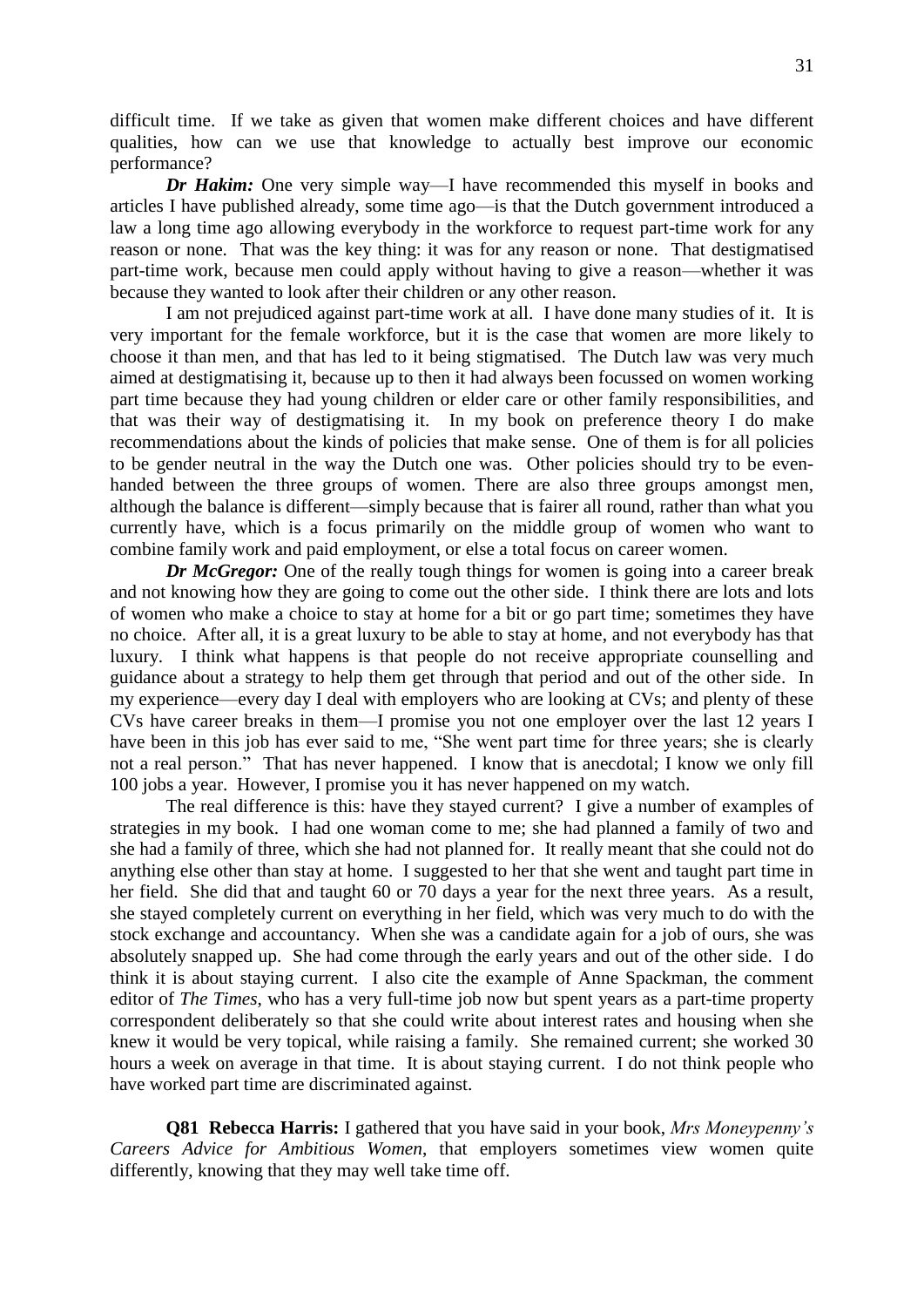*Dr McGregor:* That is different. We are talking here about people who have gone part time for several years and how people look at them. People do not look at them differently, provided they have remained current. The second thing is how do people look at young women who are a certain age, have just got married or people think might start a family? Yes, I think people do. Whatever happens, I think people do think in their mind, "Am I going to have to replace them?"

I am an employer myself. I employ 22 people; only two of them are men. Just about almost everybody of childbearing age, pretty much, has had a child in my office. It is something I am very used to. When you are hiring people, you think, "How long am I going to have them for before they have a family?" That does not necessarily mean that you make a different decision if they are the best person for the job. What I do say to candidates, though, is that if you think that there might be that prejudice—this is not candidates for jobs we do, particularly, but careers advice I give to everybody—and there are some unanswered questions, because under the law they cannot ask, "Are you planning a family? Have you got adequate childcare?" go in and say it. Go in and say, "I know you cannot ask me this. I have two children. I have full-time help. I am completely committed to my career and I want this job." They cannot ask you that, so go in and say it.

*Steven Moxon*: I agree with Heather that it is not about prejudice; I do not agree with Catherine on this one. If you go back to what you said, you were raising the possibility of hidden prejudice in comparing a part-time dinner lady with a full-time bin man. I was not referring so much to part-time versus full-time work, but obviously being a bin man is much more onerous. It is a service with zero status—a negative-status job that men will only take if they are given a pay premium. The big issue is that we are focusing on women; I think we should be focusing more on men. In order to have a life, as it were, you have to somehow display your good genes, gain your status; this does not apply to women at all. The problem of unemployment and underemployment of men should be considered a far more serious problem, because in our PC age with our supposed equality—which it is not; it is inegalitarianism—we do not have that focus.

**Q82 Rebecca Harris:** I have one other question I wanted to ask, but you moved on to the question I wanted to ask at the end. This is partly to Heather, and Mr Moxon might know the answer. What potential effect do you think the recent Government announcements on improving parental leave for husbands and fathers might have on the attitudes of either employers in the workplace or men and women themselves in terms of the choices they make? These were announced last week by Nick Clegg.

*Dr McGregor:* Yes, about the equity of childcare. Earlier, I think in the first panel, there was some discussion of the taxation of childcare. It is very true that this has always been a complete barrier to going back to work. When I went back to work after my first child, the nanny earned gross more than I earned net, so I think anything that you can do to take that barrier away would help.

**Q83 Rebecca Harris:** This is about giving more opportunities and flexible parental leave for fathers specifically—not just mothers.

*Dr McGregor:* As Catherine said, every policy should be gender neutral. Scandinavian countries I think you will still find that a large proportion of people who choose to take it are women. I think every policy should be gender neutral. I do not believe there are differences. I think there might be differences in choice, but there are just as many well qualified women to sit on boards as there are men. I think that people get picked for senior jobs based on their ability. I think there are just as many able women as men. I think maybe they are not as visible; I think we need to encourage more women in the pipeline. That is the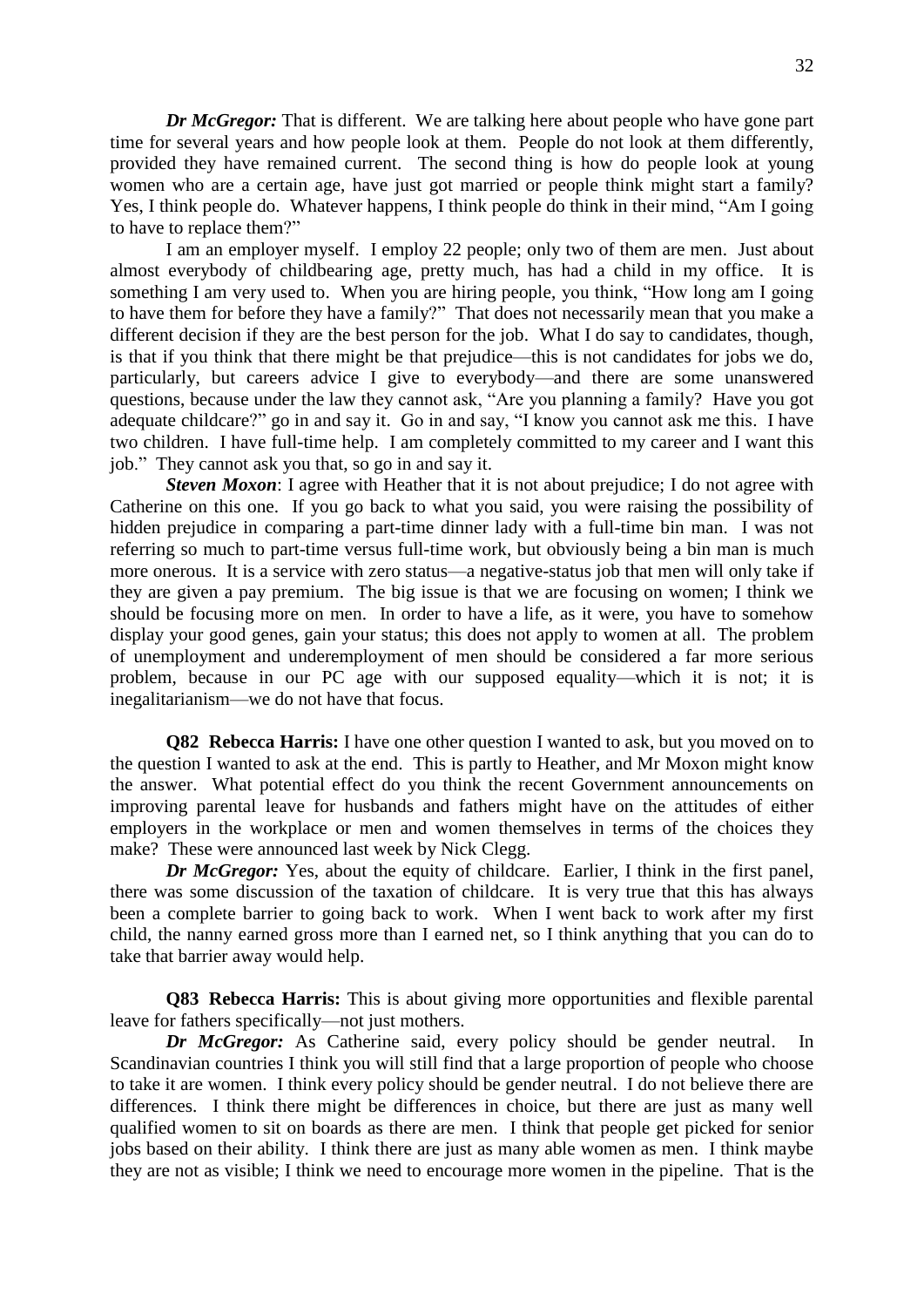very next thing we need to address, but I do believe that all of this can be achieved without legislation.

I also believe that if you look, historically, at really important changes that have taken place on boards, such as the combining of chairman and chief executive roles, which was written up in the Higgs Report, investor influence brought that to an end; it almost does not happen now. That is major change. We can see that kind of change with senior women without legislation.

*Dr Hakim:* I think the move towards making maternity leave/parental leave gender neutral is absolutely the right way to go. I have always argued for gender-neutral policies because they otherwise stigmatise women. It is because women have had a right to maternity leave that employers have been less willing to hire young women of the age when they might have children.

It is absolutely clear in the research on Sweden that the result of giving women effectively three years potential maternity leave has been that virtually no women are employed in the private sector. Three-quarters of all employed men work in the private sector while two-thirds of all employed women work in the public sector, because it is the public sector that can cope with that and the private sector has real difficulty. They are very reluctant to hire young women in particular. The other effect has been, of course, the creation of a gender pay gap in Sweden that is close to the European Union average and way above the one in Britain. It has simply not had good effects in terms of the way it is working in Sweden, where very long maternity leave has in practice been reserved for the mother, and fathers only get a couple of months even now they have made it obligatory for fathers to take a couple of months, fathers by and large do not use it. It may still be that mothers will be the ones who take and use the leave, but employers will never be able to know and this will destigmatise the whole thing about parental leave. I think that is absolutely the way to go.

**Steven Moxon**: I do not think that will actually make that much difference, because employers will still expect, rightly and accurately, that only in rare cases will men take extended parental leave; whereas, in the vast majority of cases, it will be the woman who takes the leave. It sounds fine in principle, but it will not actually effect any change.

**Chair:** We are running out of time. We have a number of questions. Could I ask for brevity in your responses?

**Q84 Rebecca Harris:** If we accept there are some innate differences, how do we explain the many women who have managed to excel and have gone past those innate differences or the freaks of nature, like me, who go straight back to work after two weeks? How do we explain those difference and what lessons do we have to learn from them? As I said earlier, for those women who do want to get on, what should they learn? We want them to get on; we want women in the workplace if that is where they want to be, because we need it as an economy.

*Dr McGregor:* I attached a list of the basic things I have noticed over 12 years to the information I sent to the committee. It is all written up in my book. I think the lesson is that women need to learn and be continually developing human capital. It is still the case that three-quarters of all MBA students, for instance, are men, which means that women get to a certain point and do not continue to build human capital. I think we have talked a lot over the last two sets of witnesses about the building of social capital. We heard from Professor Dacre that the building of opportunities to meet other people and build a network were very important. We heard from Clare Walker, my fellow aviator, about the importance of networking. I prefer network, I have to say, as a noun rather than a verb. It is absolutely about building social capital. One without the other, as students of logic know, is necessary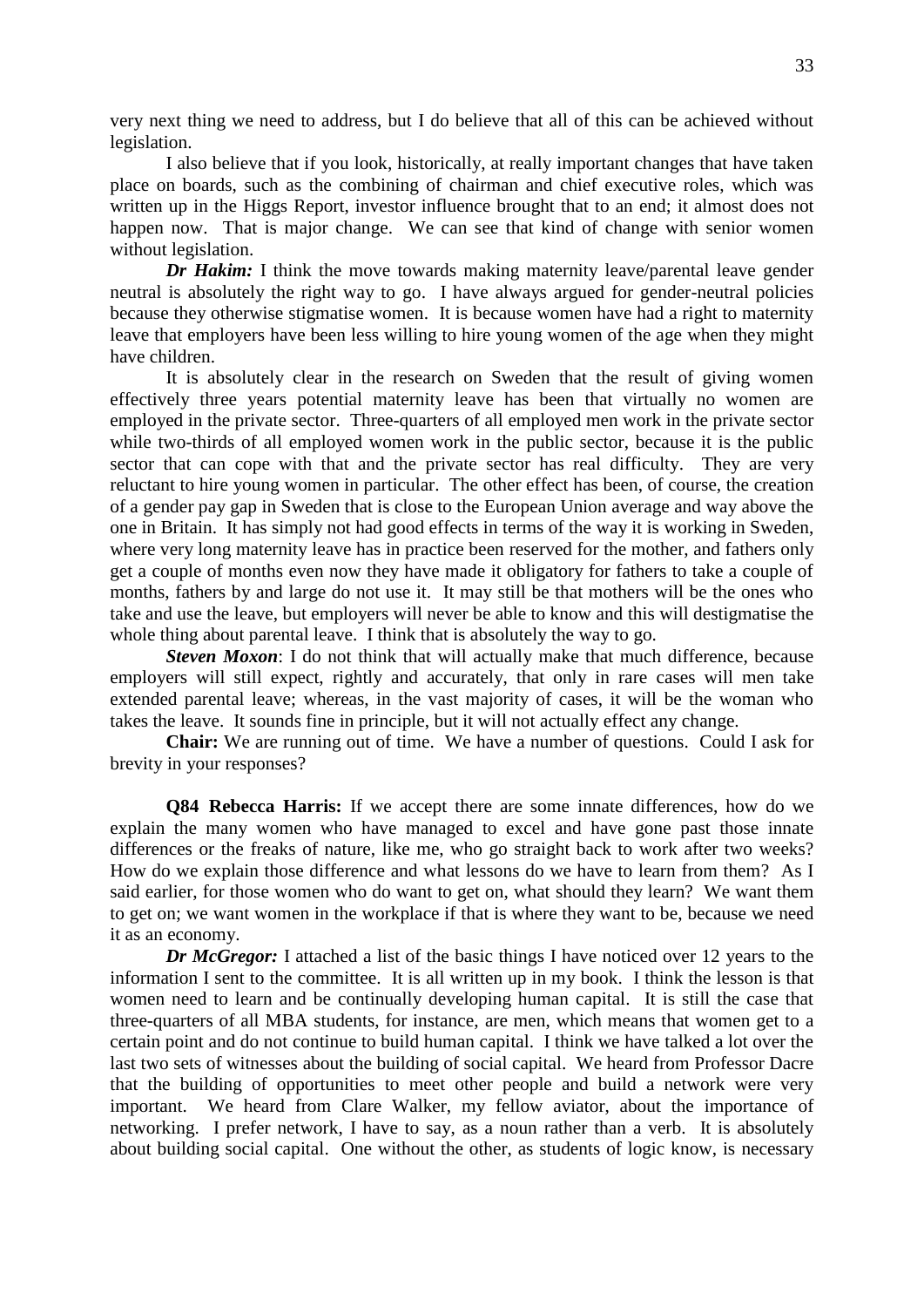but not sufficient. You need human capital and you need social capital—both of them together.

Also, the whole strategy through the early years is important and, as Katy Clark said, it is not just children that are the issue here. People have sick parents. People also, by the way, have spouses who they have to follow to the other side of the world, which means they have to have a career break. You need a strategy to get through a career break. It does not matter why you have a career break. These are all the things I think we should be pointing to. We need more role models. I think that women who have succeeded have a responsibility to turn around and help the people behind them. As Madeleine Albright said, there is a special place in hell for women who do not help other women.

*Steven Moxon*: There certainly are good reasons why women can succeed in work. It is fairly well known in research that women tend to be conscientious in comparison with men. That certainly will get you a long way in work. What happens then is work and excelling in it becomes an end in itself. It is like a positive feedback loop. You get spun off your from fundamental fiscal motivation. It becomes an end in itself, and that can propel you a long way up the career hierarchy. As I said, though, the sexual dynamics are against it. The core problem is that men have a direct motivation to gain status whereas women do not. It sounds rather facetious, but you can see an indirect reason why women want to propel themselves up a career hierarchy: to put themselves in the path of high-status men. That sounds rather facetious, but it is difficult to explain why women actually want to climb the career hierarchy.

**Q85 Caroline Dinenage:** I have so many questions for so many people, but I will ignore you guys and quickly speak to Heather, if that is okay. Otherwise we will be here all day. I wanted to talk to you about your 30% Club and, based on that, what measures you think are needed to ensure that more women are in senior positions within organisations and whether there should be more stringent regulation with things like quotas in order to up the numbers?

*Dr McGregor:* We started the 30% Club two years ago. It was founded by a steering committee, which was all female, I have to say. The members of the club, of which we have 55, are all chairmen of companies. Very few of them are women. They represent 60 companies between the 55 of them. We started with seven, so I am very pleased that we now have 55. At the time we set it up, of the previous 100 appointments to boards of FTSE 100 companies, 12 had been women. As we sit here today—this statistic changes every day since March it has been 55% women. I think we have made huge progress in two years.

Of course, the actual number of women on boards on the FTSE has only gone from 12.5% to 17.5%, but the rate of appointment is a key statistic. If we continue at this rate of appointment—I confidently predict that this time next year the rate of appointment will be well over 60%—we will get to 30% by 2015, which is what we want to do. We do believe that this can be achieved without legislation or quotas. I could point you to lots of very effective change, from the Panel on Takeovers and Mergers to the Higgs Report to all sorts of other things, that has happened without legislation.

Actually, we believe that quotas are another form of discrimination. When Rexam appoint Joanna Waterous to their board as a senior independent non-executive director, people will say, if there are quotas, "She is a woman; that is why she got the job." We do not want that. We want people to look at Joanna Waterous and say, "She is the most amazing woman. She was one of the most senior and effective women at McKinsey; she is on two other FTSE 100 boards. No wonder she has got that job. It is not because she is a woman." I do not think she was chosen because she is a woman and I do not want people to think it. That is why we think we can get there without legislation: we think it would be a much better way.